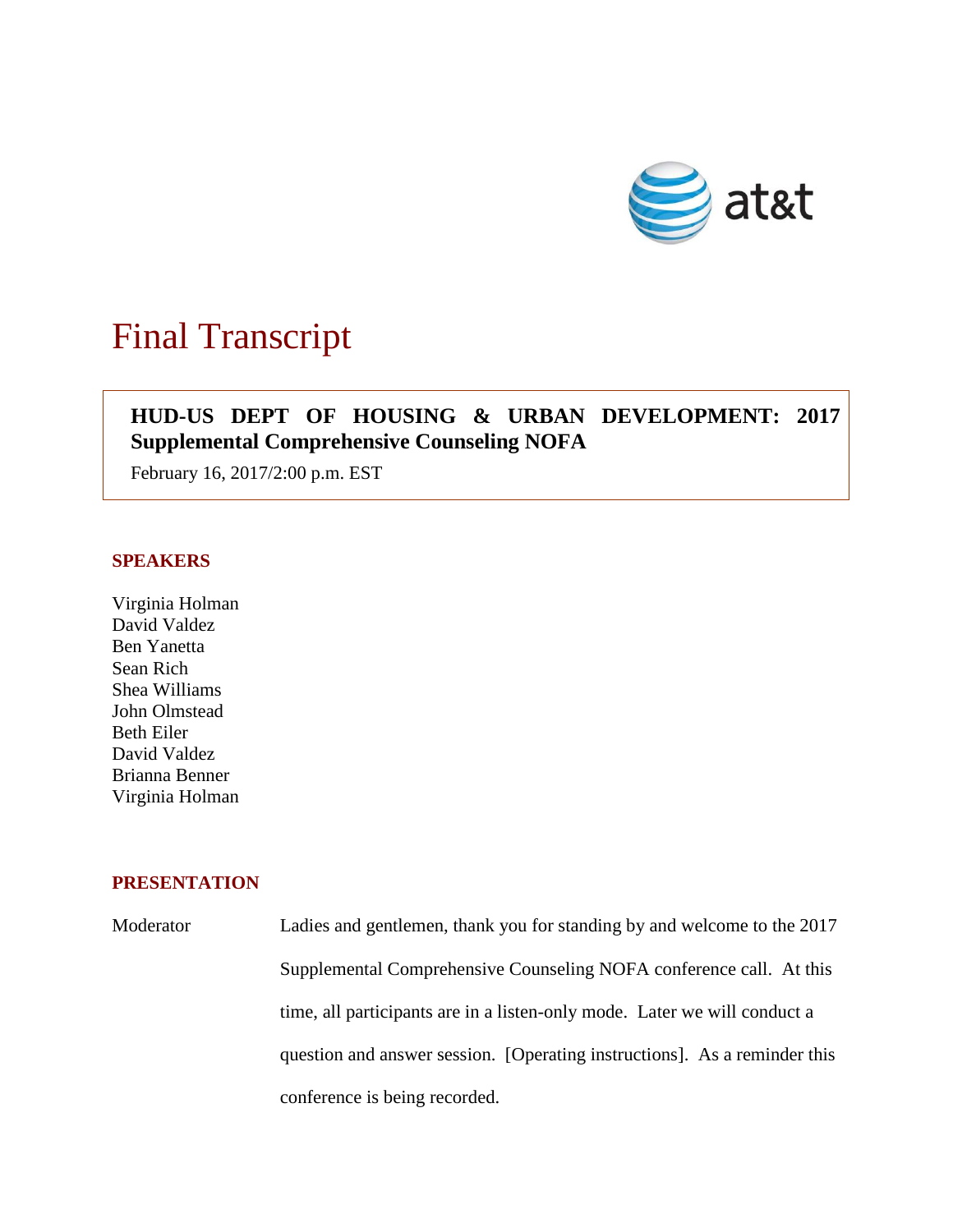I would now like to turn the conference over to your host, Virginia Holman. Please go ahead.

Virginia Thank you very much, Greg and welcome, everybody to today's webinar on the supplemental comprehensive housing counseling grant. Before we get into the details, I would like to go over some logistics. As Greg said, the audio is being recorded. We will be posting a playback number along with a PowerPoint and a transcript on our page on HUD Exchange. That usually takes seven to ten days but we will send out a listserv when the archives have been updated.

> As Greg also mentioned, your lines are muted. I did, late this morning, send you all a handout for the webinar but you can also go to the control panel on the right hand side of your screen and download it there as well. Next slide.

We will not be having polling questions today but we will have a question and answer period at the end. At that point the operator will give you instructions on how to ask the questions or make your comments. Do not use the speakerphone when you're asking your question and I know that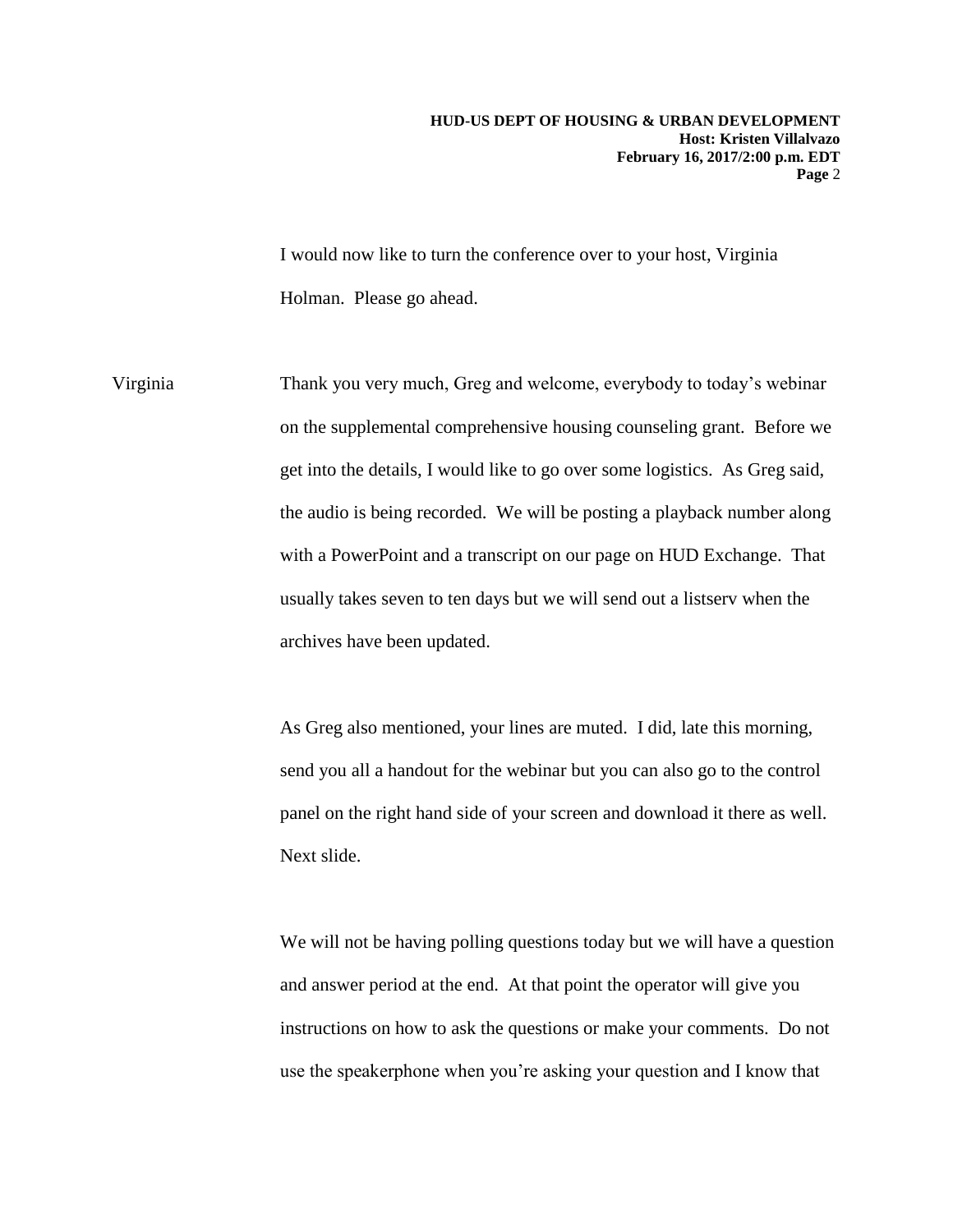this will be mentioned a couple of other times but the questions cannot be specific to your organization or a particular problem that you are having. The presenters will go over that in more detail.

Your questions are really important to us so if you do not want to verbally give your question, you can write it in to us. There's a box, again, on the panel on the right hand side of your screen. If you just write your question, we have staff monitoring those questions and we will try to answer as many as we can. If after the webinar, you still have a question, or you got a very specific agency question, send it to housing.counseling@hud.gov and put 2017 Supplemental NOFA in the subject line. Again, while the phones are muted at this point, if at some point we unmute them all just use your phone's mute function. Next slide.

There will be a brief survey that will pop up at the end of the webinar and please answer the questions and answer them as completely as possible, particularly on how we can improve the webinars because we do use all of that information every time we plan a webinar. You will also be receiving, within 24 to 48 hours, a thank you for attending email from GoTo Webinar. The email is going to say this is your certificate of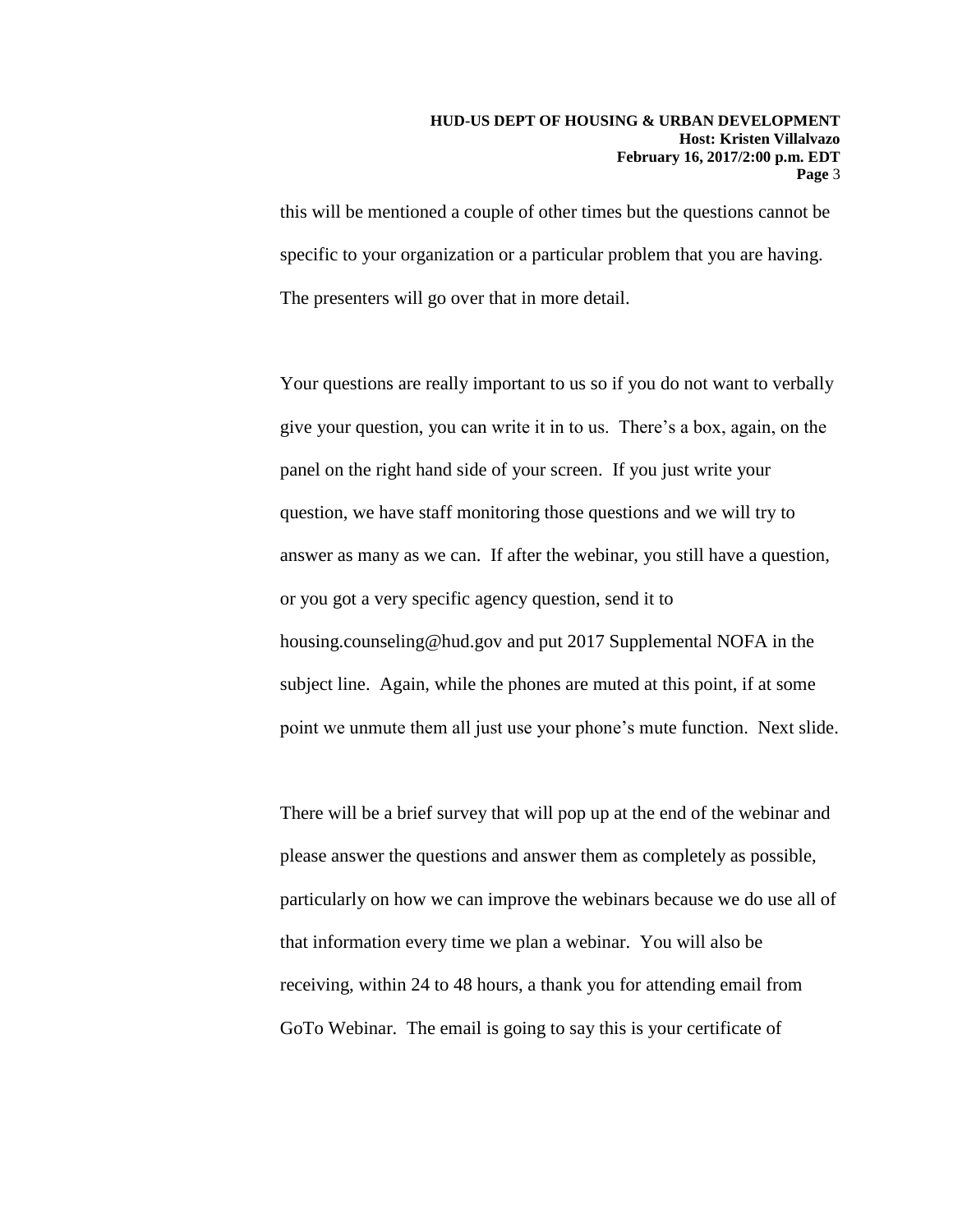training. Please note that there is no attachment. It is in fact just that email so print it out and save it for your records.

At this time, I want to turn it over to David Valdez who is going to be your moderator.

David Thank you, Ginger and hello, everybody. Thank you for attending our FY '17 Supplemental NOFA training. Today, we're going to be focusing on several aspects of the FY '17 supplemental process including how to apply, how to find the grant application, how to complete it and we'll actually be talking about the substance of the NOFA itself which includes the rating factors. I ask you to pay special attention to the eligibility section which I'll go over just briefly. As I already mentioned, today's agenda is going to cover eligibility requirements, the funding methodology that HUD applies, how to find and submit your grant application, how to complete it and, of course, the rating factors, one through five.

> I'll go ahead and start with the eligibility requirements and the funding methodology. Again, I ask you to pay special attention to the eligibility requirements as it will be important for you to know whether or not you are, in fact, eligible for this supplemental. Now, what is the purpose of a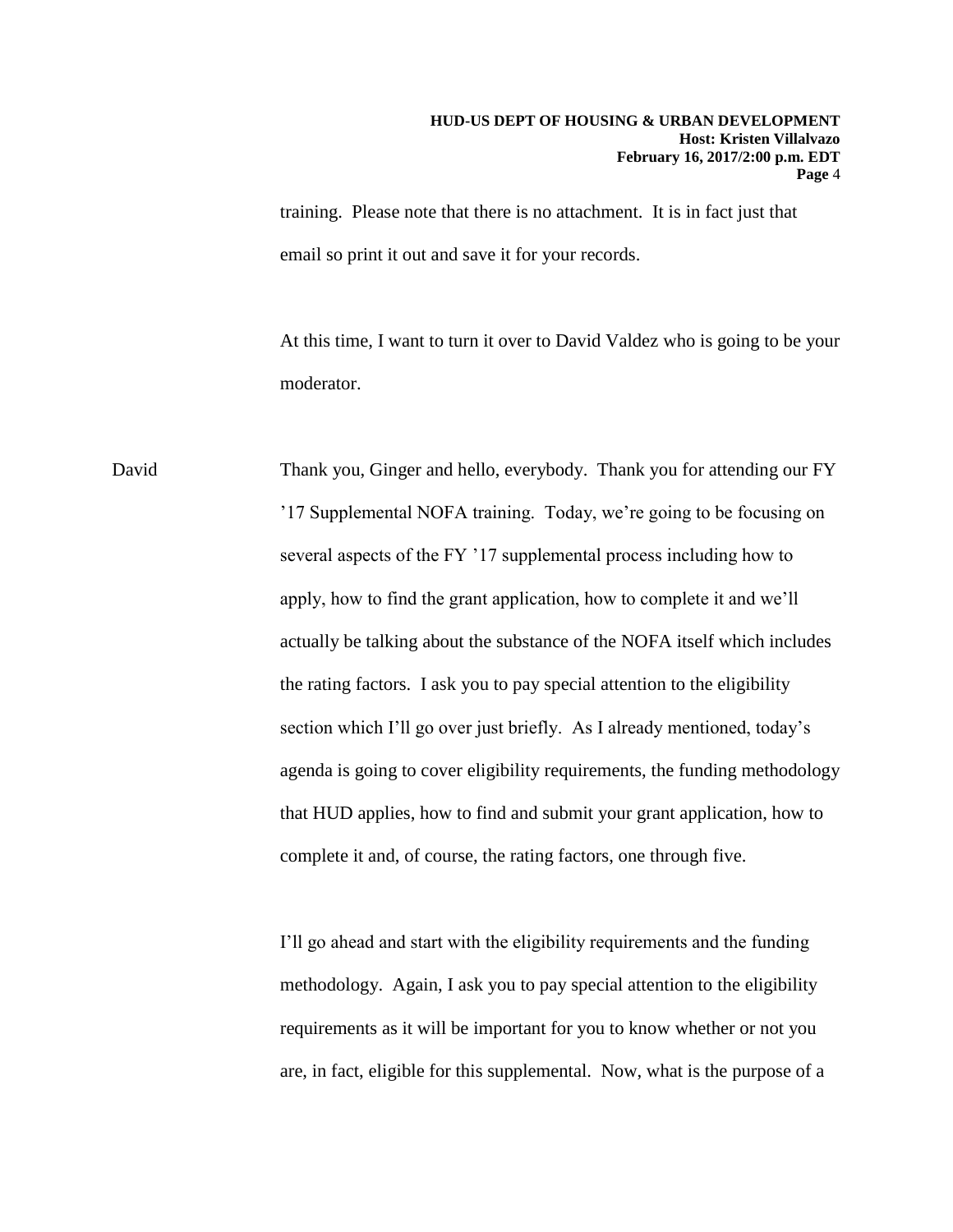supplemental NOFA? So, just to clarify, as many of you know, we often do a two-year NOFA cycle. We already had a competition last year for '16, '17 funds as part of our two-year NOFA process. Those that were awarded HUD funds in FY 2016 will go through a separate process. They will not be applying for the supplemental for 2017 funds. Instead, if you received HUD award in 2016, a HUD housing counseling grant, you should have received an expression of interest letter and that is how HUD is gauging whether or not you are interested in 2017 funds. Just as a reminder for those that did receive funds in 2016, we'll be applying the same scores and funding methodology to generate your award.

Now, to the task at hand. We're talking about the FY '17 Supplemental NOFA. So, the purpose of this NOFA is essentially to give those a chance who didn't receive HUD money last year a chance to do so and just our way of recognizing there may be newly eligible entities or agencies who maybe were unaware of last year's two-year NOFA, agencies who may have applied but were ultimately not funded. This is the second opportunity to obtain comprehensive housing counseling grant funds. Again, I'd like to stress, as I will in the next couple of slides, this is not for the two-year grantees so if you received money in '16 from HUD for the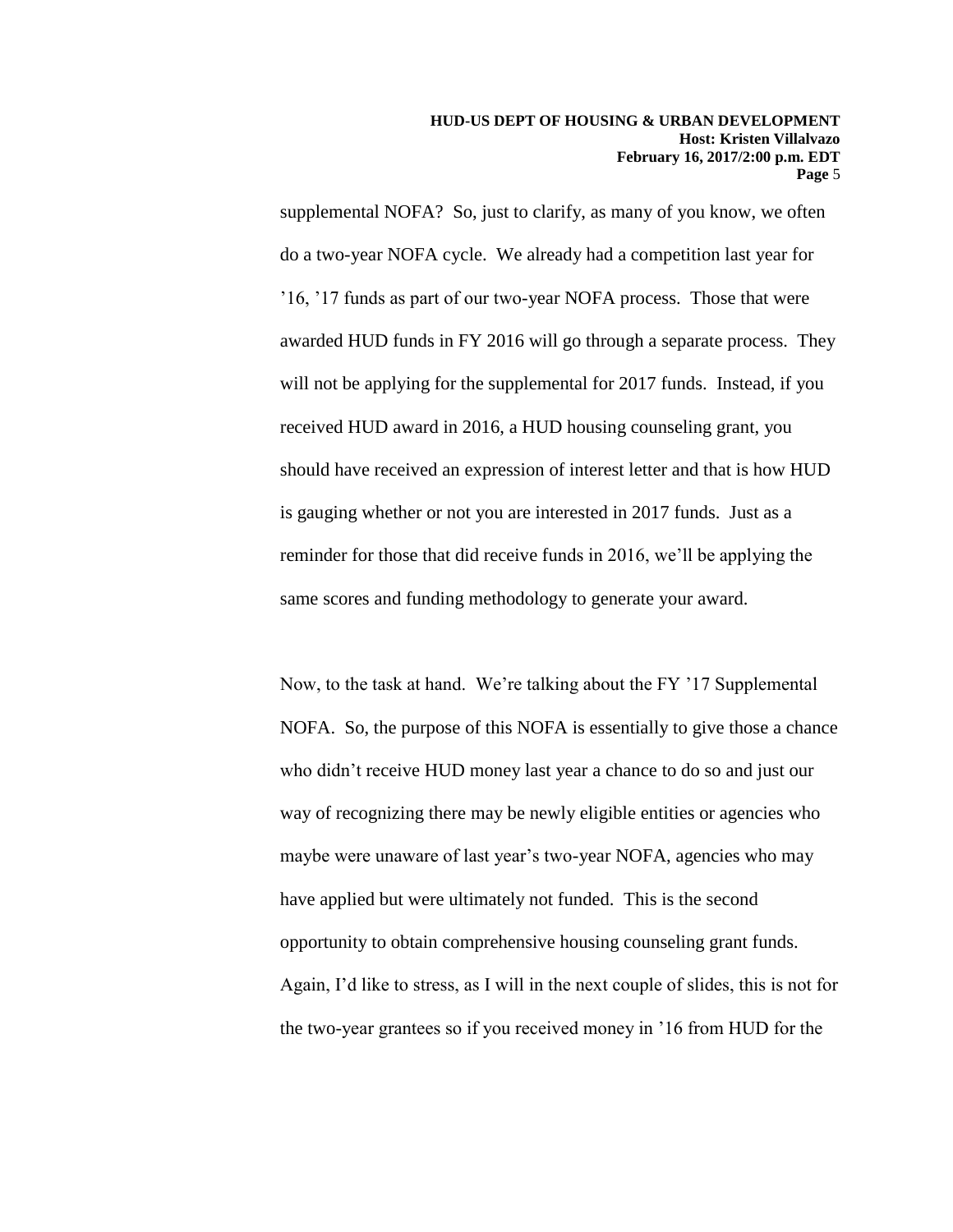comprehensive housing counseling grant program, the supplemental NOFA is not the route that you should take to access 2017 funds.

Now, in terms of the format, we've simplified the responses over the past couple of years. This is mostly to save burden on both you and on the HUD side. Applicants are not asked to request a specific award amount and some of my colleagues will go over this a little bit further in terms of what you enter in your SF-424. The biggest change here that I want to bring your attention to is the fact that we've changed the HUD 9906 charts. Previously, they were in Excel format and now we've turned them into a nice PDF form that is actually customized so if you're an LHCA, you click LHCA and only the pertinent information for LHCAs, the pertinent charts will pop up for you. So, there's no more sifting or incorrectly filling out a parent organization chart if you're an LHCA or vice versa. This is something we're really excited about.

Another development that's related to this is the fact that now that they're in this PDF format, they've been made mandatory forms so we will no longer have cases where applicants forget to attach the 9906 forms or there's no transmission errors or anything like that. It's actually required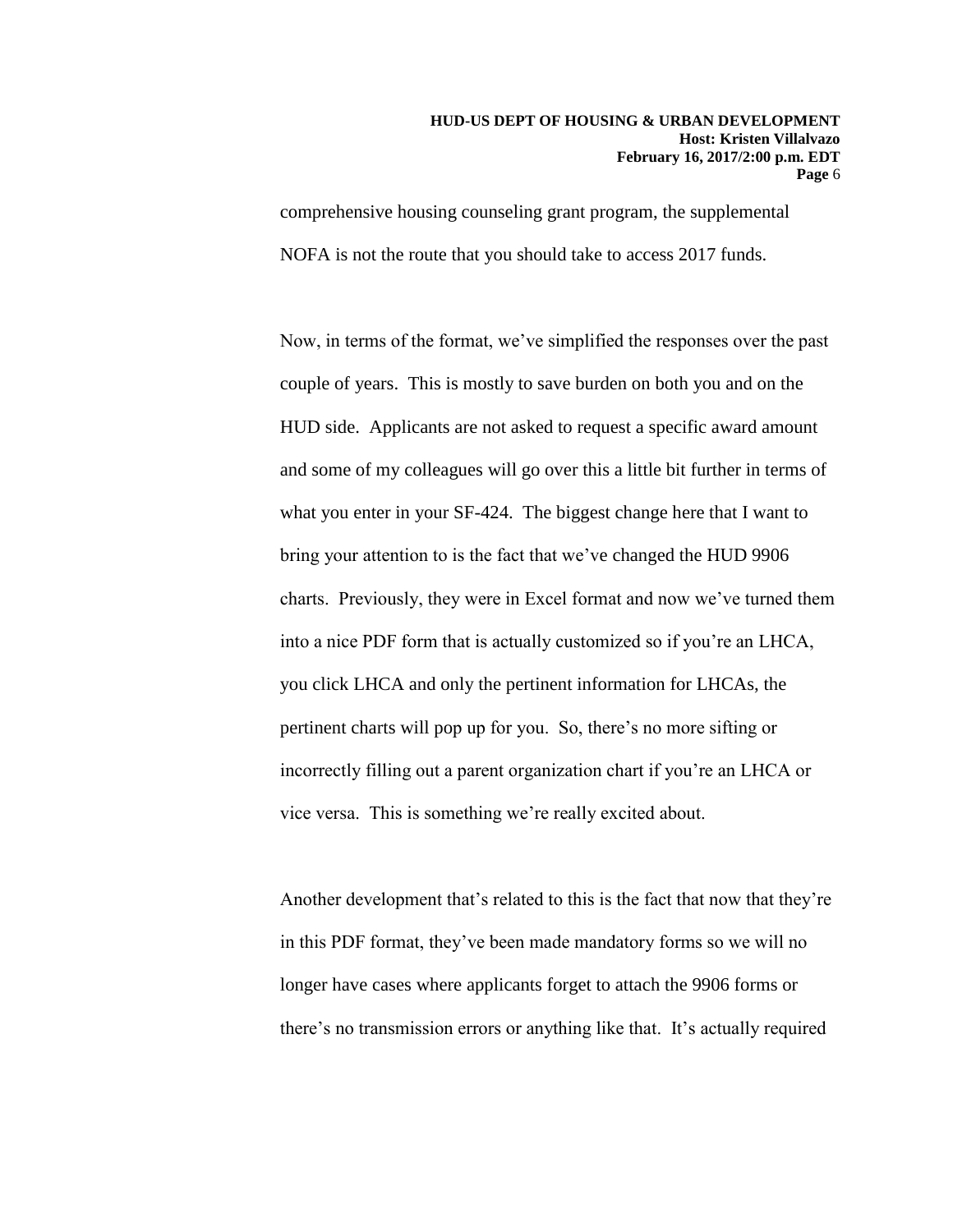before you submit that you have completed all the charts and so it's a mandatory document.

What we'll go over are some—we're not going to touch too much on the threshold requirements. You can find that in the general section. One thing to bring your attention to is that we are using the FY 2016 general section and this is because we want to keep the two-year NOFA, the '16, '17 competition that took place last year and this FY '17 supplemental competition just as identical as we can and this is just about fairness to applicants and an equal level playing field. If you want specifics about what we're about to go over in terms of eligibility requirements, you can find this in section 3A of our program NOFA.

My colleague, Ben, in just a bit will go over where to get the NOFA, how to find it, how to download it and this will be a little more clear. So, the bottom line about eligible applicants, this is the language that's straight out of the NOFA but rather than read directly from this, the bottom line is that one has to be a HUD-approved agency that didn't receive FY '16 housing counseling grant money. That's sort of as simple as we can put it. I do encourage you to read the actual text of the NOFA but that's the short and sweet way to put it. In terms of the direct approval by HUD, it must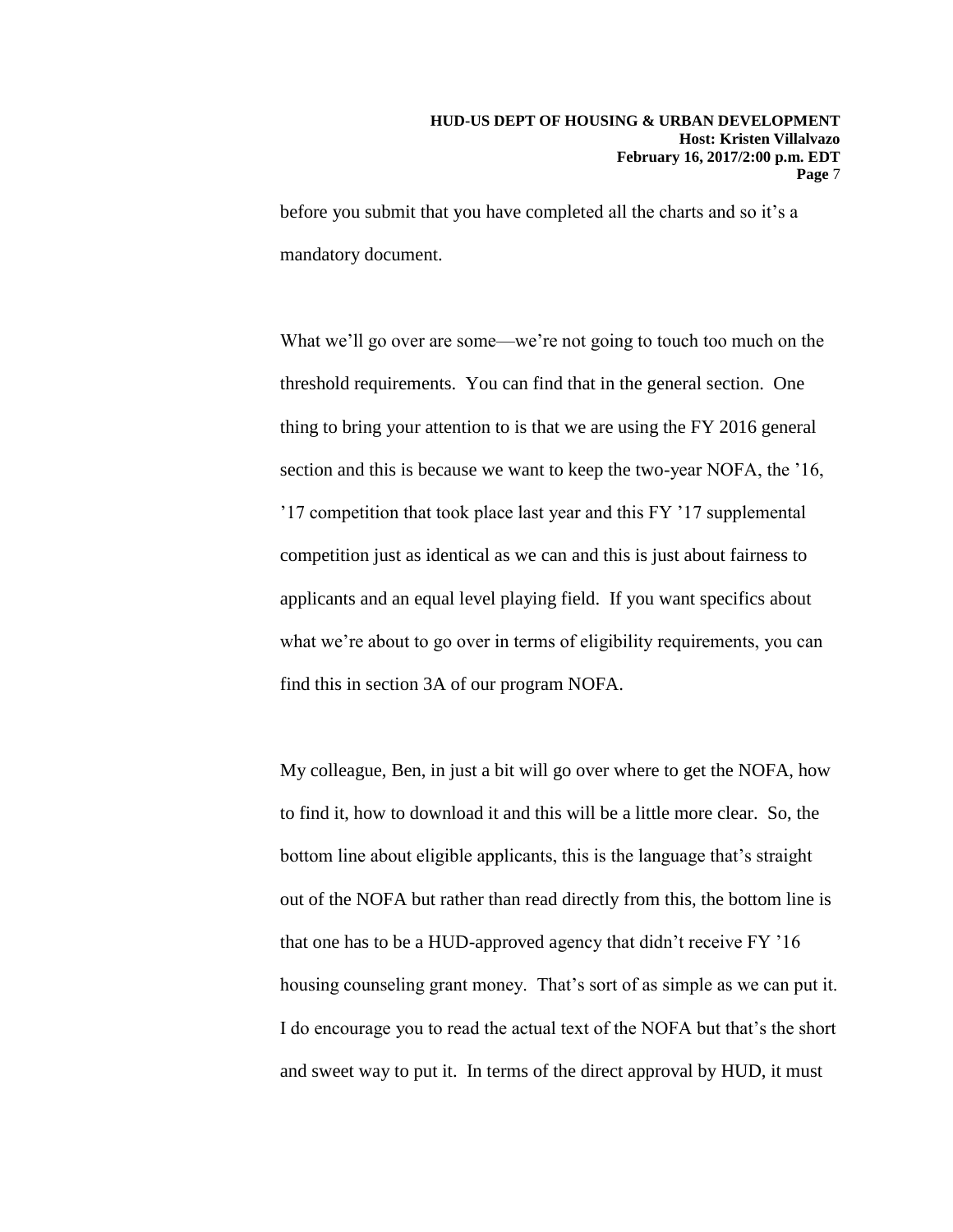have been received prior to our NOFA publication date which, this year, fell on January  $31<sup>st</sup>$  of 2017.

Now, if you're an agency that hasn't been directly approved by HUD yet but you otherwise meet the qualifications for approval, one option for you is to affiliate with a state housing finance agency or an intermediary. This is a good rule of thumb here, a nice little layout of ineligibility. So, again, to hammer the point home, if you received FY 2016 funds and this could be either as a direct grant or as a sub grant, you're not going to be eligible for the supplemental NOFA. There is one exception and I want to be clear about this exception. So, again, here's the text of the NOFA. If an agency received FY 2016 funds as an LHCA or as a sub-grantee of a state housing finance agency or intermediary and subsequently received approval as an MSO or intermediary on or after February 18<sup>th</sup> 2016 and before January  $31<sup>st</sup> 2017$ , you would be an eligible applicant.

Now to simplify this, let's look at an example. A freestanding LHCA applied last year, got direct funding perhaps and between the last NOFA and the publication of this newest NOFA, they are now HUD-approved as a state housing finance agency or an intermediary, then in that case, that agency would be eligible to apply as an MSO or an intermediary. So,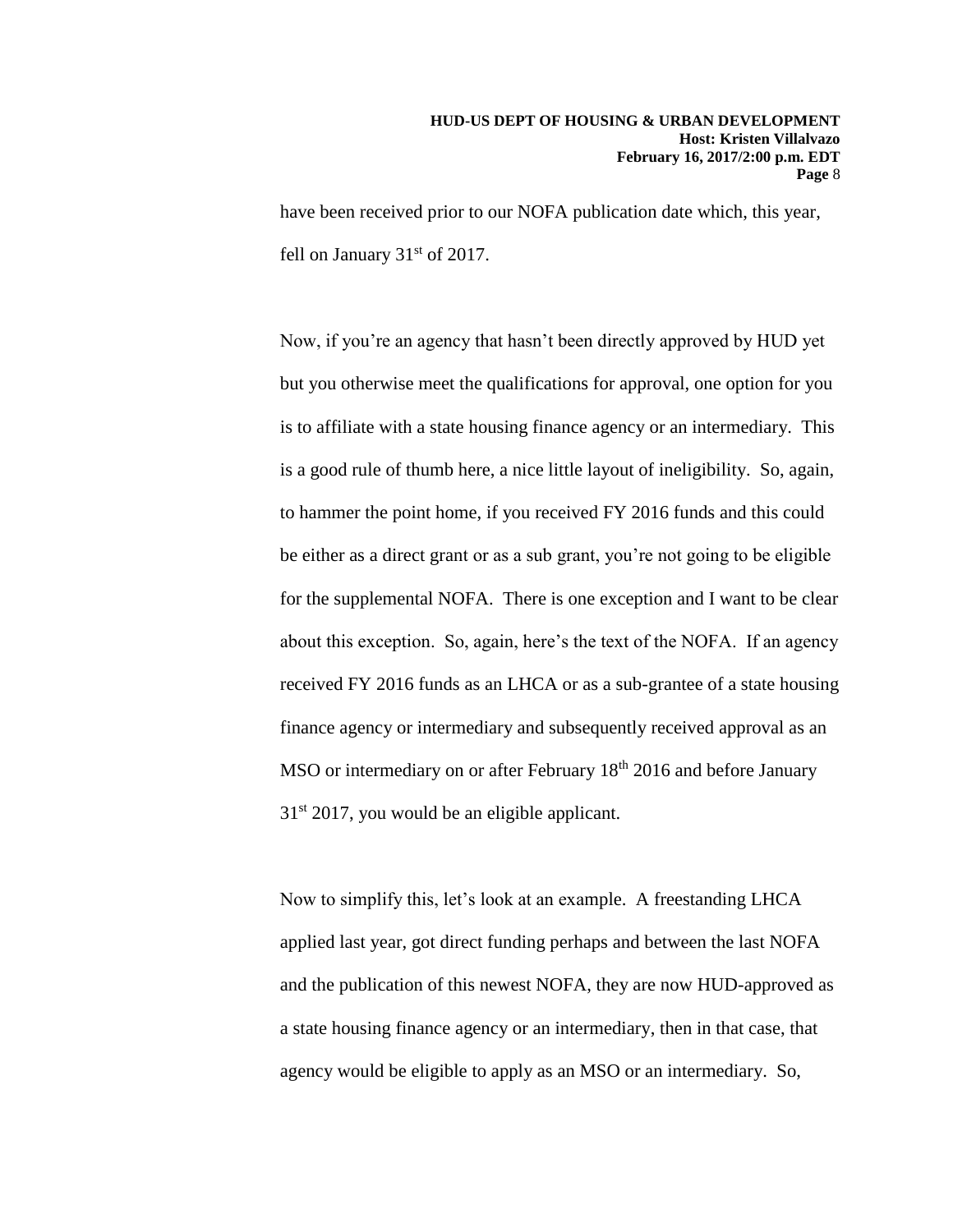that's really the only exception here is if you move from one type of organization into an MSO or intermediary and then you would be able to apply using those designations.

One thing we've built in to this is the ability to offset some of the counselor certification costs, so, as many of you know, HUD published a final rule on counseling certification this past December. Unfortunately, our certification system is not available yet and so the testing and all that is yet to come but that doesn't mean that one can't prepare through training and that sort of thing and we want to clarify that those expenses are eligible expenses under the supplemental NOFA.

Let's talk a little bit about funding methodology. The main thing you should know is that this is identical to the methodology that we applied to last year's two-year '16, '17 NOFA. You can also look back at that one but everything is replicated in this NOFA. You wouldn't need to do that. It's important to just know that, again, for reasons of trying to level the playing field and keep it as fair as possible, we are just duplicating that funding methodology.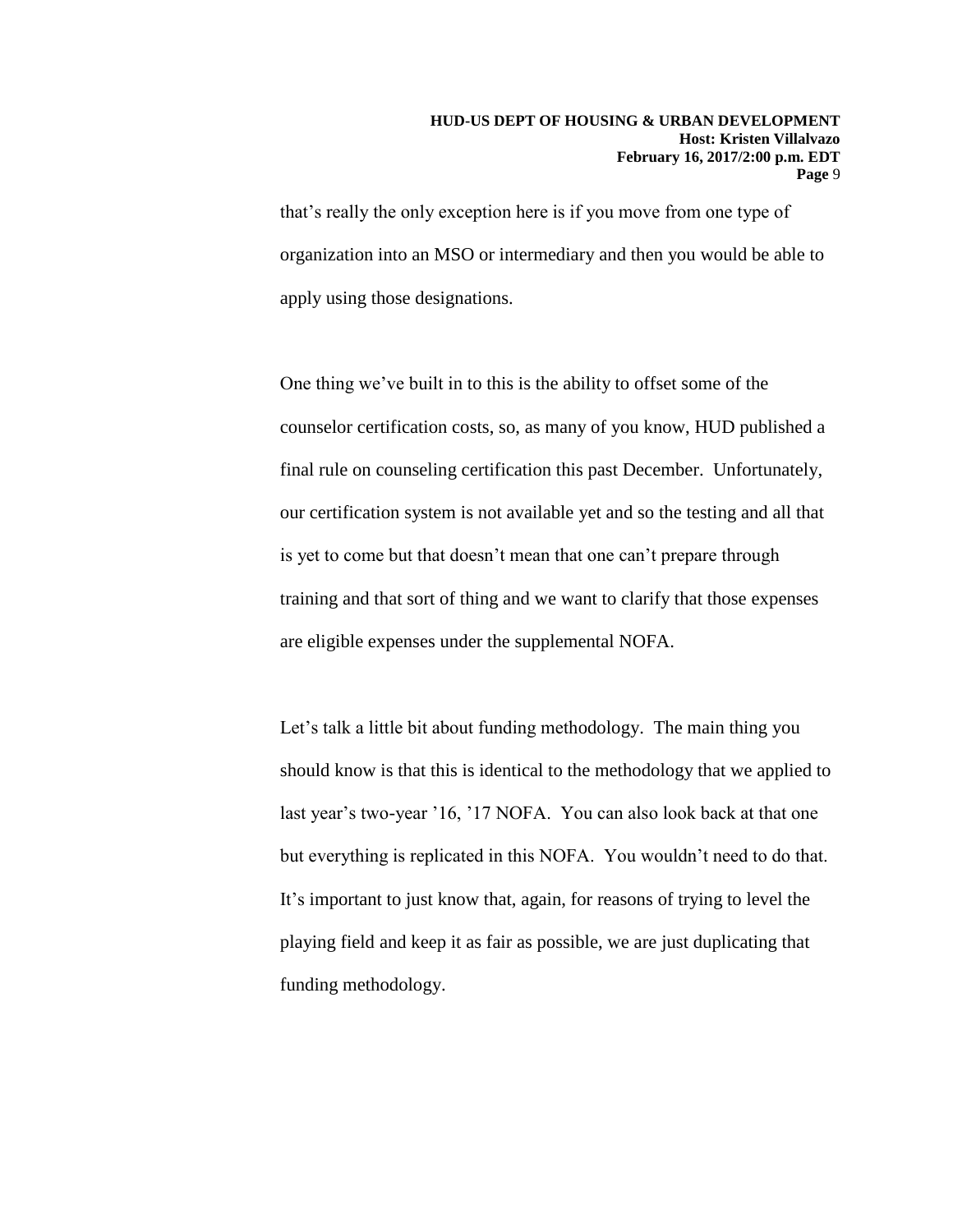Now, successful applicants who reach a fundable score will be awarded a base grant amount and this is going to be determined largely by the size and the nature of your network and the types of activities that you do. In this NOFA, there's a slight decrease in the weighting of network size. NOFA also continues to factor in full time equivalents and network management activities and in this NOFA, we actually do base a portion of the award on your intent to review members of your network. This is to encourage you to use our HUD 9910 form which, as you know, we use to conduct performance reviews so a portion of your award will be based on whether or not you propose to perform the reviews using our 9910 on your sub agencies.

Now, another thing that this NOFA does is it encourages networks and so there's an increased support for state housing finance agencies, intermediaries, MSOs, all of those who manage sub grantees and branches. We also are trying to encourage local housing counseling agencies to form partnerships with parents. The amount of grants to state housing finance agencies and intermediaries is largely going to depend on the number of sub grantees and branches and, as I'll explain in a little bit, that's not quite the same with the LHCA situation.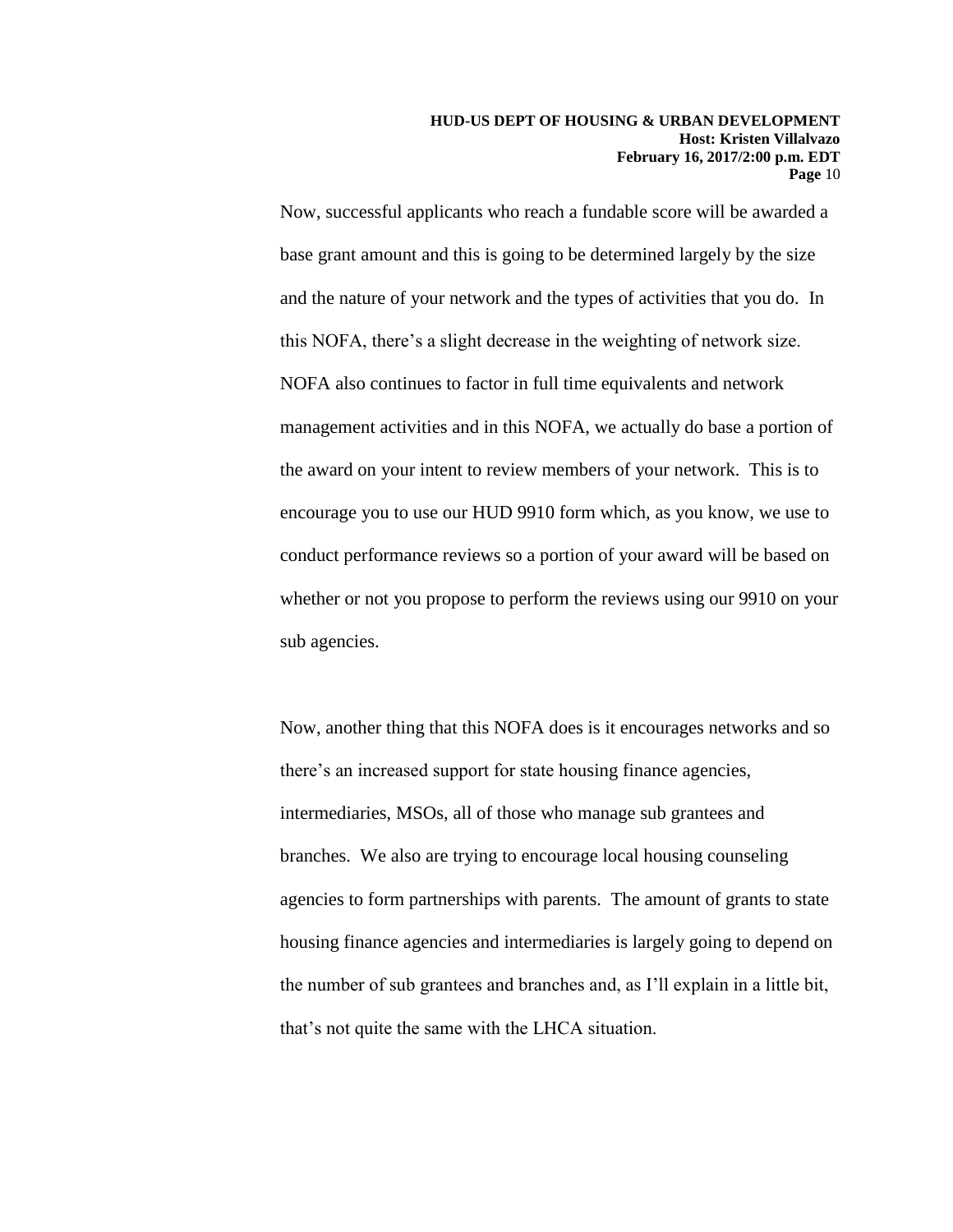Now, this is sort of the elephant in the room but I'd like to address it here. In terms of information about award amounts or timing, the truth is that Congress hasn't yet appropriated funds for our program so we have no idea, we have no way to tell the amount of available funding. We can look at historical funding and that sort of thing but, truthfully, the amount of available funding isn't known and the timing and it's contingent on Congressional action. We do reserve the right to establish a maximum grant amount and similar to our last year's NOFA, this is an 18-month period of performance so it goes back to the start of FY '17 and it runs through March  $31<sup>st</sup>$  of 2018.

As I mentioned before, every successful applicant is going to be awarded a base award. You can increase your award by satisfying additional funding criteria which I'll go over shortly and I just want to note and this is where I just referenced, unlike in the intermediary, the parent organization context, here successful LHCAs that actually apply independently, you're allowed to sub allocate your grant funds. If you have branches, you can sub allocate down to those branch offices. But, our NOFA is not going to consider your branch offices when we're calculating a base award. Just be aware of that.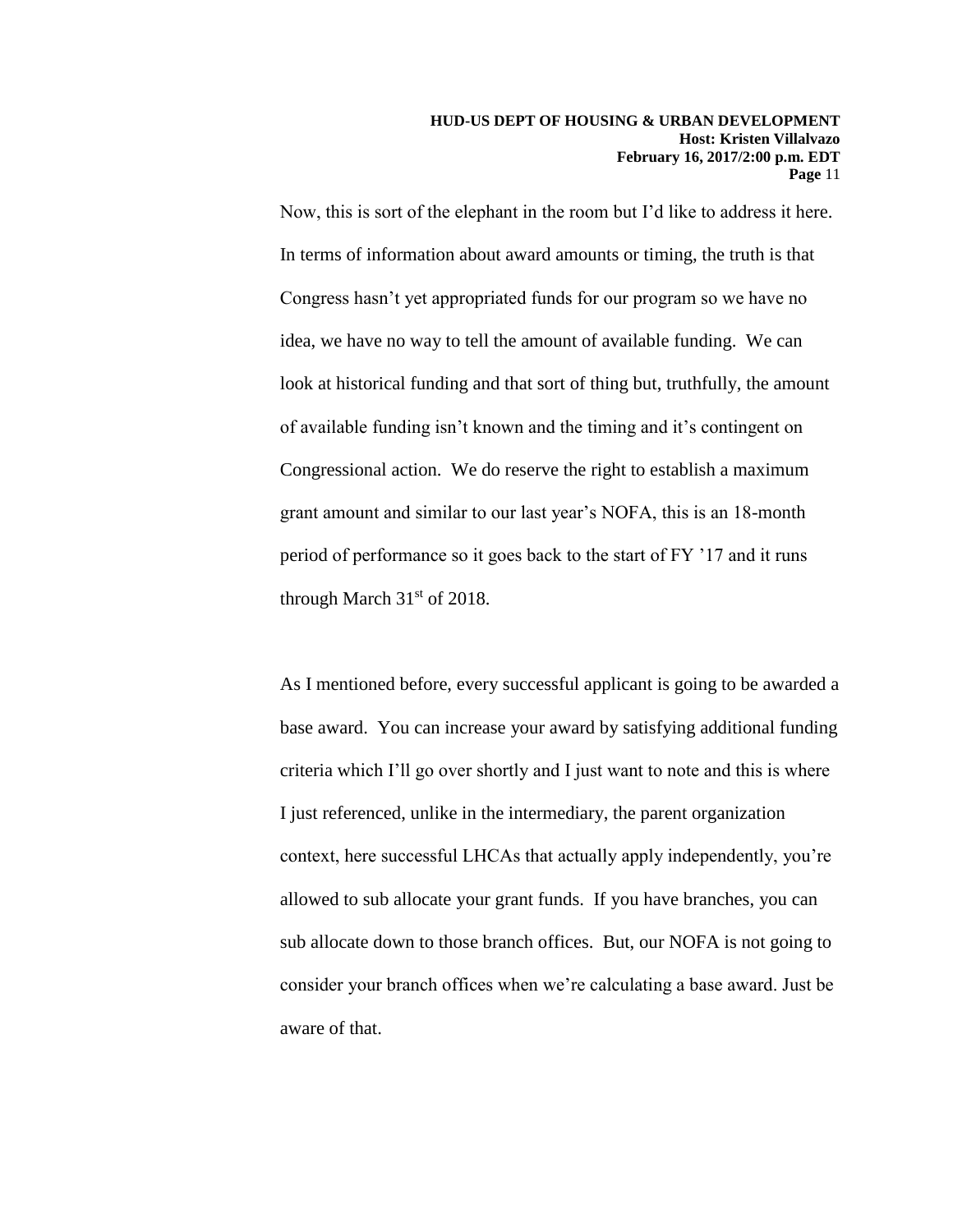Now, for parent organizations, so intermediaries, state housing finance agencies, MSOs, we will determine the actual funding amounts to be distributed. So you have control over how you're going to distribute your award and one important thing is that if you're going to be counting a sub grantee or branch as a calculation towards your award, the brand office or the sub grantee must be providing at least services to 30 clients a year. So, keep that in mind.

Now, here's your chance for additional funding above and beyond the base award. We set up a competitive funding amount here so what does that mean? Well, it just translates into a higher score means more money. A percentage of the higher scores, they may receive incentive funding here. We also take into account the number of full time equivalents that provide direct housing counseling services as of the start of FY '17. Again, we provide funding to provide support to networks, so preferred parent organizations we're incentivizing, and also funding for reverse mortgage counseling so this is an additional amount. This is all based on whether you have HUD HECM roster counselors and the number of HUD HECM roster counselors.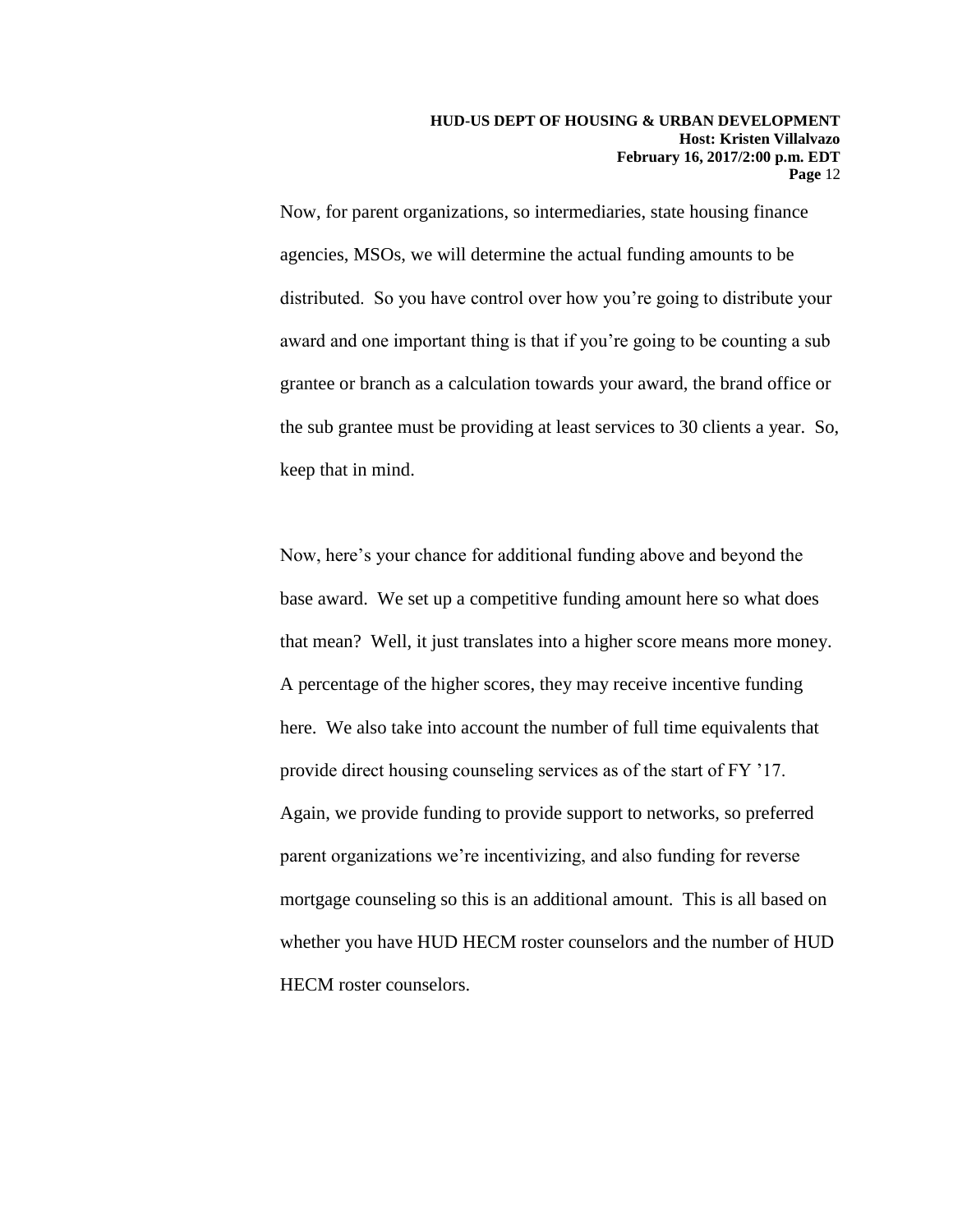Now, double dipping. In general, applicants are prohibited from accessing grant funds from multiple sources. So, what does this mean? This essentially just means that you can't be a direct grantee and a sub grantee. So, you can apply for funds directly and then affiliate with a parent and try to get funds both ways. In addition, if you received, again, 2016 funds from HUD and you don't fit the exception, you also, you're prohibited from accessing funds in that way. You will go through the expression of interest process. It's a completely separate process unrelated to this supplemental.

Now, here's an exception to the double dipping requirement and this will apply to those folks who conduct HECM counseling. So, in essence, an agency can have a HECM roster counselor and fund their activity through a combination of both the comprehensive housing counseling grant funds should there be any awarded, plus a single additional grant from an intermediary that only provides reverse mortgage counseling. That's the gist of this here and, again, this is the exact NOFA language but I tried to summarize that for you.

Let's talk about some of the eligible activities. Agencies are only going to be reimbursed for activities that are outlined in the NOFA. So, this is all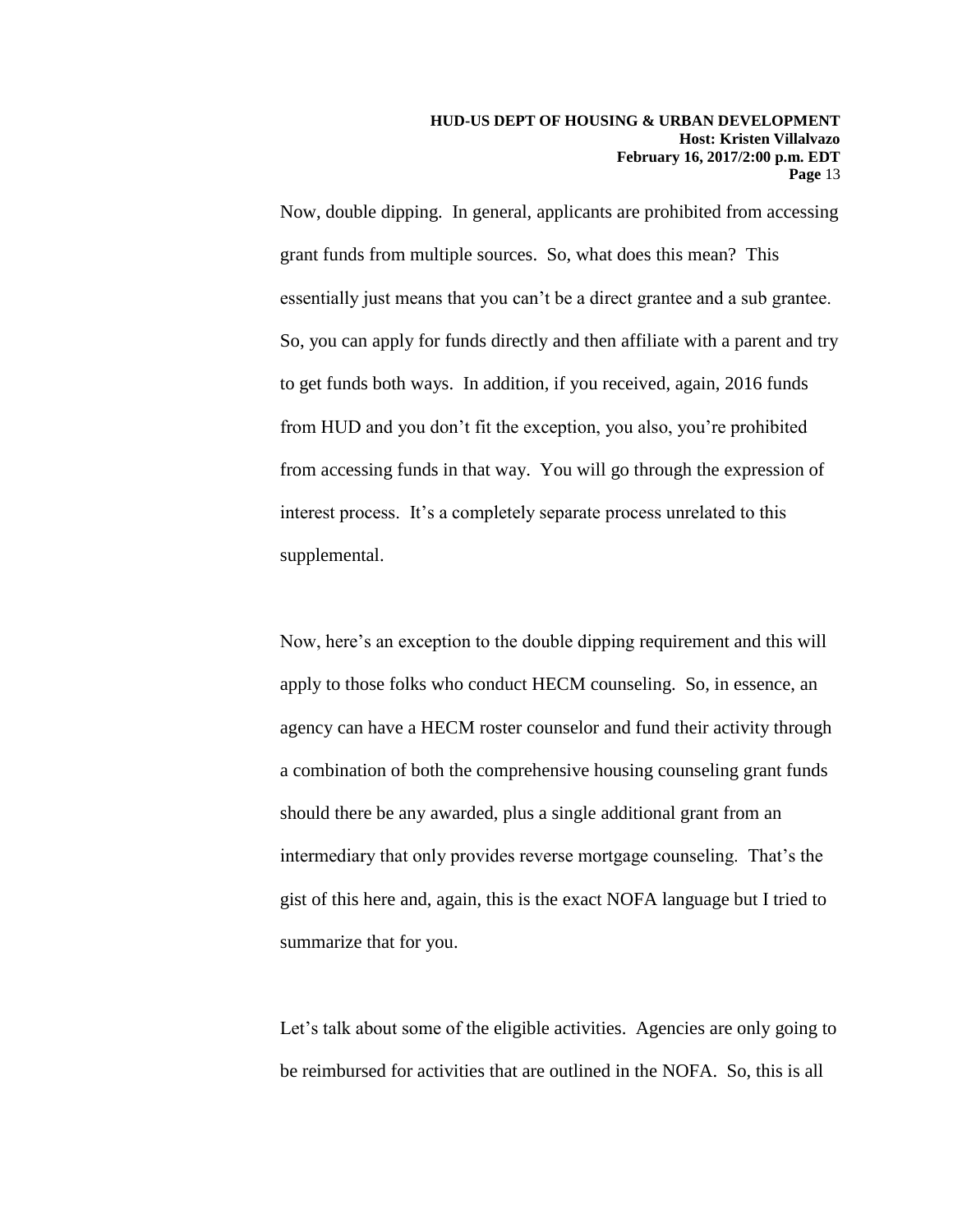in the NOFA. I won't read everything here but the biggest ones are individual housing counseling, obviously, we want to encourage group education and classes, fair housing education or counseling, lead-based paint education, marketing and outreach and there's a couple more on this following page. Again, you can refer to the NOFA but chief among these would probably be—a good eligible activity would be training for your counselors, some of the administrative costs that you incur, the costs of capacity building and scam awareness as well. Just keep in mind that in order to be eligible for reimbursement, these activities that you're conducting have to be consistent with your housing counseling work plan that's on file with your HUD POC.

Now, in section 4b 2b of our program NOFA, you'll find an application checklist. It's very important that you take a look at this checklist and it basically outlines all of the required forms, certifications and assurances that you're going to need to provide to us. Some of them may or may not apply to you and I've labeled them as such but everybody will have to submit the HUD 9906 charts and as I've mentioned before, this year you will not be able to submit your application without them so that's a good thing. You'll have to submit your SF-424 and HUD 2880 applicant recipient disclosure if you're going to insert a dollar into the HUD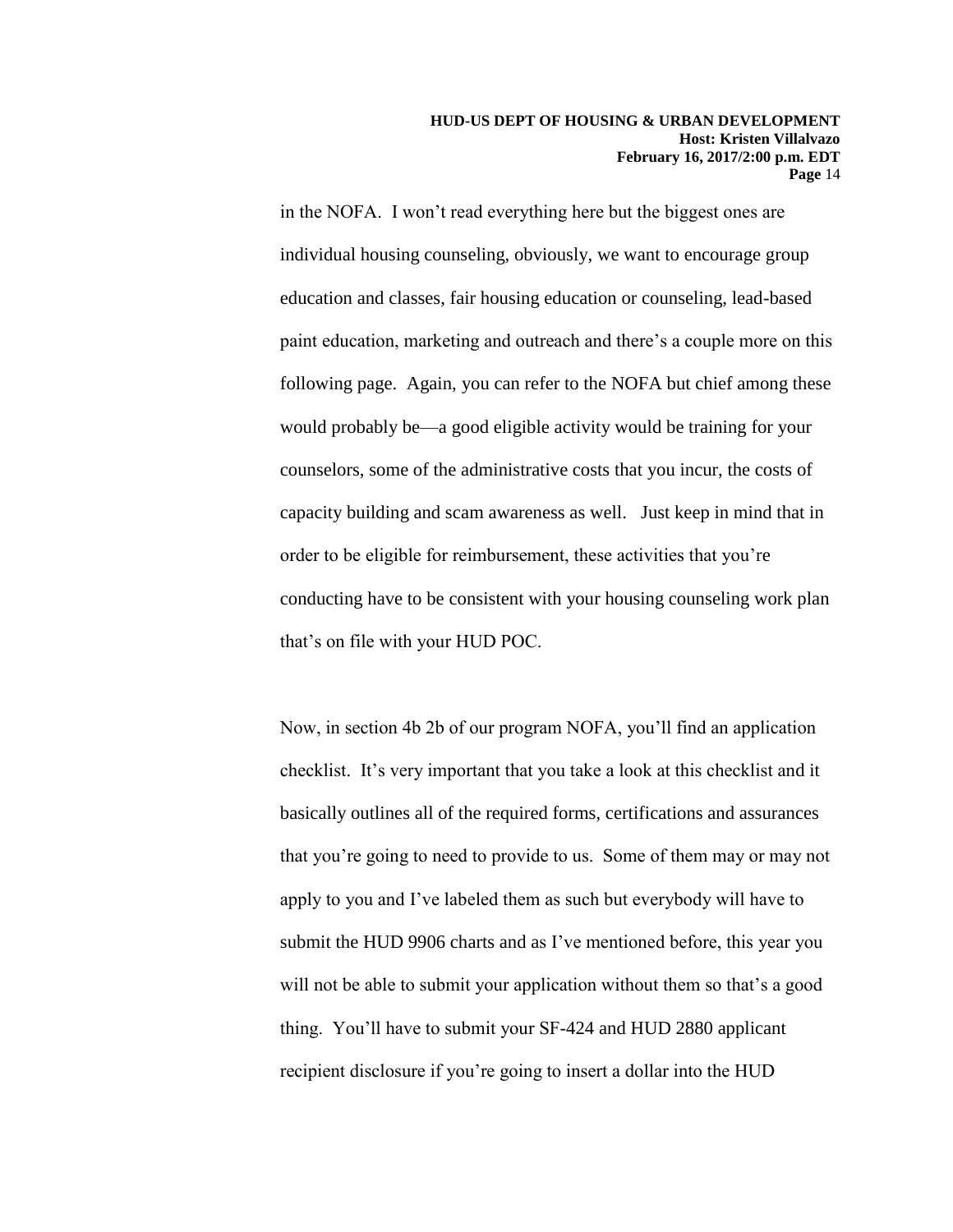requested assistance line.

We're also going to need an organization description. This is just a brief description of what your organization is about, your mission, where you're located, what you do, that sort of thing. We're looking for 250 words or less. Any narrative statements that are outlined in the NOFA will also be required. Any external audits and investigations, we're looking for those that occurred on or after FY '14. And HUD 9902 if you were approved after the start of this fiscal year. So, if you haven't filed a yearly all your quarterly reports leading up to the final HUD 9902 report, you'll have to provide us with information from October  $1<sup>st</sup>$  to present. Then there's a couple of others that are applicable only to certain applicants and we'll go over some of those in detail in the following section.

With that, I'd like to hand it off to my colleague, Ben Yanetta and thank you.

Ben Sorry about that, I had to take myself off mute. Thank you, David. Hi, everyone. Today, I'm going to be talking to you a little bit about the overall technical process for finding the grant, first of all, and getting it submitted to grant [indiscernible]. Here's a quick rundown on the process.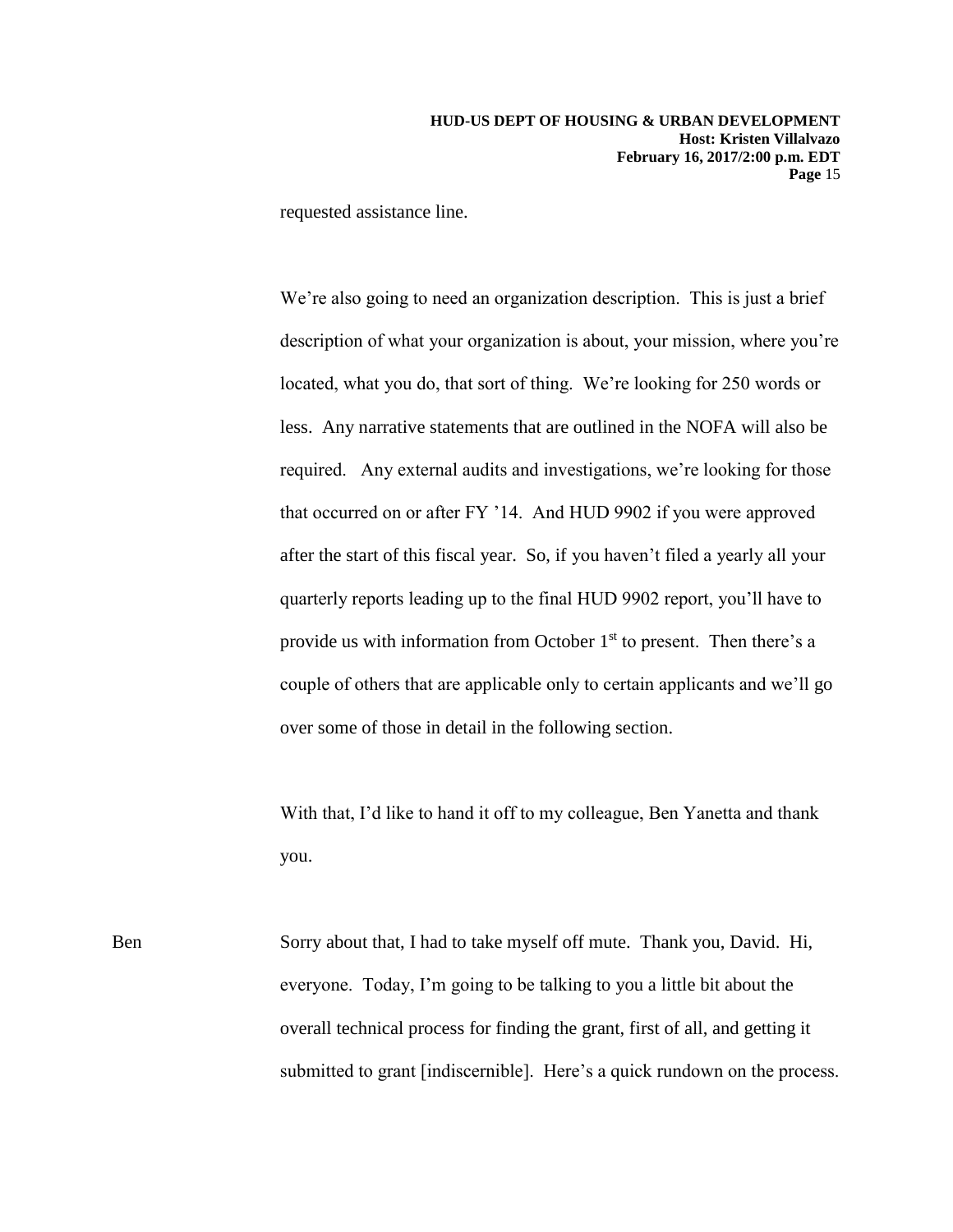We'll go into each of these a little bit more in detail. First, you'll need to go to SAM.gov to register. You can't get your grant through the system without being there first. Then you'll need to go to grants.gov to download the application and the instructions to go along with it and then the next step is to thoroughly read that NOFA, both the HUD general section and the program specific. It looks like we lost our slides here for a moment. I'm afraid, David, the slides are not being viewed right now.

David Can you see it now?

Ben It's not the full screen.

David Thank you.

Ben Ah, there we go. Thank you. Alright. So, you'll go and download the instructions and then you'll read both the general section and the program specific NOFA in their entirety. It's very important to do that. I should say right now that this training is not in any way a substitute for actually reading those NOFAs because they're going to be very specific and they're going to tell you exactly what you need to do. So, then you go through the fun of completing the actual application and we'll go into that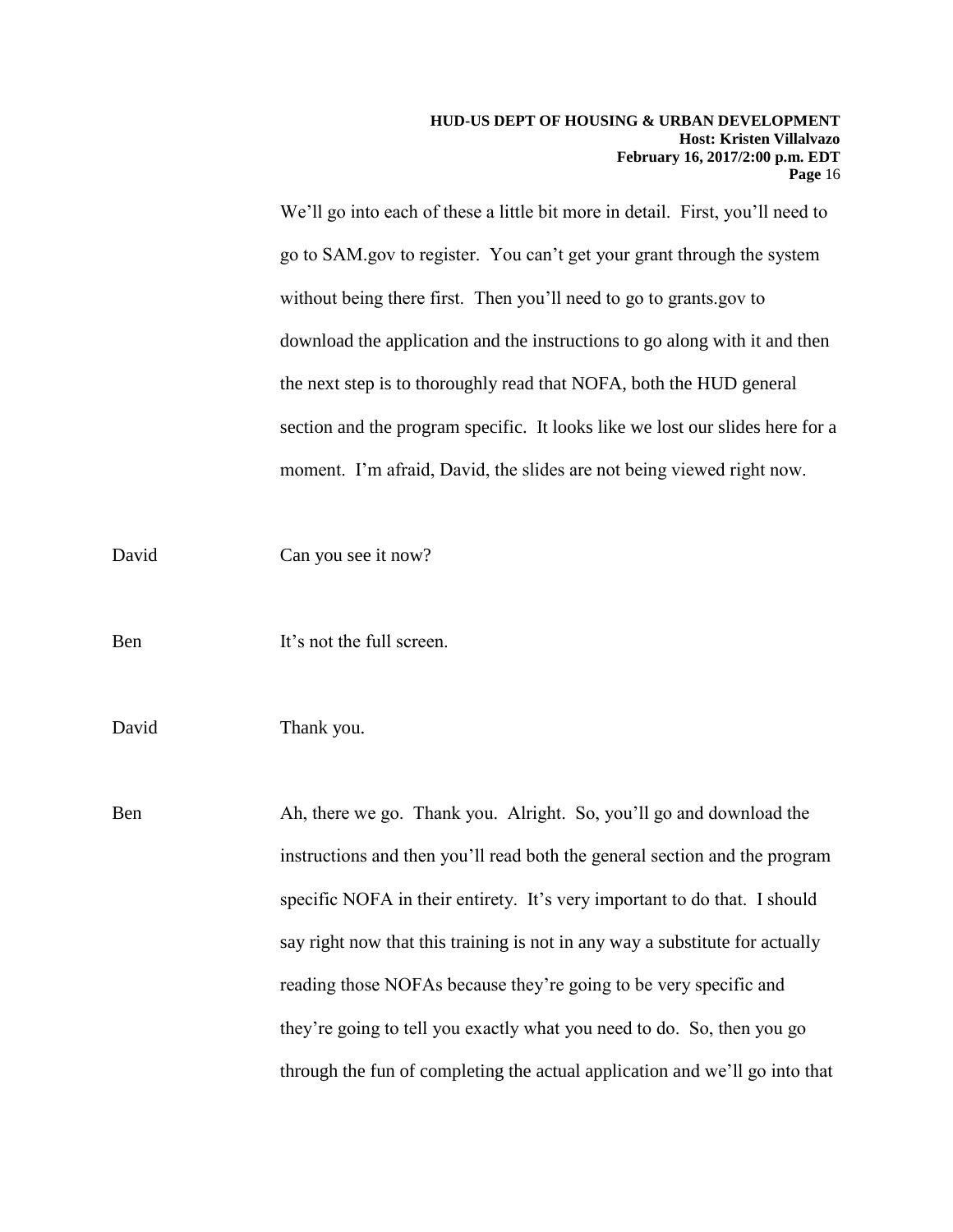in detail, the other presenters will, and then finally, I'll end with showing you how to submit your completed application.

So, the first thing, like I said, is going to register with SAM. This is the system for awards management. You'll need to be signed up for this site if you aren't already. You'll need to do that now because it might take a few days or maybe even a week to get registered and authorized in it. If you're not in there, your application will not get processed. Also, if you're already in SAM, you do want to make sure that your registration won't expire between now and when the grant closes. You don't want to submit your grants through grants.gov and have it kicked back because your SAMS registration has lapsed.

And it's important to know in SAM, that registering is only step one. The second step is to be authorized to submit. I also want to mention that HUD is not the point of contact for the SAM system. If you have any troubles working with the website, you'll need to use the help available that's through the SAM website. You'll also want to make sure that you have your user name and password available for that site, and it's always a good idea to have more than one person authorized to submit just in case somebody's not there.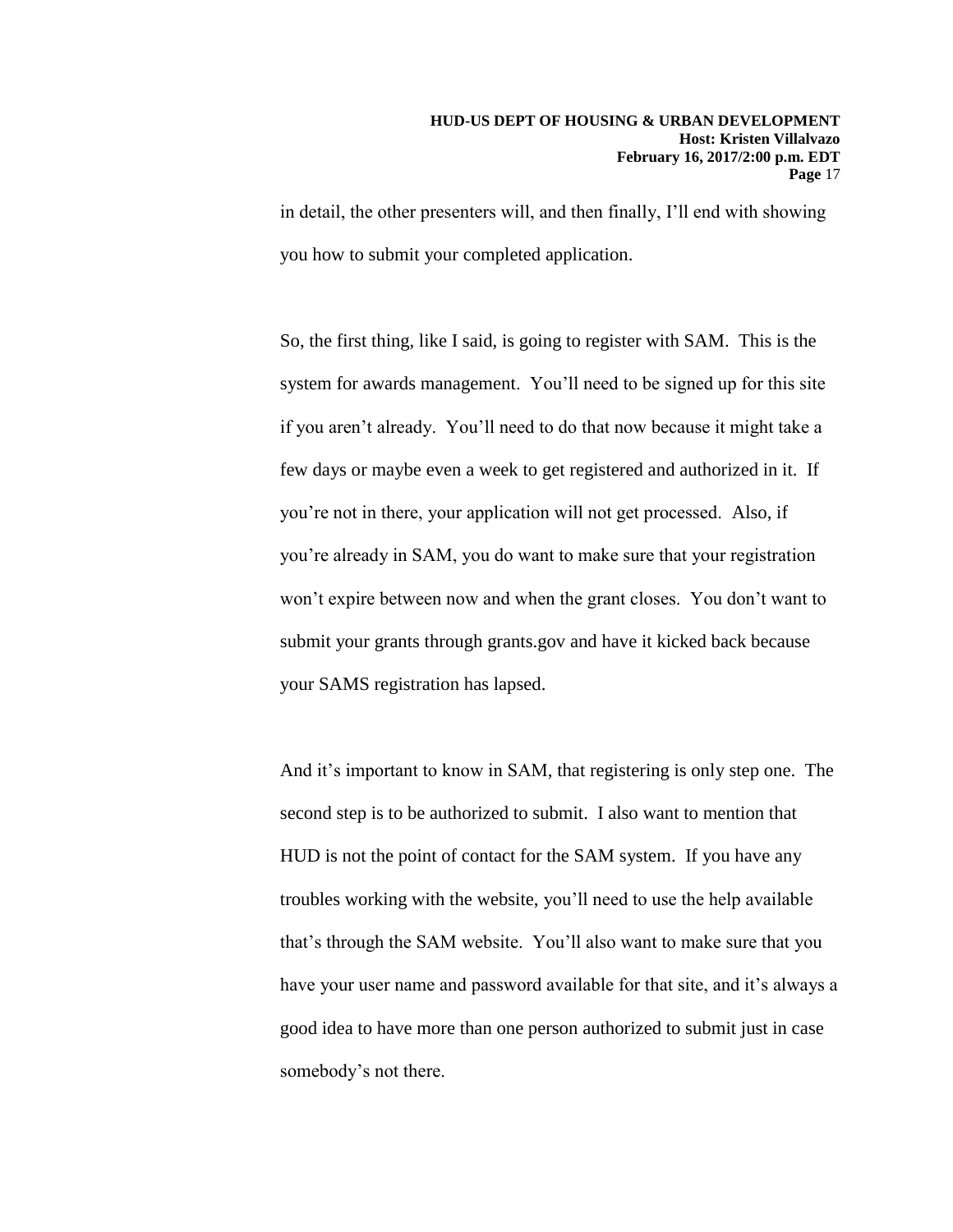This is a screen shot of the SAM website. Again, they have a pretty good user interface if you do have some problems. Contact them directly if you're having some issues with the site. HUD isn't exactly the manager for that site, so we're not able to troubleshoot.

After you're registered in SAM and you're authorized to submit, you will visit grants.gov. Here on this screen is also a link to the registration checklist; all the information that you'll need to build your profile in that system completely. This is another system that HUD isn't the owner of. You'll need to send any technical issues and support requests to their help center on their website.

After you're registered on grants.gov, you can search straight for this supplemental [indiscernible]. You'll want to type FR-6100-N-33. If you take anything from this presentation, remember that number if that's how you're going to find the NOFA on grants.gov. You might want to jot that down.

After you select that one, after you type that into the search function and find it and pop it up, you click on the final tab. I'd read through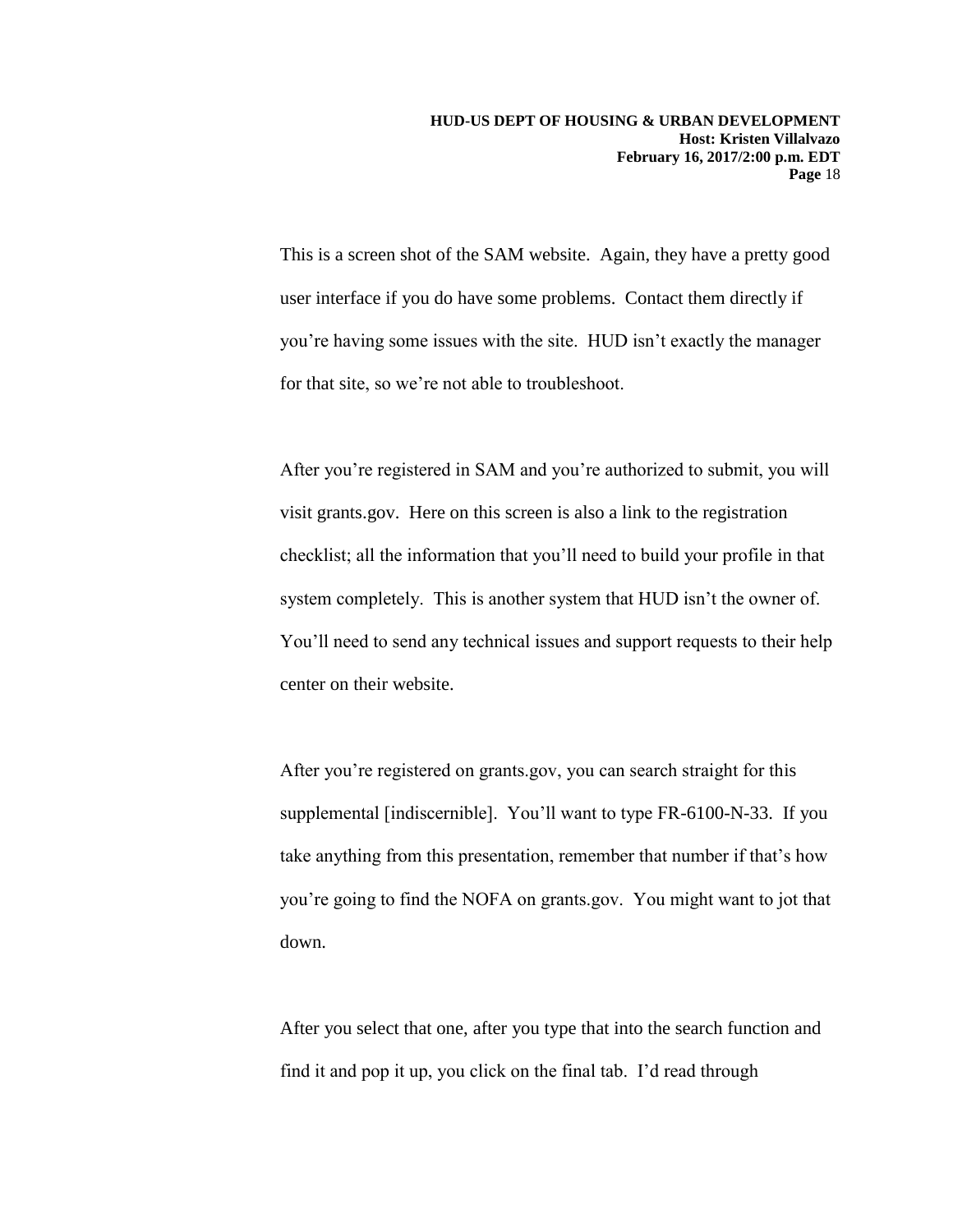everything that's on this page. It's all going to be good information, not going to harm you any, but the actual application and the grant information is on that final tab, the Package tab, and on the far right you'll see Select Package and that will take you to the following screen.

The follow screen asks you to provide an email address. It's not a requirement, but you probably should provide one. I would recommend it, because if there is a change to the NOFA, if we make a decision that something was wrong and we update it, this system will notify you that there was an update. We don't anticipate that happening, but stranger things have happened.

After you click on the submit button there, it will ask you what you want to download. There's Download Instructions and Download Package. You'll want to download them both.

We talked about this a bit already, but there's two NOFA's. One is a program specific and one is the general section. We're actually using the general section from the FY16 here. This is the general section that covers all of the HUD grants that are out there and it has a lot of the submission process, and general program requirements. There is some information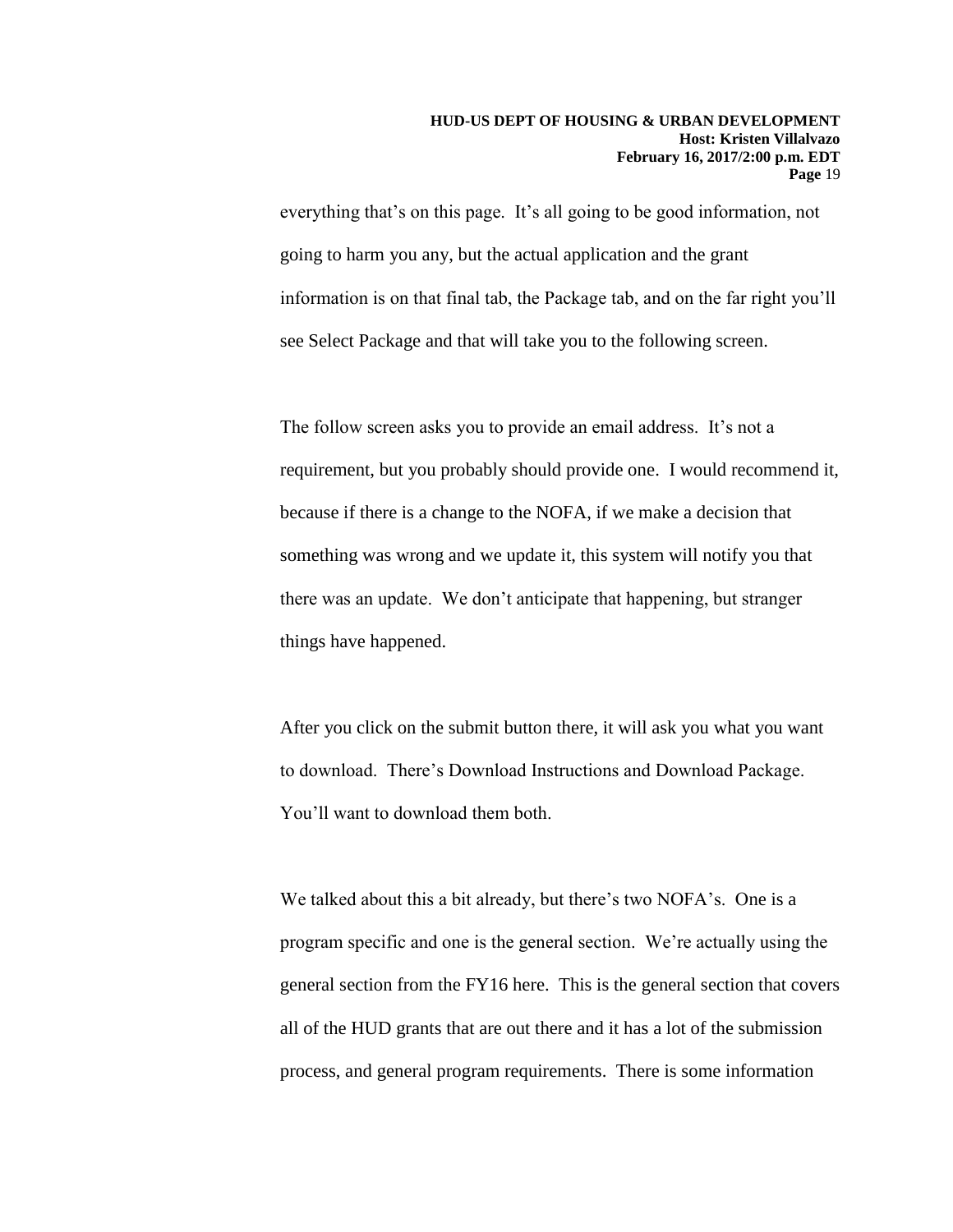that you'll be referencing, so you want to read that NOFA and the program specific NOFA.

The general section NOFA is included as a pdf in the instructions package that you downloaded just a moment ago.

After you download all those items, drop them into one folder to keep them organized. One of the files is a zipped file, so you'll need to extract that to see everything that's available. So once you have those all in one place, you're ready to begin the fun part – completing the application. And, again, the rest of the presentation is going to go into much more detail about how you're going to complete the various rating factors and everything for that.

But after you're done putting your application together, you're going to need to submit it. You submit the application and all of its components right back to grants.gov. The instructions for submitting the application are on grants.gov. You'll need to read their instructions on how to upload the files and how to track your application.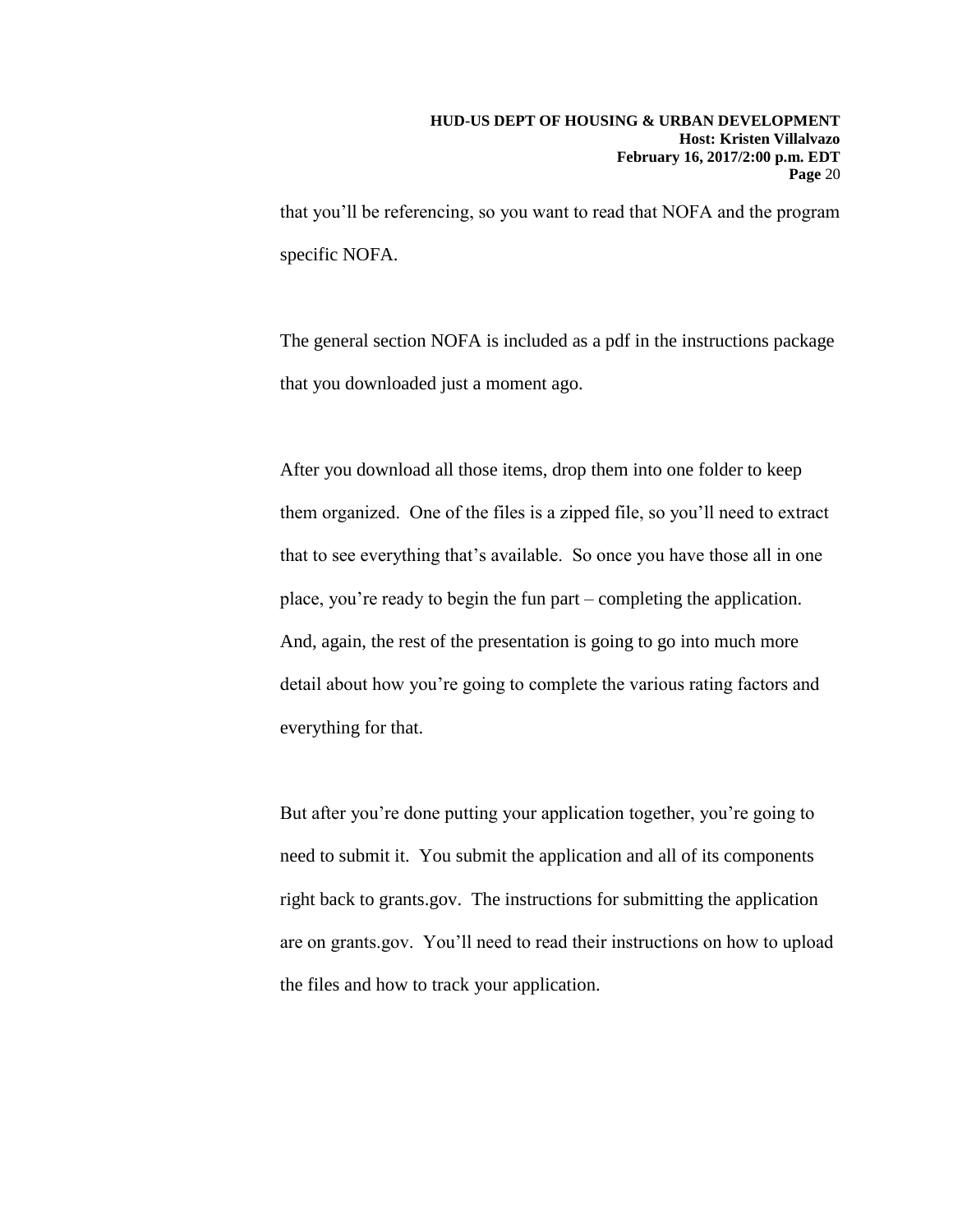The key here is the deadline is March  $17<sup>th</sup>$ , but don't wait until March  $17<sup>th</sup>$ . That would be silly. Get your application ready to go as soon as you can, and then you upload it and grants.gov will send you an email on if it was validated or rejected. If you receive any emails from grants.gov, save them. If something happens to your application, you need to prove that you submitted it correctly and that it was validated, you'll need that email to prove it to HUD. This is again an uncommon thing, but it's better safe than sorry. That means that you also need to make sure that grants.gov has a valid email for you so you'll actually receive those rejected or validated emails.

If you want to know why your application was rejected, you're going to need to get that email or if you just want to check it for your own peace of mind, you need to go to grants.gov and sign in and select Track My Application under the Read Applicants tab. If it shows up as rejected with errors, you need to resubmit it before the grace period ends. Any rejected application that isn't resubmitted and approved, that's validated, won't even be sent to HUD for consideration in this grant award. So the key here is you want to see the words VALIDATED for your application.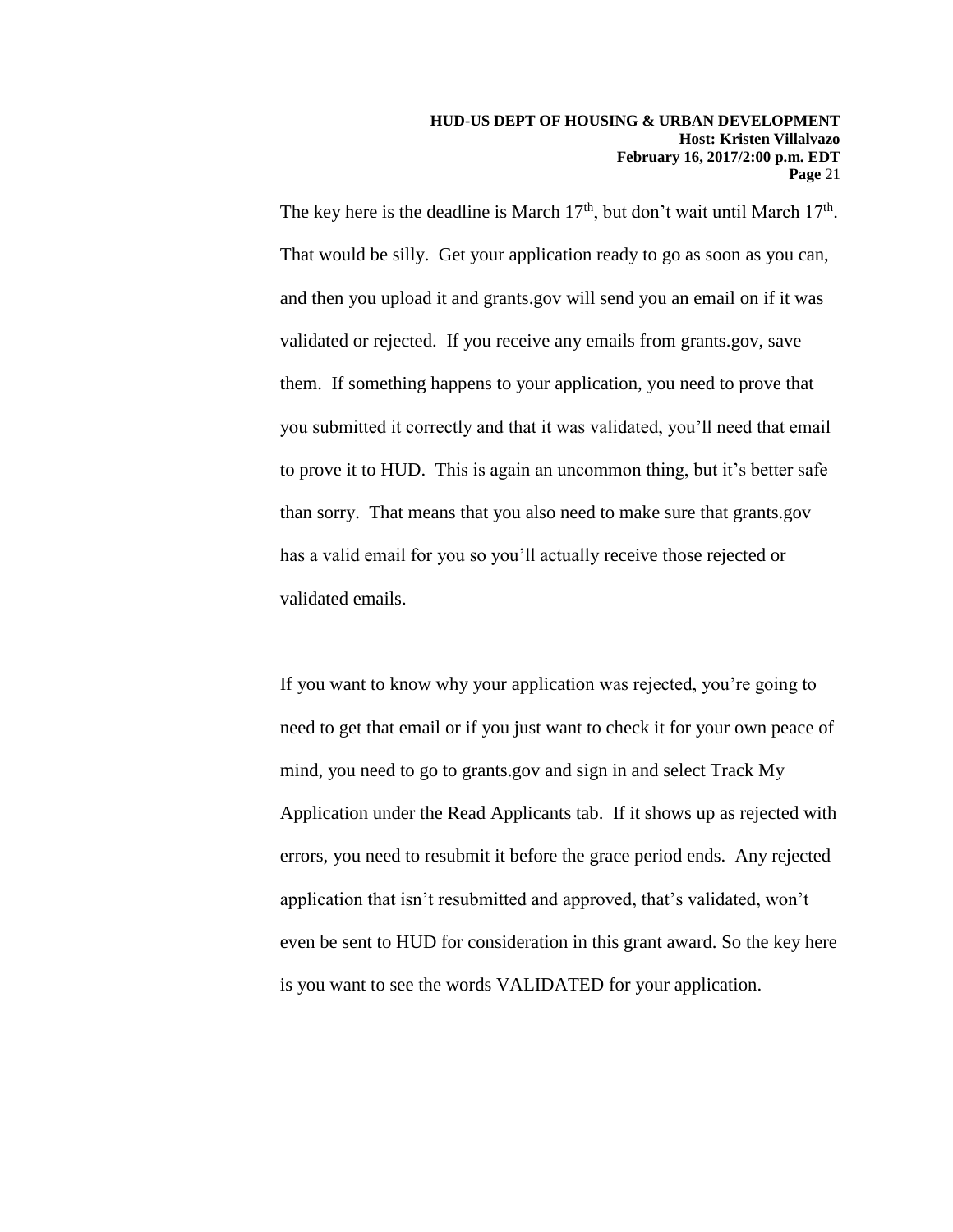Of course that doesn't mean we're immediately going to give you funding, but this is just the first step to getting your application submitted to grant for review and consideration.

Some general tips on this grant. Some of the submission information can be found in Section 4 of the General Section NOFA, the pdf that I told you about a moment ago. You read through that and that will give you some more specifics and technical details on the requirements. There's nothing really super surprising in there.

The main rules are don't go over 25 pages on the narratives. You want to be as concise as you can. You want to include your headers and page numbers. The headers should reference what the rating factor that you're referring to and the sub factor that they're referring to are what they're answering. But that's more of the application process, so I won't go into that.

The final technical key, and this has been an issue in the past, is that filenames can't be over 50 characters long. That in itself isn't too common, but key, do not use special characters in your filenames.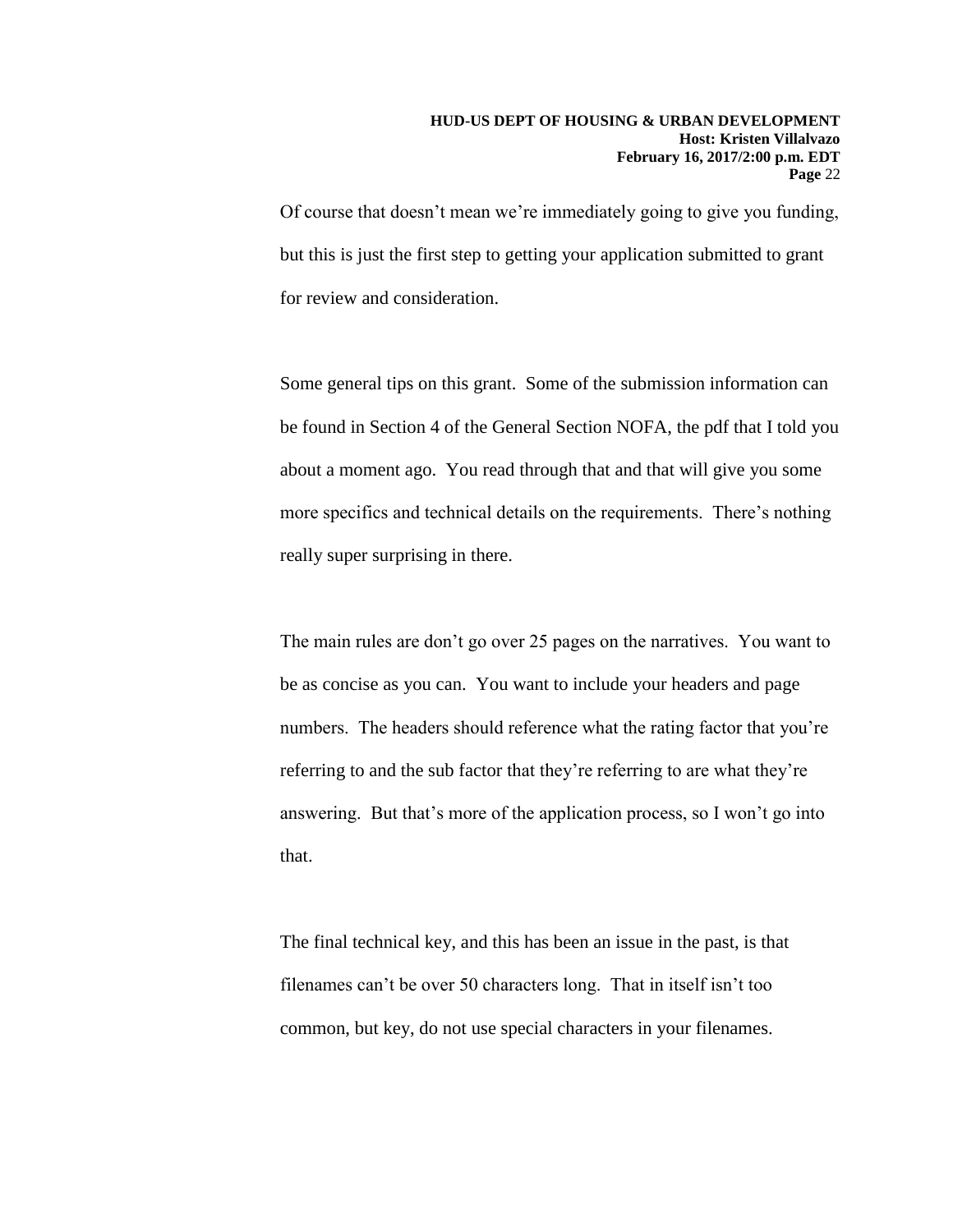Underscores and spaces are okay, but no exclamation points, pound signs or anything like that. Those will not get transferred.

That's it for the technical site, so at this point I'm going to turn it over to Sean Rich to talk about the completing the grant application and Rating Factor 1.

Sean Thank you, Ben. Hi, my name is Sean Rich and I'm going to discuss a couple important points about how to complete key parts of application, how to determine your eligibility for bonus points, and what HUD reviewers will be looking for in your responses for Rating Factor 1. Following my presentation, my colleagues will walk you through the remaining four rating factors.

> Before I begin, I just want to let you know a few key points. First, you should read the entire general and program specific NOFA prior to applying. Our presentation will focus on a number of important items pertaining to the rating factors that warrant your attention, but obviously there will be other things that you'll need to know.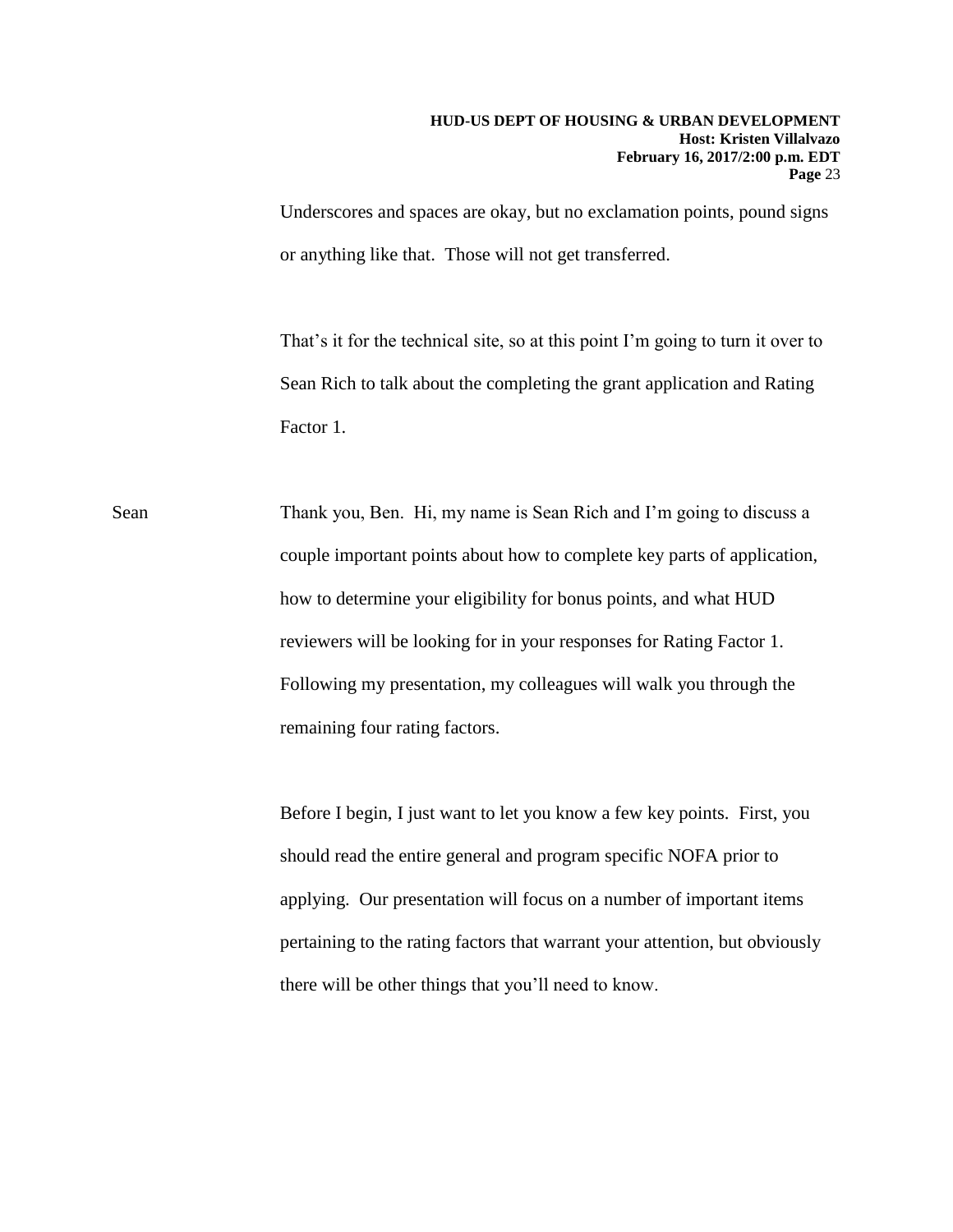Second, if you downloaded the program specific NOFA and application, you can follow along or you can use these slides as a reference for later. And for those of you that are following along, I'll be going over the material on pages 27 through 30. So let's begin.

It's important for you to know that the application is a form fillable pdf. Pay attention to the instructions in the form as you go along. You'll notice that the instructions will pop up if your cursor hovers over a question. These instructions will alert you as to what information is being requested, as well as what is required.

Also, you can download the form fillable application and complete it offline using Adobe Reader.

Next, I would like to call to your attention pages 27 to 28 of the NOFA. On these pages we have included a very helpful summary table for your reference. This table will help you to determine the number of possible points allocated to each rating factor or sub factor. It also lets you know when you should complete the HUD 99 of [indiscernible] Housing & Counseling charts or provide separate narratives. Next slide, please.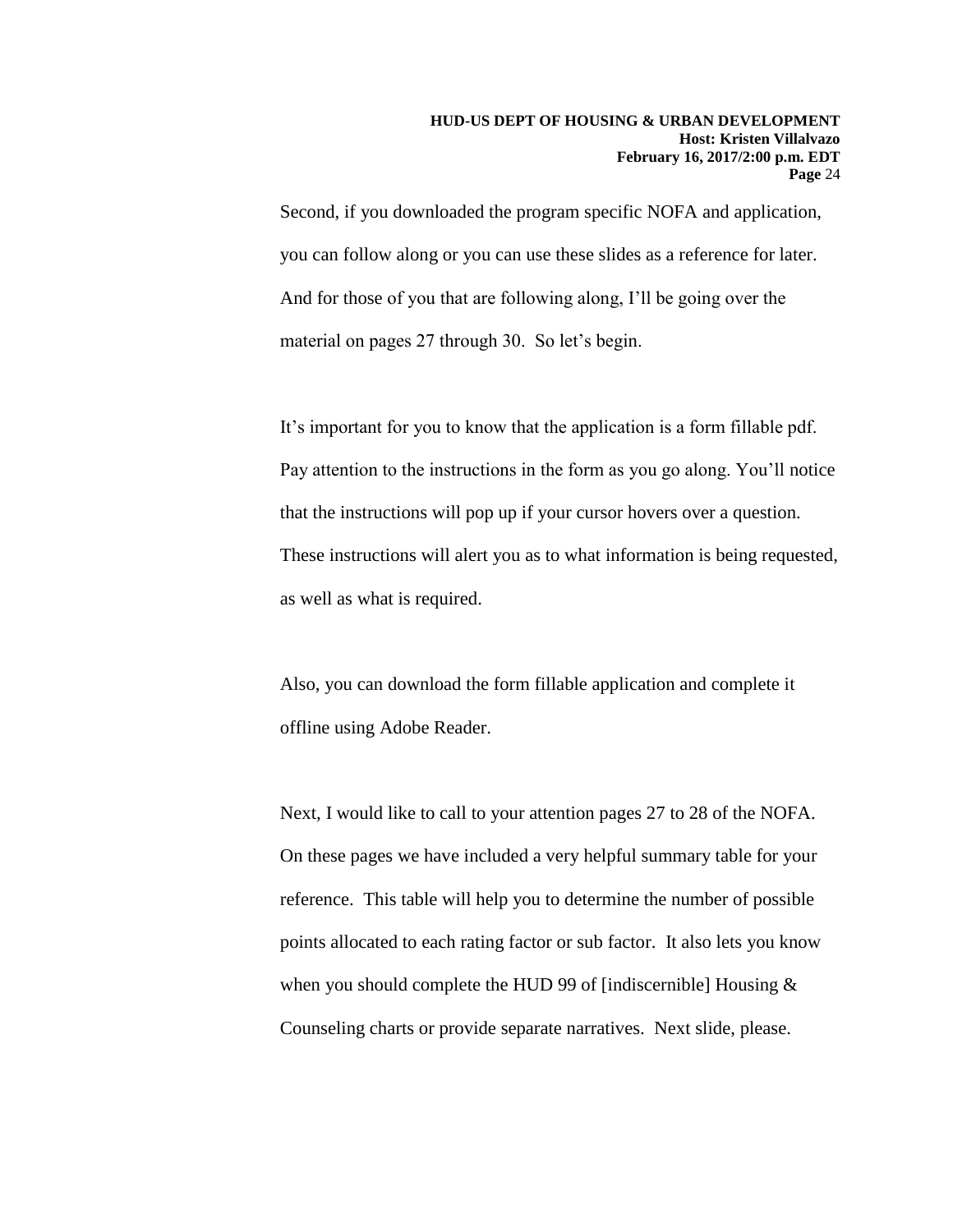Before I give you an overview of the chart, I want to call your attention to the standard form 424 or to SF424. If you have already downloaded the application package, this form is the first form on the mandatory form list and it's called the Application for Federal Assistance SF424. This is the cover page and will be the very first page of your application submission.

As David mentioned earlier, you are not required to enter a specific grant amount at this time. When completing this question, you should put in an amount of \$1.00 in the box. That's box 18, it's called The Estimated Funding A Federal. The funding aware levels will be determined after we complete a review and funding for your project is based upon the funding methodology that was previously discussed.

I'm going to give you a little information about the charts now. As you're completing the forms, you'll notice that certain sections of the form will be automatically populated based upon the other responses that you have provided. For the same reason, certain fields will not allow you to enter information. This is completely normal and it will help you save time and avoid errors, so pay attention to that.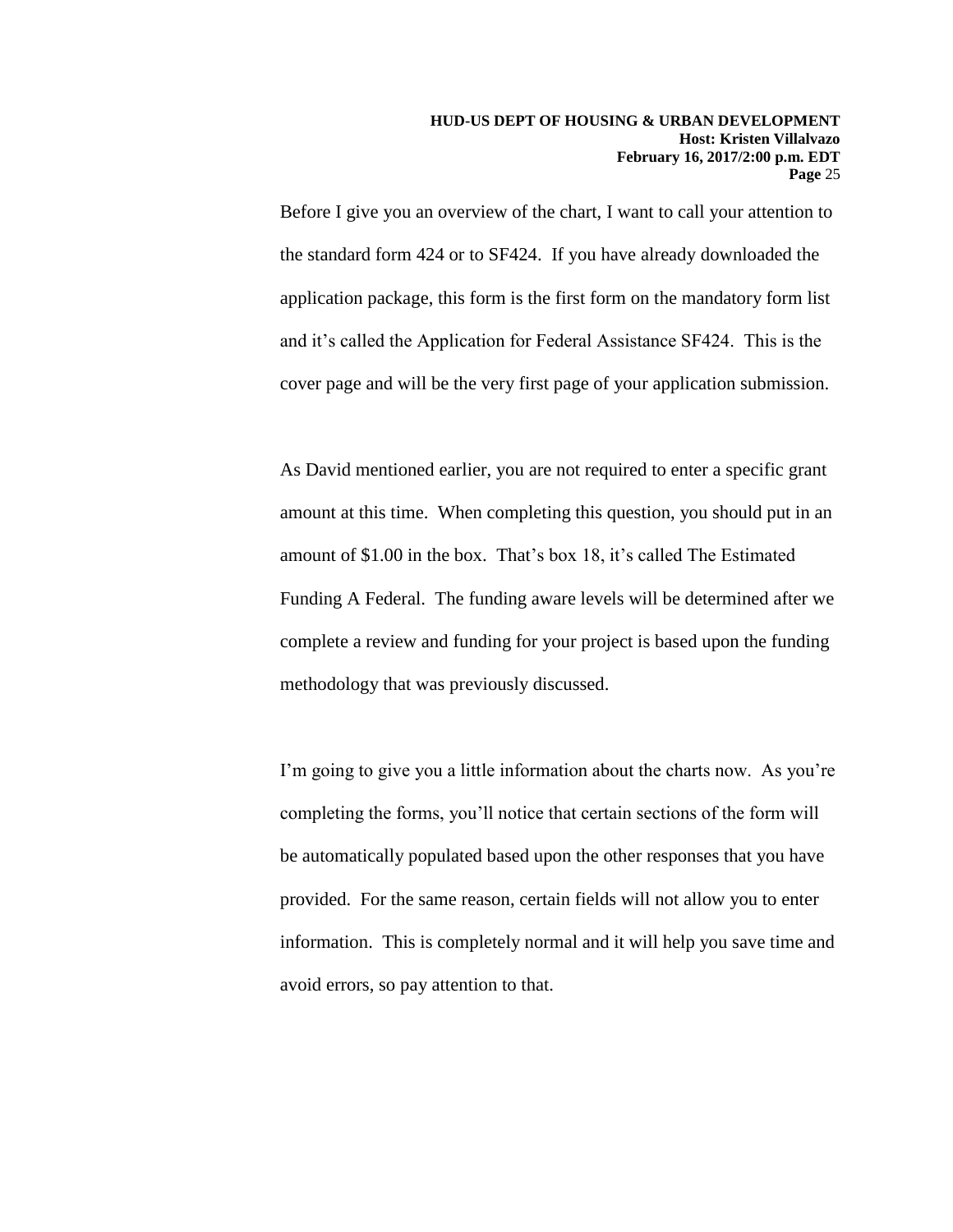Please also note that the fields that are highlighted in yellow are fields where responses are required. It's a good practice to review the application carefully to ensure that you have provided the correct responses to all the fields, even those that are not highlighted before you actually submit it.

For fields that require a brief response, I recommend that you type your response in the Word processing program. This will allow you to easily edit your response before copying and pasting it into the application. Next slide, please.

Here you see a list of charts. I will review chart A while discussing this rating factor and my colleagues will review the remaining charts as they go over their rating factors.

So now we're going to talk a little bit about the bonus points in Rating Factor 1. If you're following along in a NOFA, we're on the following pages, but the bonus points are going to be discussed on page 29.

From the charts listed on pages 27 to 28, you can see that each rating factor has a specific number of points with a total allowable points for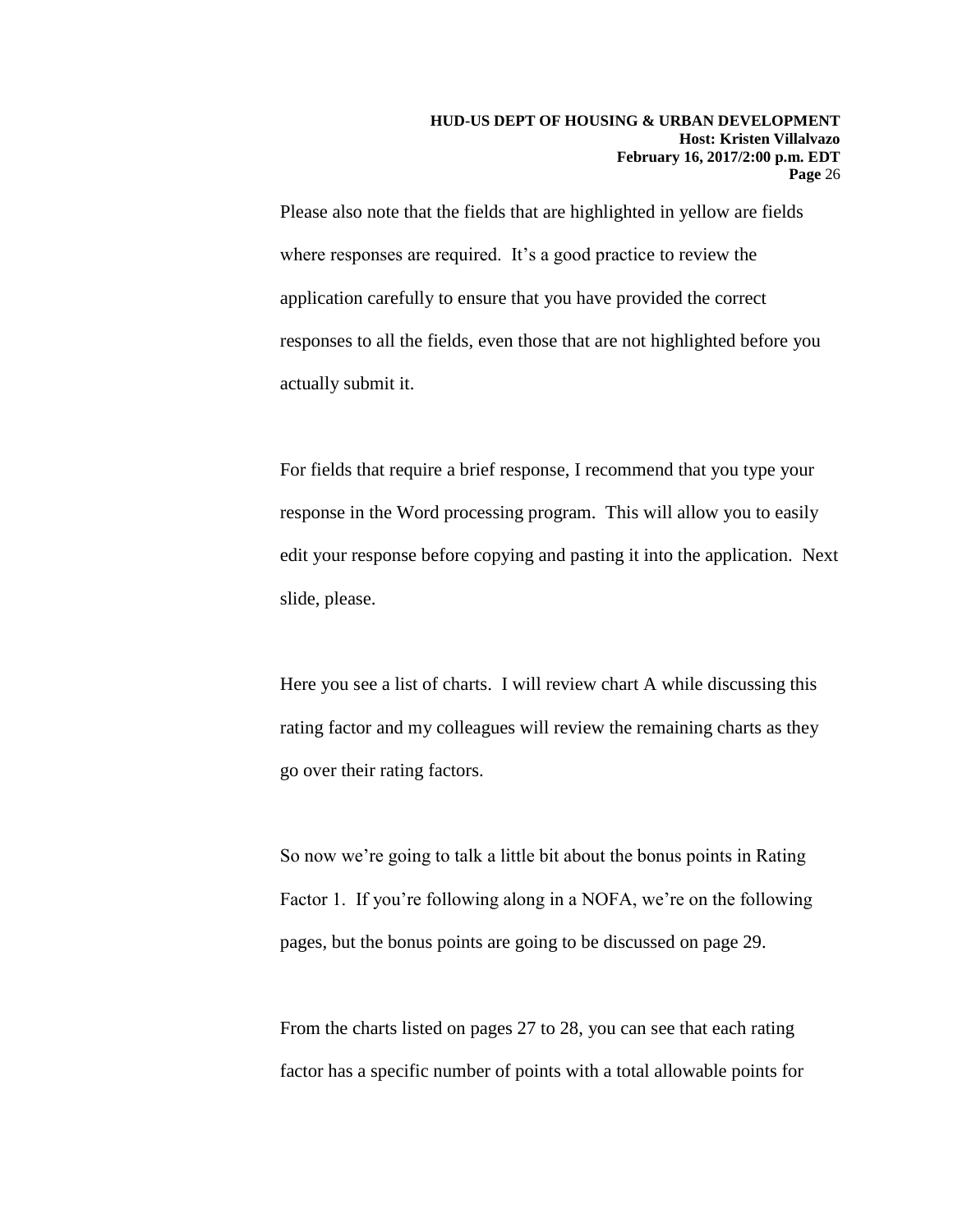your application being 100. In addition to those points, applicants are eligible to receive bonus or preference points if they meet specific criteria, and these criteria are described on page 29 of the NOFA. Please carefully read both Section 5 of the general NOFA and page 29 of the program specific NOFA to determine the following: if you are eligible, how to complete chart A1 or chart A2 if you're a parent agency, and what documentation you must obtain to prove your eligibility. Examples of documentation the applicants need are described in this slide.

For the Promise Zone designation, an applicant must provide a HUD 50153. And for the Preferred Sustainability Status Community Designation, applicants must provide a HUD 2995. Additionally, parents [ph] who manage networks must obtain certification for all sub grantees or branches identified on chart A2. In order to receive these points, you will need to obtain the requested information, but you will not need to provide a narrative response.

On this slide I just want to indicate something that you probably should remember while you're filling out the chart. Any time that you place an X in a box, it indicates Yes. So on this slide you can see that. Next slide, please.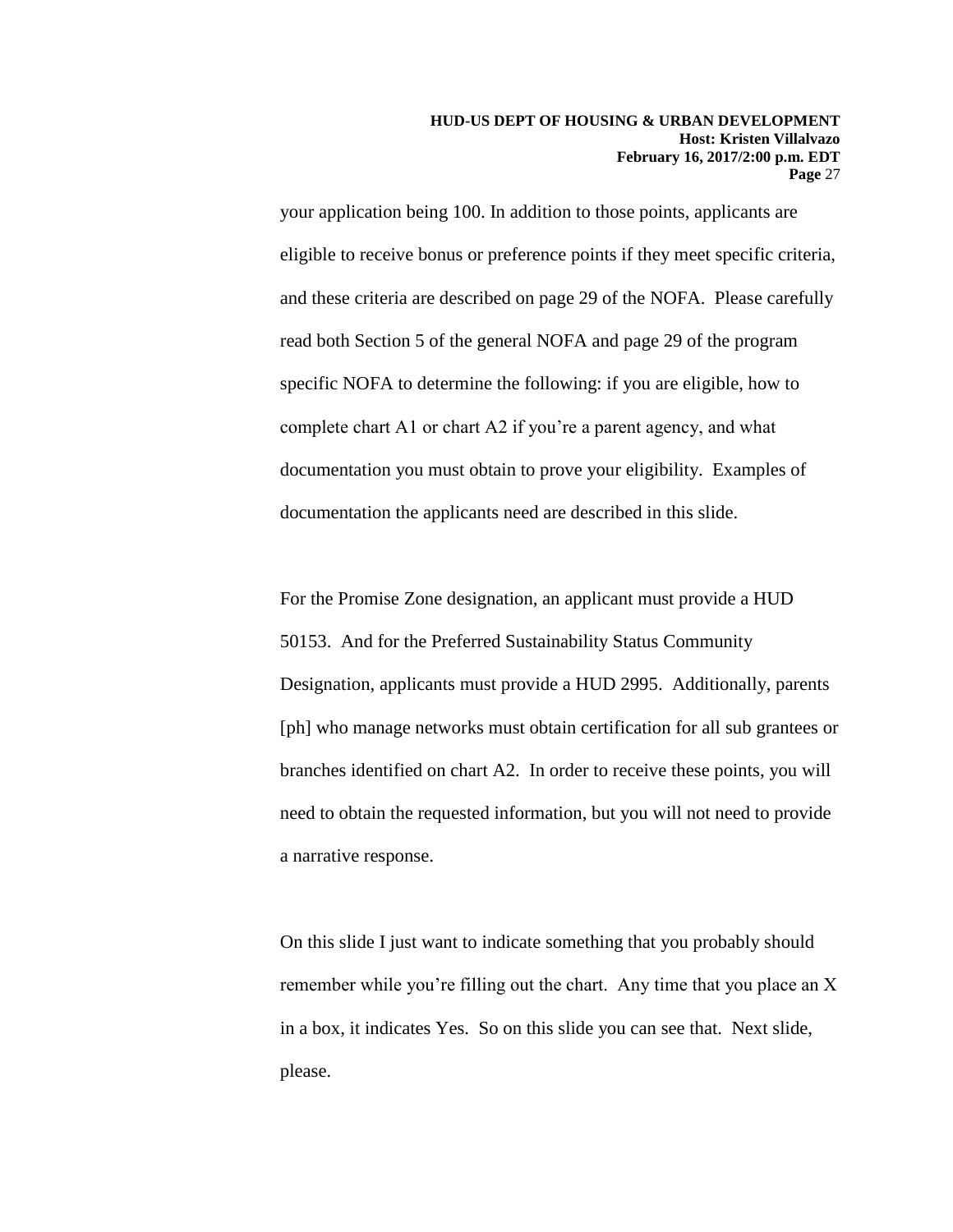The first rating factor has a 31 point allocation. In this section, you will provide information to support your readiness and ability. We will examine your response to see the extent to which you and your sub grantees and branches are capable of immediately implementing your proposed work plan. We will also look to see how your plan adjustments were managed in the past. Next slide.

This slide shows the screenshot of the new HUD 9906 chart A. You'll respond to each question for this rating factor using this chart. Please refer to the NOFA when completing this chart as it provides more detail about each field. That's, again, on page 29 of your program specific NOFA.

So we're going to go over this sub factor, just an overview. The first part of this rating factor refers to capacity and this sub factor section is worth 18 points. While reviewing this factor we will provide higher points to responses that demonstrate a greater capacity based on the responses that you provide in chart A1 or chart A2 if you're a parent agency.

Please be aware that all applicants must provide the requested information regarding the applicant, and if applicable is proposed sub grantees or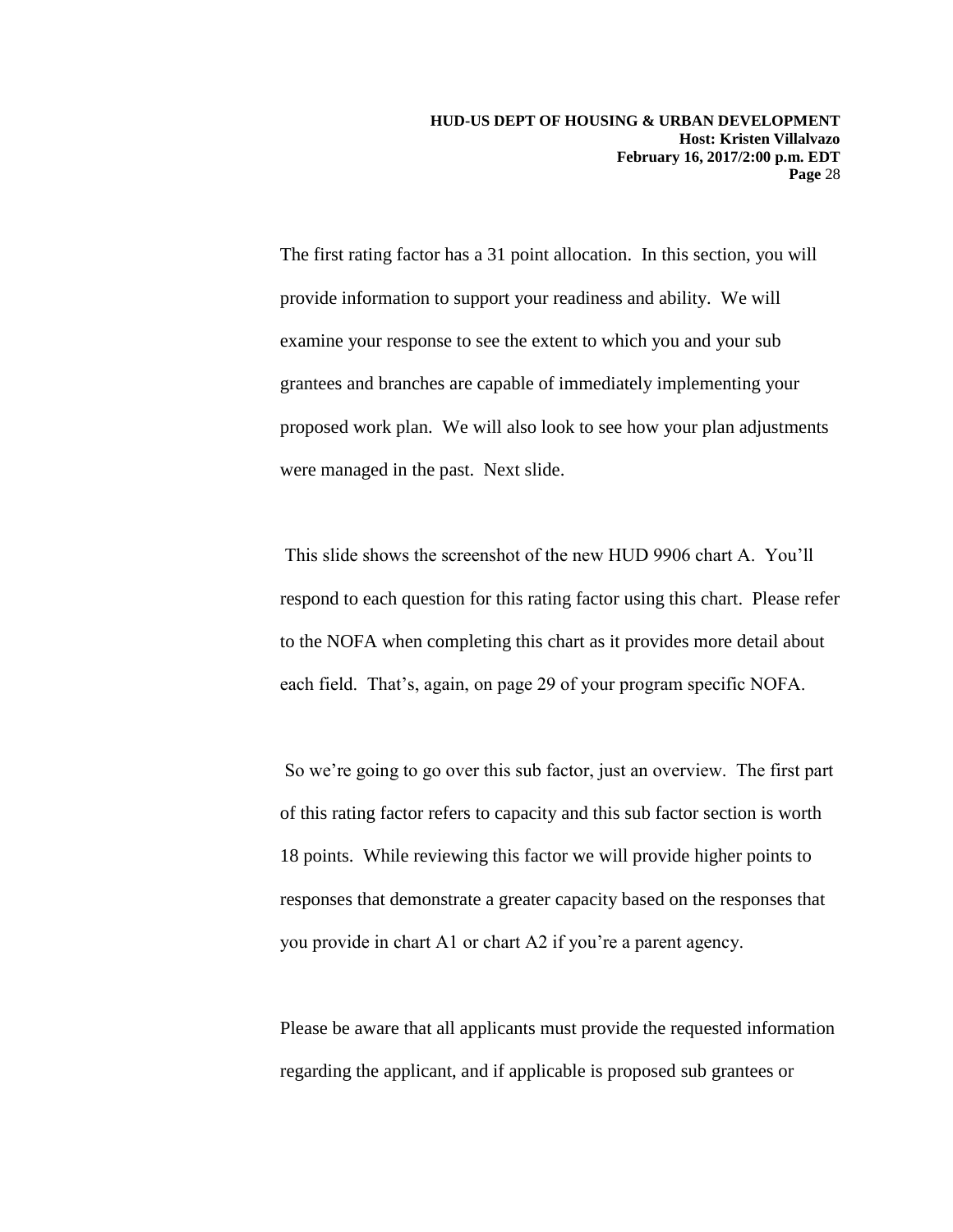branches. Therefore, for each grantee or branch you will have to provide complete information. After you provide information for the first entity, you will see a button at the very end of the form which will allow you to add another branch or sub grantee. The instructions have been included on the form to guide you in this process.

Now, applicants that manage networks of counseling agencies and also provide direct housing counseling services at their main office must complete an additional step when filling out the HUD 990682 chart. These applicants must indicate the direct housing counseling activities by including the main office in the list of sub grantees and branches on their chart. The main office will be treated as a branch for scoring and funding formula purposes. When completing chart A2, parent agencies must generally only list branches that are open to provide services to a minimum of 30 clients a year. This 30 client minimum does not apply to agencies that offer only housing counseling services limited to reverse mortgages, including home equity convergent mortgages or HECM's. Next slide, please.

This is just an example of the questions you'll see on chart 2. Again, please refer to the NOFA page 29 and the instructions in the form when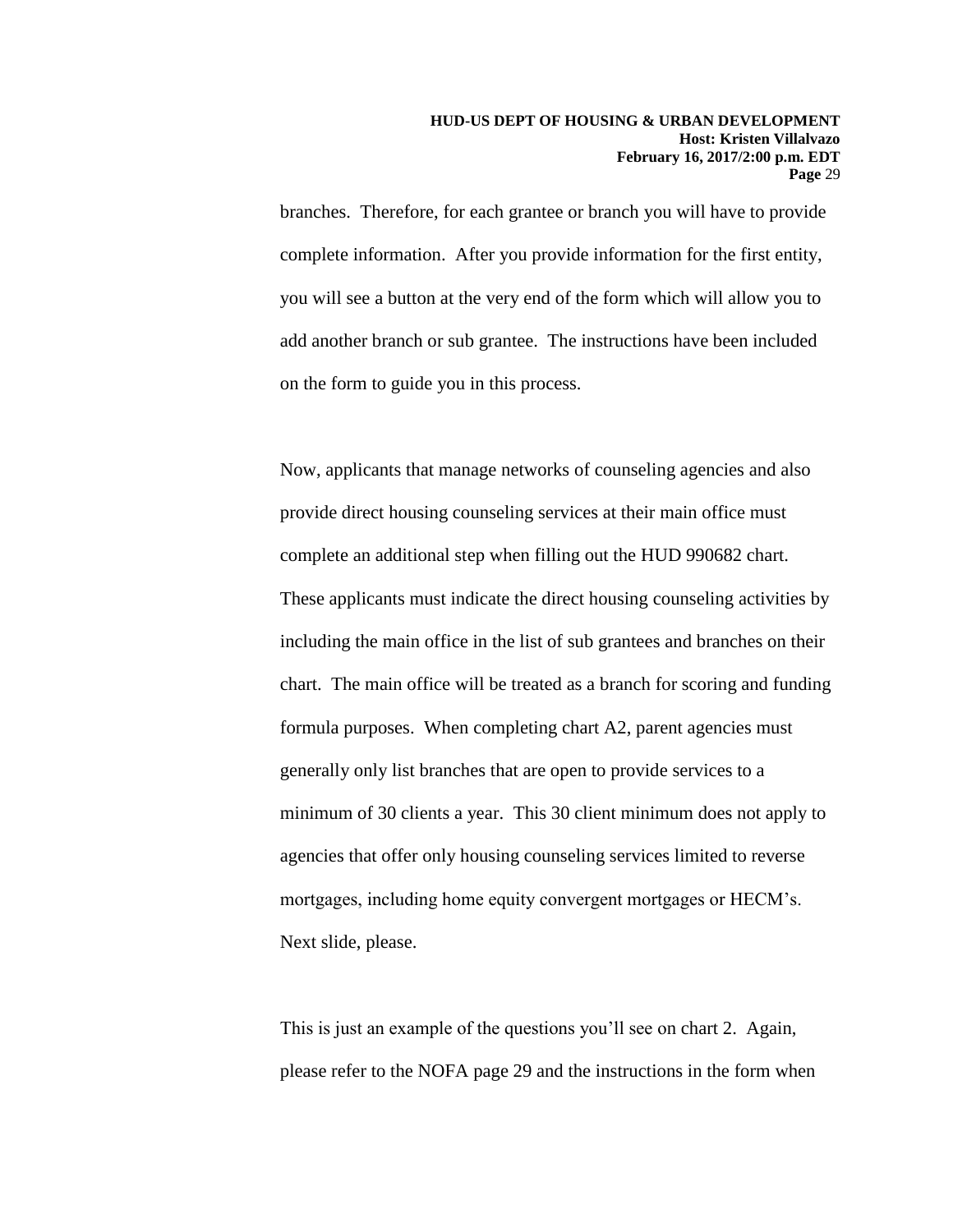completing this form. You will either be expected to enter specific information, such as an address, number or short response, or to place an X in the box indicating that you are answering Yes.

This section is our Performance Review & Compliance section, sub factor 2. It's worth 7 points. Applicants do not have to submit anything for this section. HUD reviewers will evaluate applicant compliance with our programmatic requirement using our own records, such as your HUD 9902 reports and quarterly reports. The records that we will use will be covering the periods October 1, 2015 to September 30 of 2016.

This sub factor, 3, is worth 6 points and that applicants that demonstrate a variety of methods and techniques to measure client satisfaction will be awarded a higher score. We'll look at the responses on chart A to make this determination. In particular, we will look at fields S and T of chart A, which cover the periods of October 1, 2015 through September 30, 2016.

Also, just to remind you that whenever you enter X that will mean that you're responding positively as a Yes.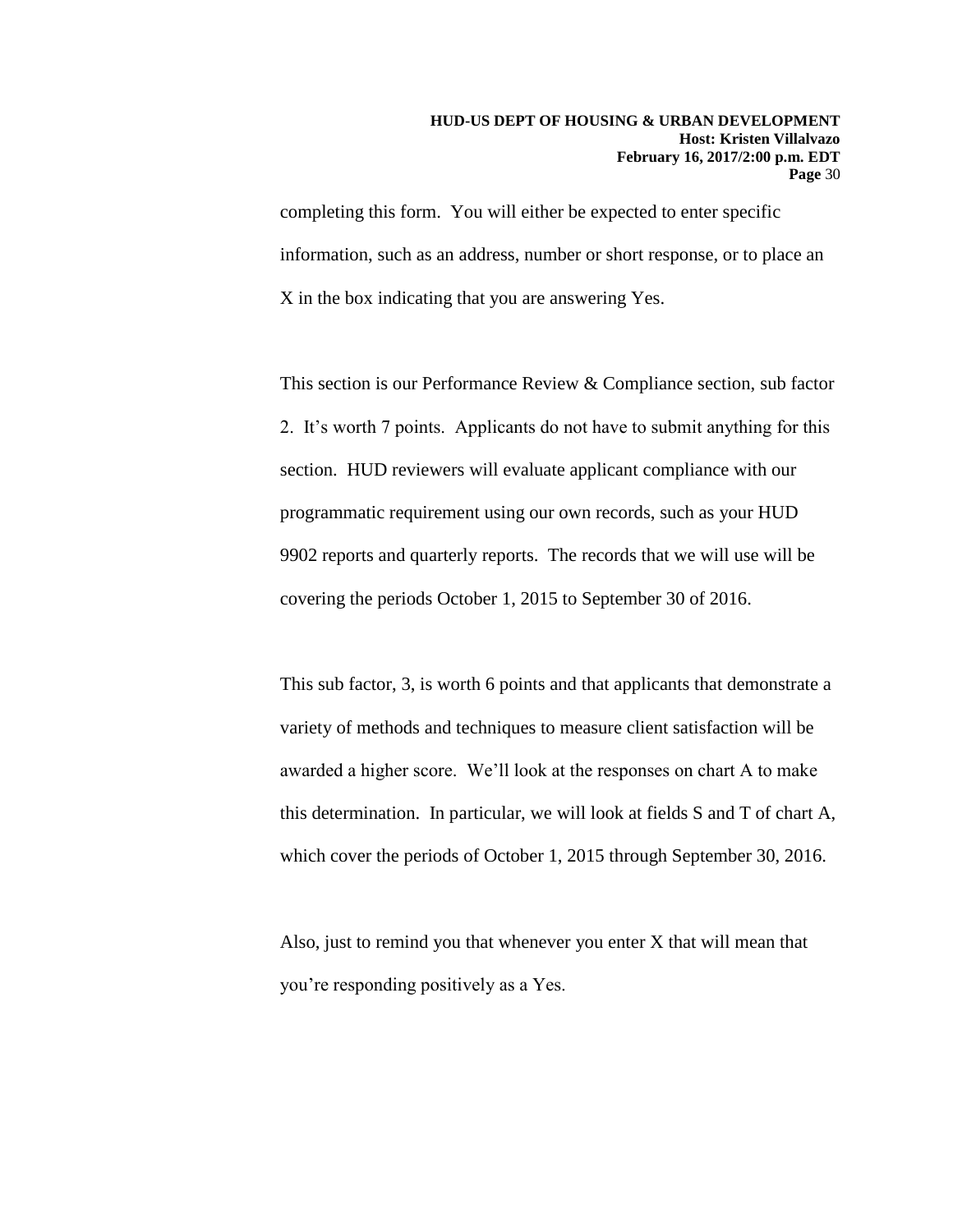In closing, I would like to remind you that instructions on the form are there to guide you, so be sure to pay attention to the highlighted information. Next, Shea Williams will talk to you about Rating Factor 2.

Shea Thank you so much, Sean. My name is Shea Williams. I happily serve in the Office of Policy & Grant Administration, Office of Housing Counseling. I have the pleasure of presenting the section titled Rating Factor 2 for you. This factor addresses the extent to there's a need for funding, the proposed activities described in the applicants work plan and the degree to which the applicants work plan addresses certain NOFA priorities. Specifically, this section addresses specific topics identified and specific NOFA priorities in this rating factor.

> Please note that applicants who fail to adequately address specific needs, provide source citations, examples and/or descriptions will not receive 4 points for this rating factor. Being very detailed, specific and descriptive is a must when addressing this rating factor.

Sub factor 1 addresses needs as it is relates to serving rural communities, specifically those areas without internet access and geographically isolated counseling agencies. We've inserted an image above that illustrates this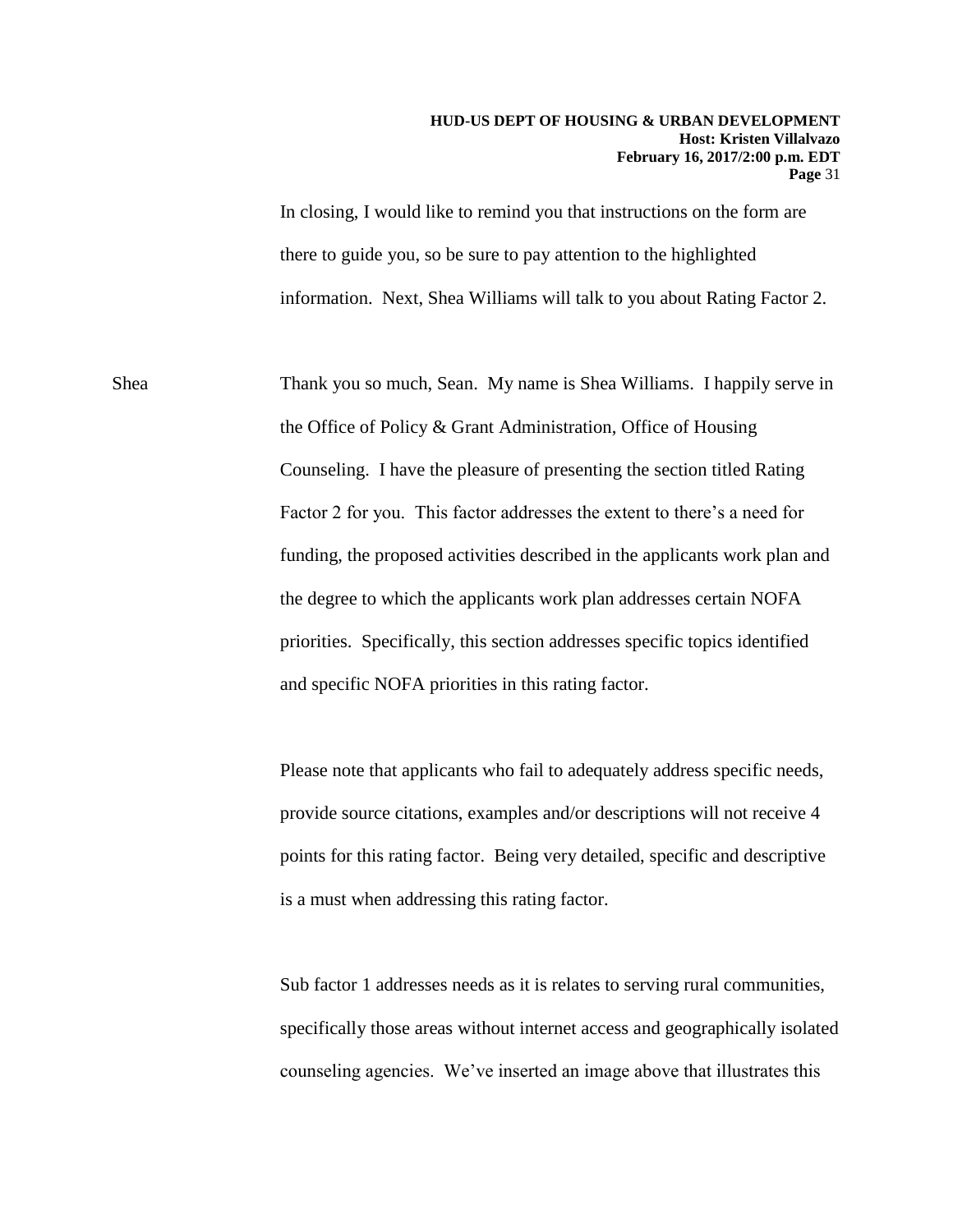sub factor in the application with respect to rural communities in the HUD 9906 chart A for LHCA's, which is Local Housing Counseling Agencies, and chart B for intermediaries and other parent organizations. Selecting Field U indicates that the applicant, its sub grantees and/or branches proposes to serve a community that includes a rural area as defined by the US Department of Agriculture. Furthermore, selecting Field V indicates that the applicant proposes to serve a rural area that lacks internet access.

Field W can get a bit tricky, so it is imperative that you pay close attention to this field. Selecting Field W indicates that an applicant, one of its sub grantees or branch offices is and will be the only agency participating in HUD's Housing Counseling program that is physically located in the service area of the applicant sub grantee or branch. And I want to repeat that. It is imperative that you pay really close attention to this area. Selecting this field indicates not only that the person is in a rural area, but that this applicant, one of its sub grantees or branch offices is and will be the only agency participating in HUD's Housing Counseling program that is physically located in the service area of the applicant, sub grantee or branch office.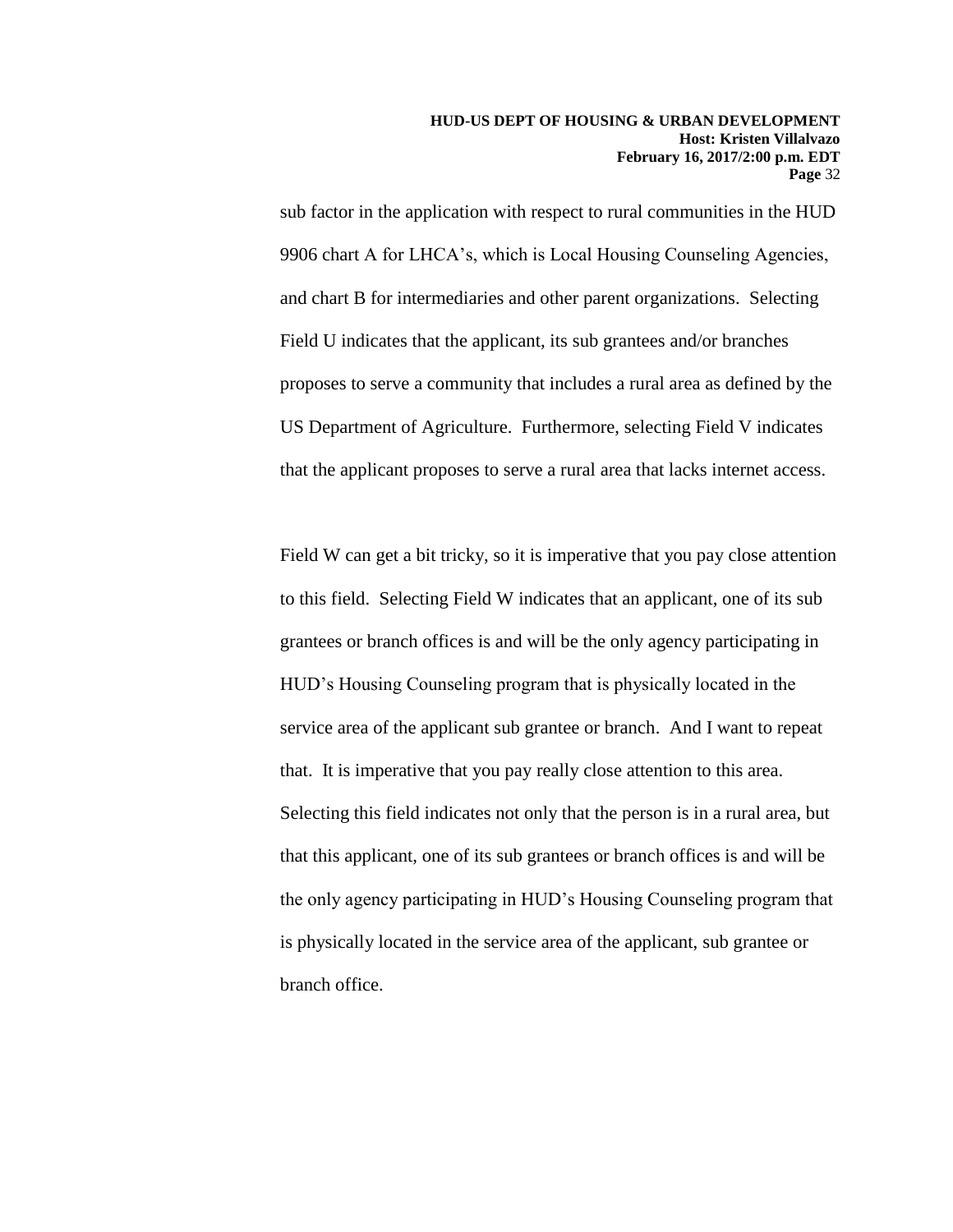Sub factor 1 Section C, as illustrated above, identifies impediments to fair housing choice. The applicant completes this section utilizing chart F, Fields A, B and C. Field A lists the jurisdiction or area to be served. Field B requires a brief description of the impediments and strategies for overcoming the effects of such impediments for each proposed jurisdiction or service area. Field C identifies the applicable state or local consolidated plan, analysis of impediments, assessment of fair housing or other source of information on impediments to fair housing, including but not limited to discriminatory housing practices under the Fair Housing Act, and it's implementing regulations at 24CFR part 100.

For those research gurus and language techies out there, impediments include housing issues pertaining to patterns of integration and segregation; racially and ethnically concentrated areas of poverty; disparities in access to opportunities; disproportionate housing needs as well as the contributing factors for these issues.

Sub factor 1 Section D, Persons with Disabilities & Limited English Proficiency, this section has no associated chart that is required, but is equally important in addressing the needs of the proposed service area. In a brief narrative, applicants must describe how meaningful program access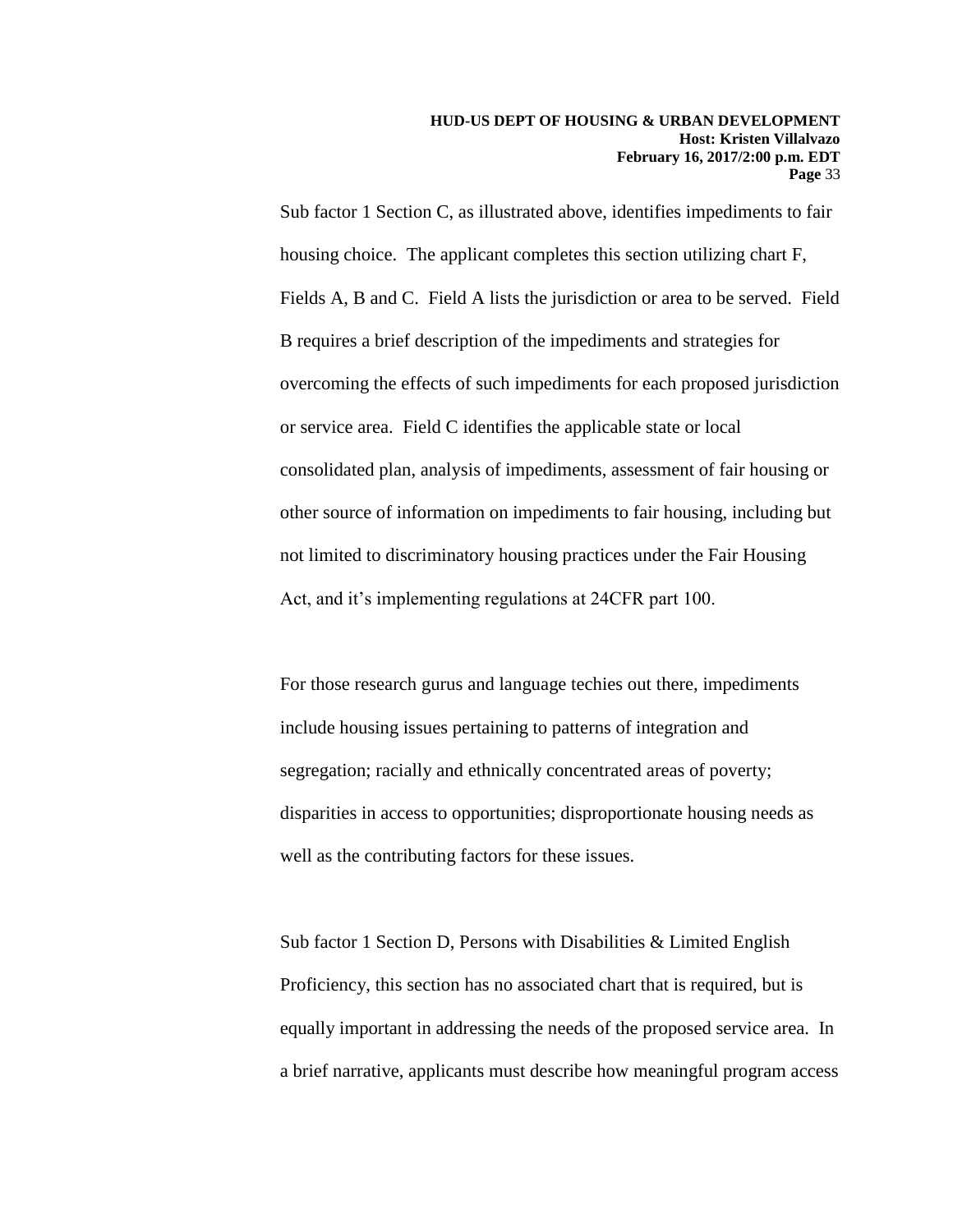will be provided to persons with disabilities and persons with limited English proficiency.

Sub factor 2, NOFA Priorities, this sub factor is worth a maximum of 4 points. Applicants should review the four descriptions of the NOFA priorities found in the Appendix 7 of the FY2016 general section. For this program section they are: Affirmatively Furthering Fair Housing, Increased Energy Efficiency, and The Health & Safety of Homes. This response has to be limited to 500 words per NOFA priority. To receive credit for a particular policy priority, applicants must indicate if and describe how the agency's housing counseling work plans to substantially address a NOFA priority.

Intermediaries, state housing finance agencies or multi-state organizations must state that 1/3 or more of their sub grantees and/or branches meet the relevant criteria and provide at least three relevant, specific examples.

Continuing with Sub factor 2, NOFA Priorities, I wanted to further address the priorities specifically. With respect to Subsection A, Affirmatively Furthering Fair Housing, this section is worth a maximum of 2 points. Applicants may receive 1 point for demonstrating any one of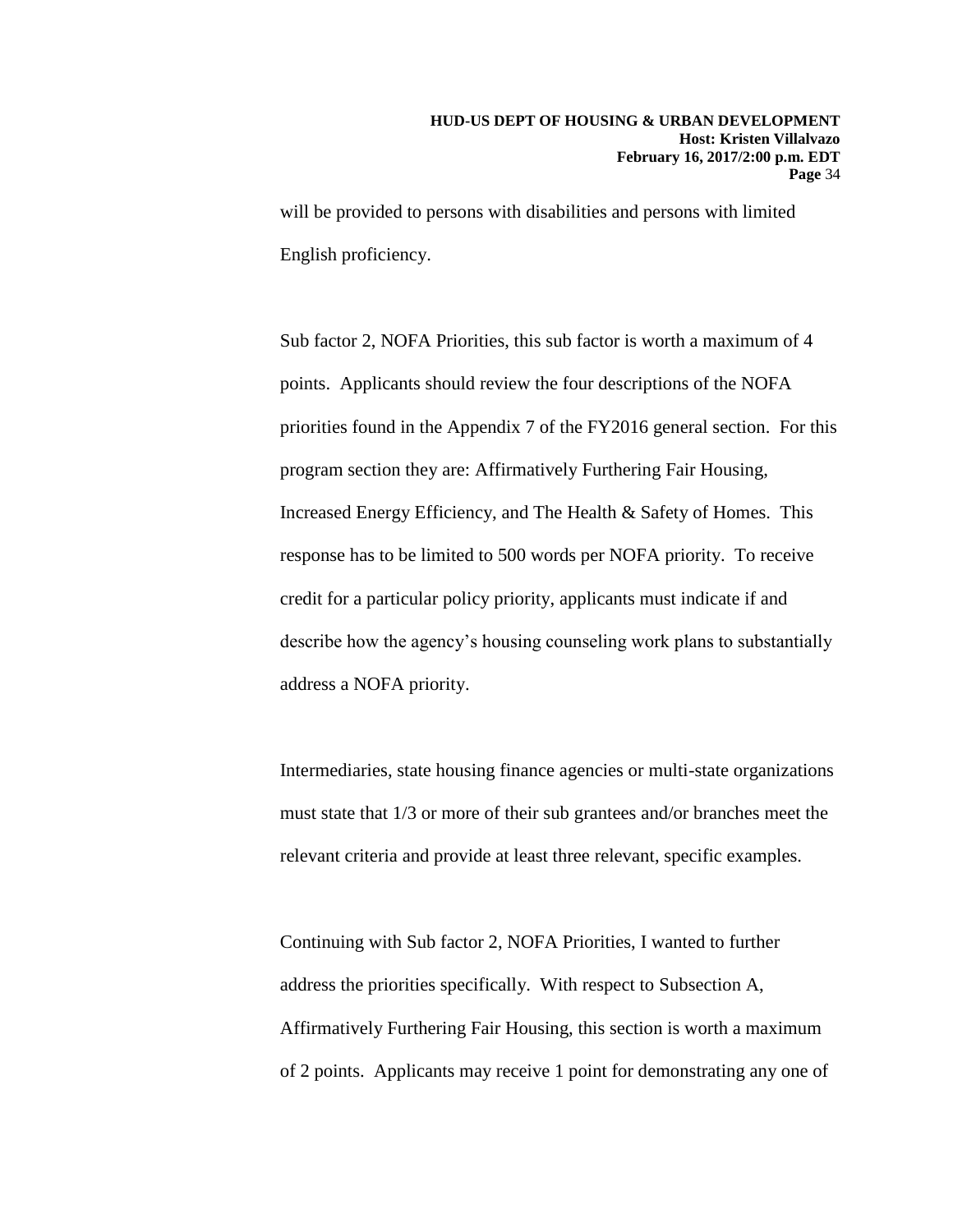the following: [audio skip] training and mobility counseling. Your agency may demonstrate this section and earn one point by describing how they will train their staff on Fair Housing and Civil Rights laws, their method of providing their clients with information about their Fair Housing rights, and their mechanism for referring potential Fair Housing violations to HUD, state or local Fair Housing agencies, or private Fair Housing groups. For example, an applicant may meet this requirement by demonstrating that it is entered into a memorandum of understanding with a Fair Housing enforcement agency that will provide them with Fair Housing training and information materials, and accept referrals of potential Fair Housing complaints.

Number 2, Mobility Counseling, this is worth 1 point. Applicants may earn one point by describing how they will provide clients with mobility counseling and what information applicants will furnish to clients that will enhance their housing choice outside of areas of minority and poverty concentration.

Subsection B, Increase Energy, Efficiency and the Health & Safety of Homes. This is worth a maximum of 2 points. It is awarded for this priority overall – 1 point for meeting criteria 1 or criteria 2 or both.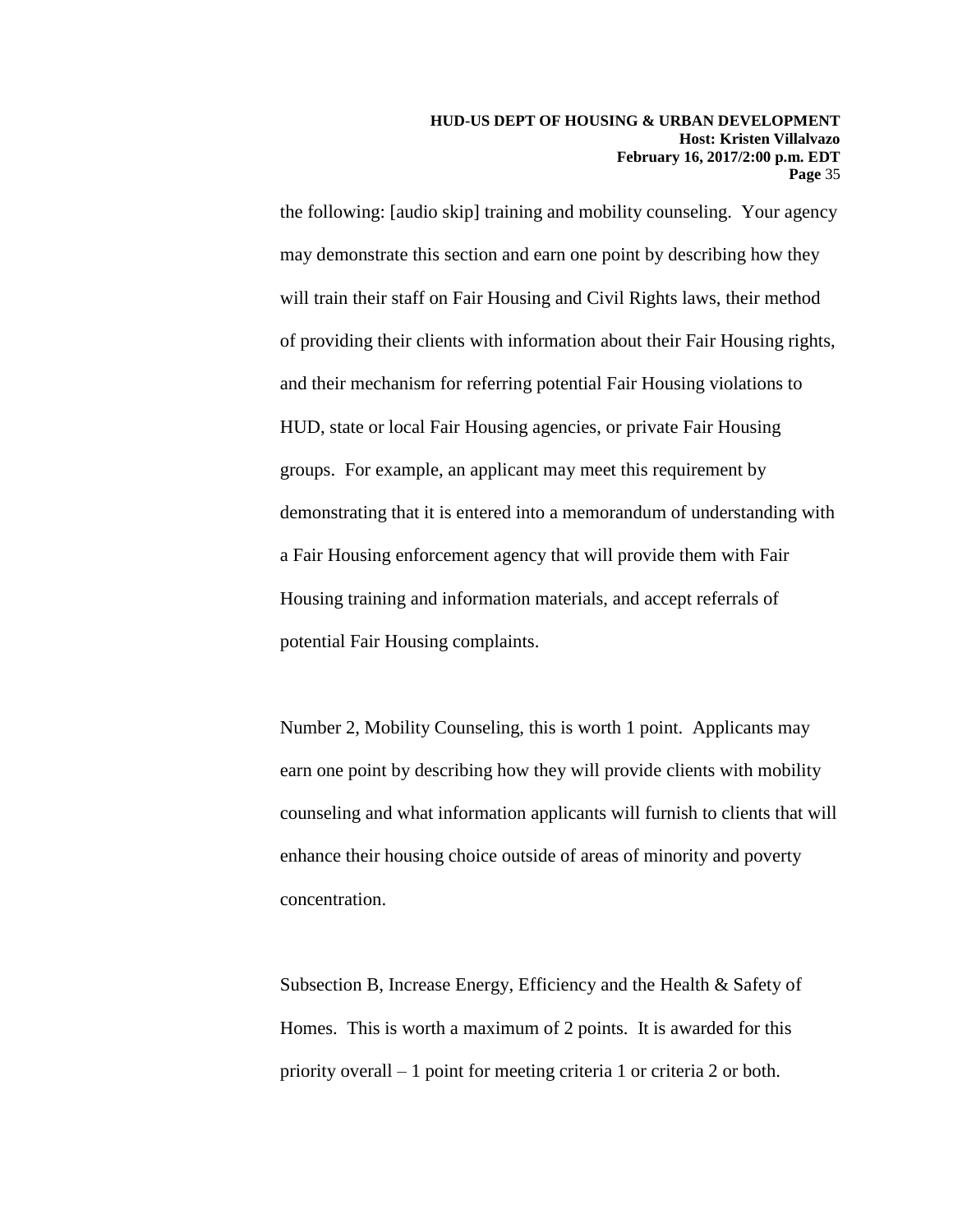Criteria 1, Improve Residence Home Health & Safety, worth 1 point. The applicant demonstrates a high degree of technical expertise through past performance or staff competencies in improving residence health and safety, particularly of that of children of the vulnerable populations by promoting green and healthy defined construction, rehabilitation and maintenance of housing and communities.

Number 2, Green Building or Renewable Energy, also 1 point. Applicants may receive this point by fulfilling either the green building or renewable energy criteria or both. Green Building Standards: the applicant must describe how its curriculum and work plan inform clients about one or more industry recognized green building standards and certifications for green building or rehabilitation, including supporting and promoting an energy efficient, green and healthy housing market by retrofitting existing housing, supporting energy efficient new construction and improving home energy labeling or promoting financial products that reduce the carbon footprint of non-HUD supported residential housing.

And the last area under Green Building or Renewable Energy, is Renewable Energy. The applicant demonstrates through past performance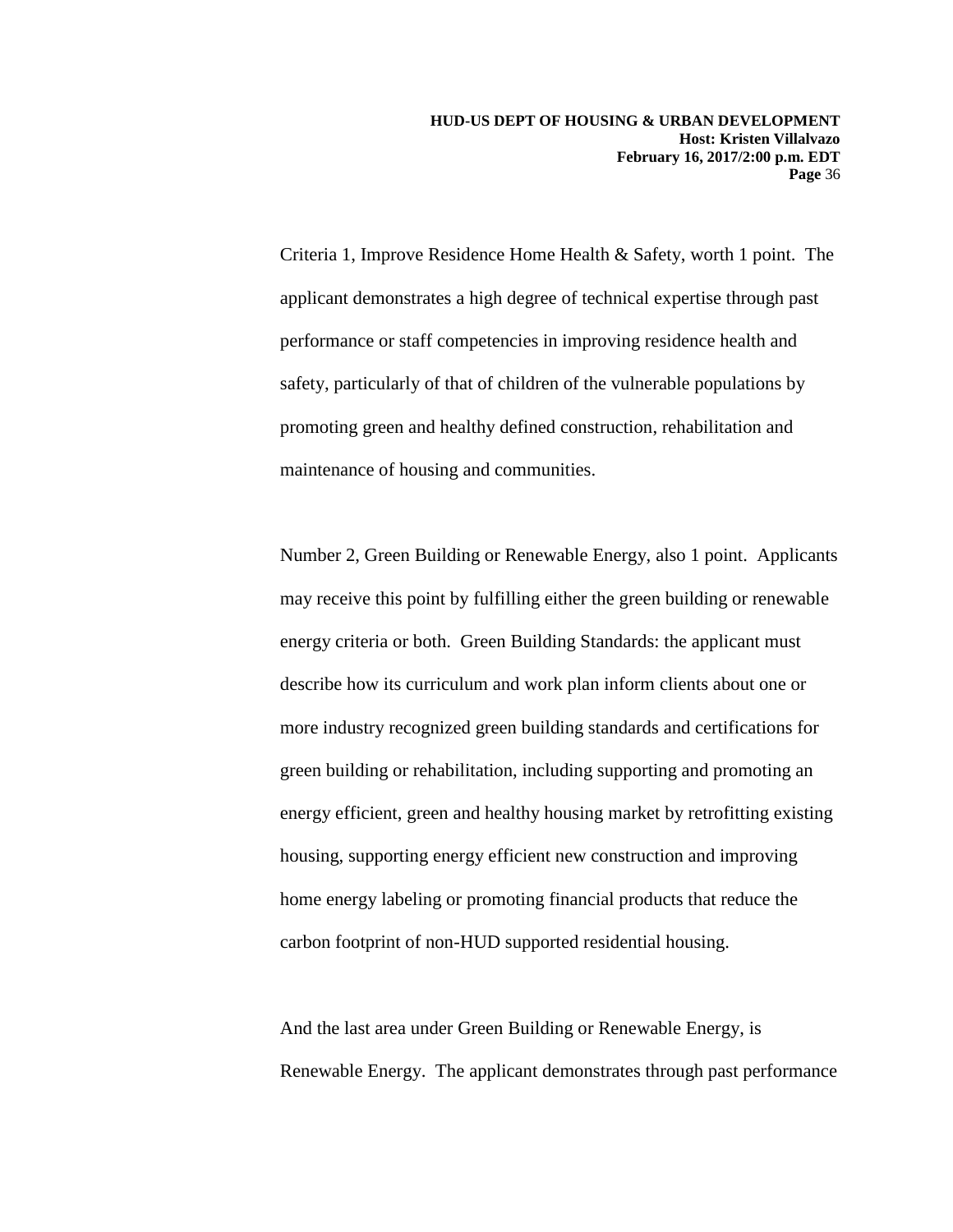and technical competencies the ability to assist with the delivery of successful financing and/or installation of onsite renewable energy technologies in HUD-supported affordable housing.

This concludes my section on Rating Factor 2. I would like to turn it over to my colleague John Olmsted who will be speaking on Rating Factor 3.

John Thank you, Shea. It's a pleasure to be able to speak to you folks today on the supplemental NOFA for this year. So if we can go to the next slide, please, David.

> Now, it's obvious that Rating Factor 3 is 40% of the points, folks, and it's a critical section, so if you miss things in here or don't give yourself credit for what you've legitimately done, you may not have a chance to make up potential lost points in other sections because their values aren't quite as high. So I want to urge everybody to pay attention to the entire NOFA process, but there's a lot of points here that are at stake and you don't want to miss them.

This is the section where we take a look at what you've been doing and then also what you plan to do as part of this round of funding. We're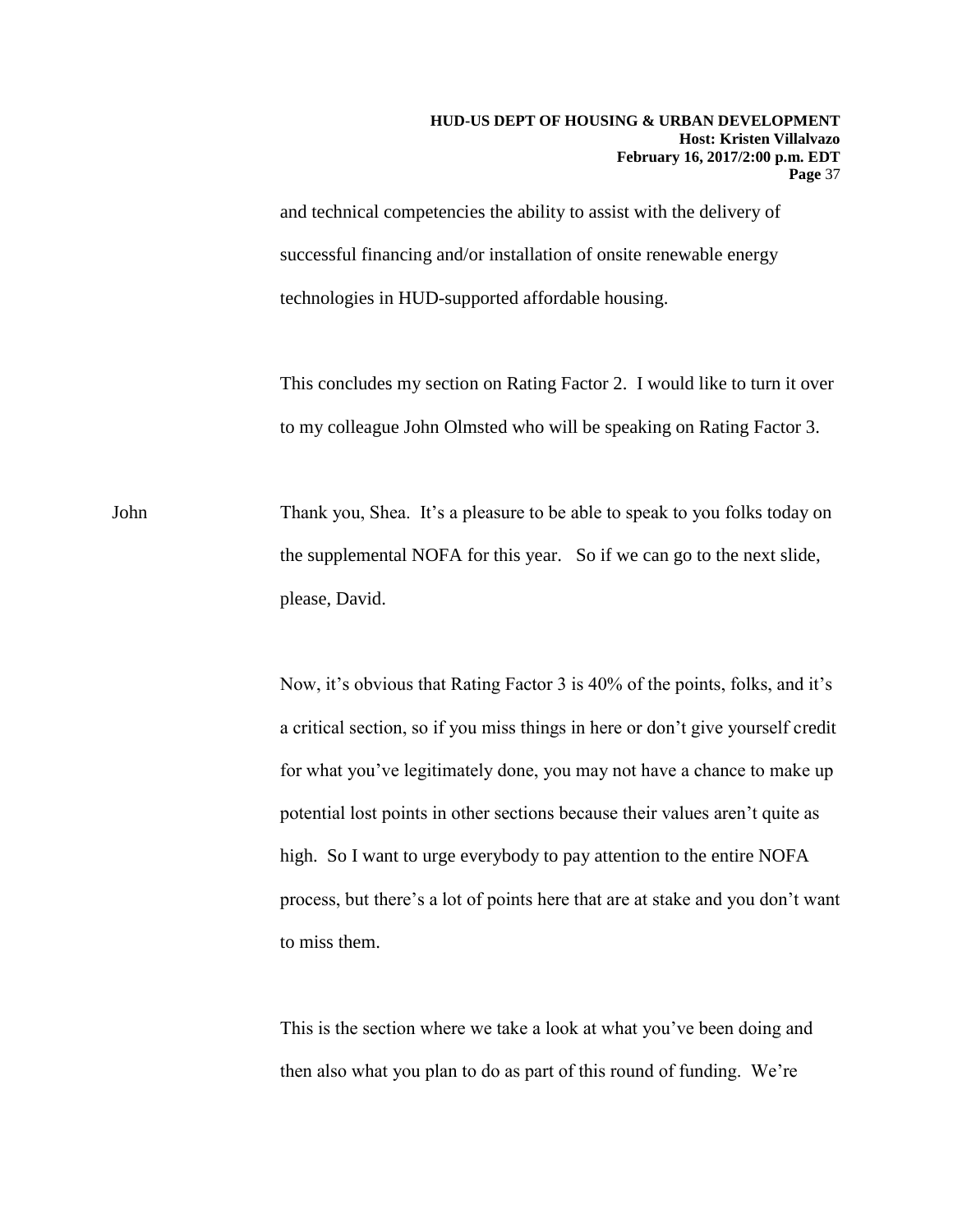going to be looking at the quality and effectiveness and the impact of services, complexity, the projected work plan, how you coordinate with other organizations and other programs and other HUD programs. You're going to have six charts that are going to be key to you in this particular section. They are listed at the bottom.

Fortunately, through some very hard technical work by our team here, the chances of missing out on those charts has virtually been eliminated.

The first sub factor we're going to look at is Past Performance, and that's worth 24 points. We're going to be looking at the period from the last fiscal year, October 1, 2015 to September 30, 2016.

We're going to assess the 9902 form in terms of numbers that you've provided for us. If you're a newly approved applicant who were not required to submit a 9902 as part of the Housing Counseling system, then you'll need to put together a 9902 and submit as part of the application. If you're an existing organization, we would take a look at what's available in the Housing Counseling, we can draw down from our Housing Counseling system.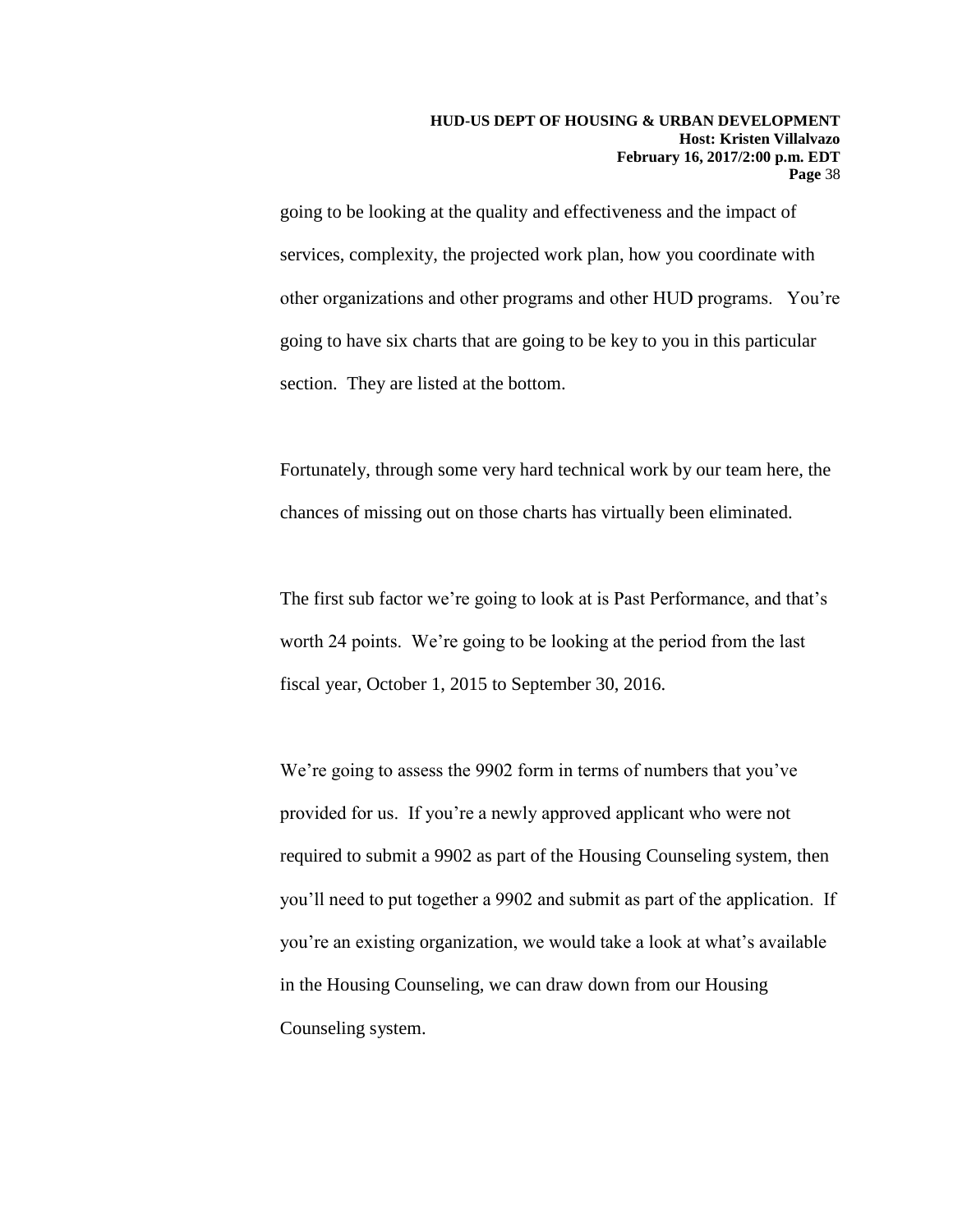David, would you go to the next slide? Even though there's a line on the bottom, I'm going to reference that. This is chart E, Actual Expenses. This chart is going to be used in your document to us for the FY16 period past performance, what your actual expenses are for those activities that you would have put on a 9902.

And I'm also going to take this opportunity to draw everybody's attention to a box up above which is option. You can put in a maximum grant amount requested in this box. Do not go back to the SF424 and put in anything there other than that \$1.00 figure, but you can put in this box an optional maximum grant amount that you may want to request. And the example I would use is you may decide that while you may be eligible, for example, \$35,000, you feel that you only want to take \$30,000 because that's all you feel your organization can expense adequately over the grant period.

I do want to remind folks, though, if you put a figure in there and it's less than what we would have calculated for you, then you'll be capped by what you put in this particular box right here. I just point that out so that you're aware of it. You can leave it blank and just go with what our calculations turn out to be.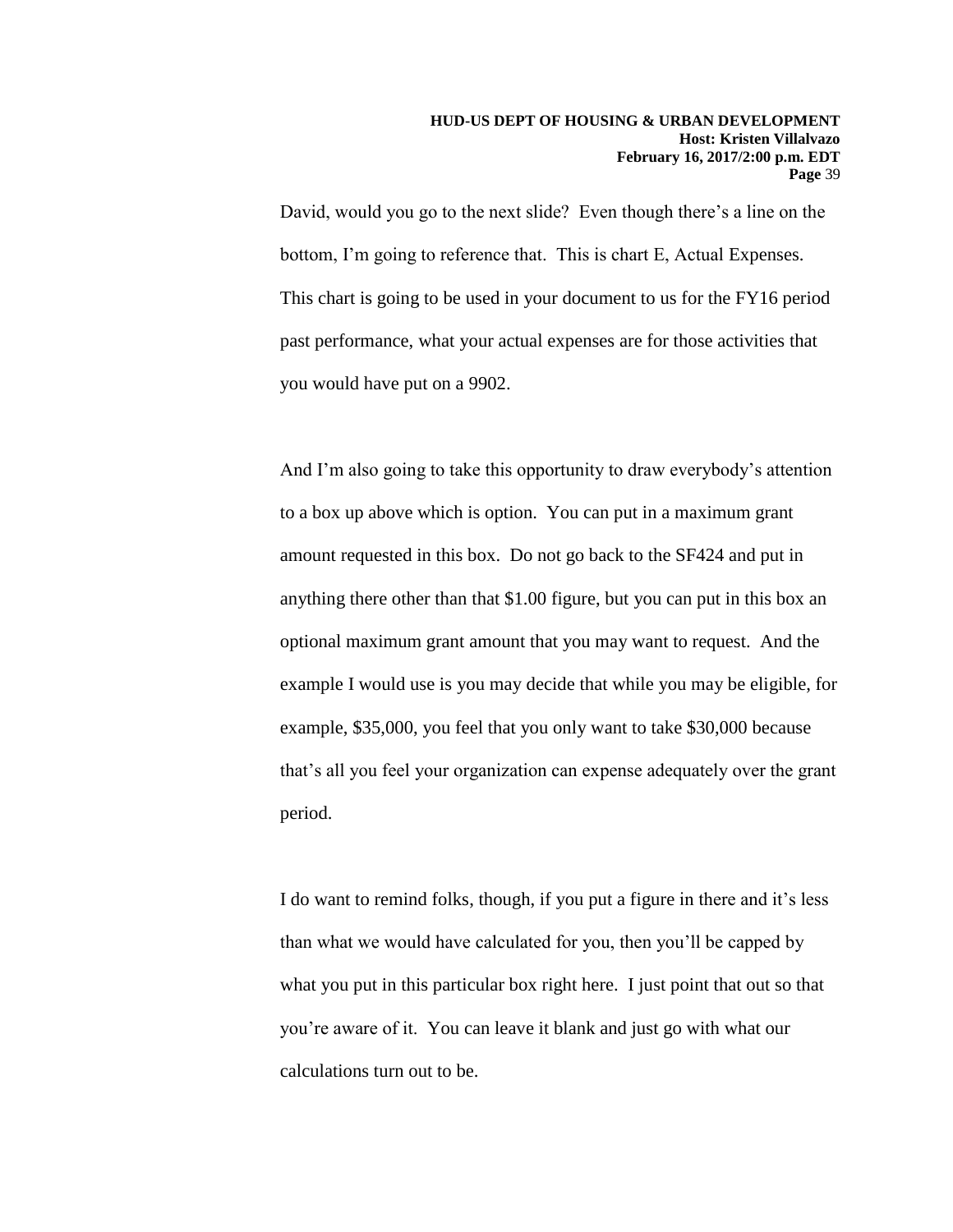As you keep working on chart E you're going to put in all sources of funding for the chart under total budget. There's a section under here called Other. You have to explain what you're including for expenses in Other in a narrative. Break it down a little bit, be detailed as to what the other expenses may be in there that don't fall under the other chart E categories.

Past performance oversight, this is where you're going to be looking at chart G. For the LHCAs, it's G1, column B. You're going to tell us what types of oversight activities. What we're talking about here is your dayto-day management and oversight of your counseling activities. Periodically do supervisors sit in on counseling sessions for observation purposes? Do you randomly pull client files to assess whether the counselors are being complete in their process?

For intermediaries, you'll use chart G, too; intermediaries, housing finance agencies, and MSOs. You'll use both columns B and C. And it's important that you let us know. No narrative is necessary in this particular section.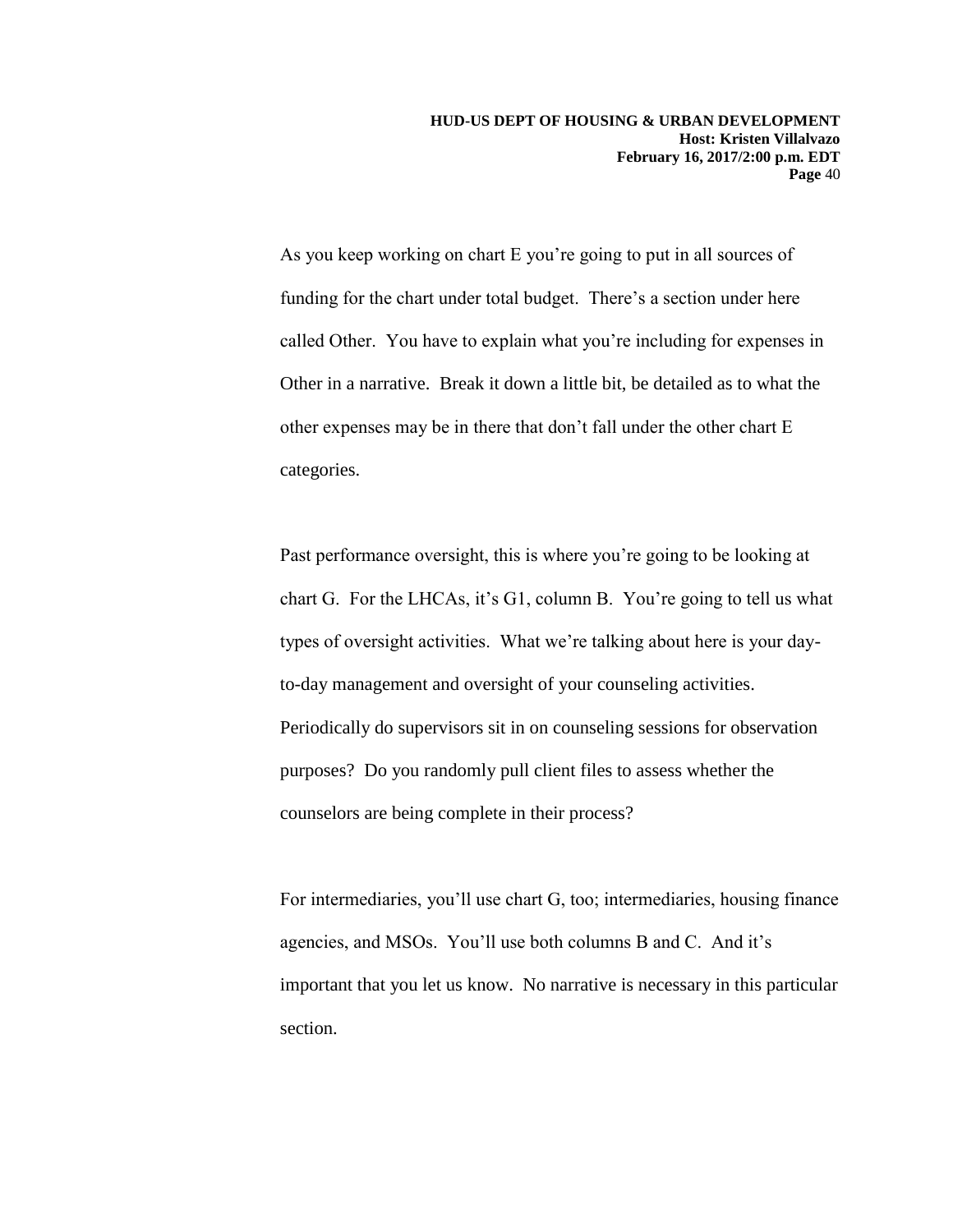Let's look at the form right here. So you're going to tell us, if you look on the left-hand column B that's what your actual activities during the FY16 period is and then on column C would be projected activities for FY17. If you're an LHCA, you may not have the same oversight activities that an intermediary or some type of parent agency might have. So, keep that in mind.

Next slide, please. On G2, you're going to have to consider the oversight; this is particularly for intermediaries, housing finance agencies and MSOs. Indicate the total number of affiliate sub-grantees in your branches for FY16 as of 10/1/2015. You'll want to tell us the number of performance reviews that you actually completed during that period and you're going to utilize columns B and C to do that.

Also, this is going to come up again under projected activities, so you're going to want to tell us what you're going to do in FY17 for projected performance reviews. As you know as a parent, if you're a parent agency managing a network we look for the parents to go out and perform some of the review and oversight activities consistent with what HUD would do on what we call our 9910 form.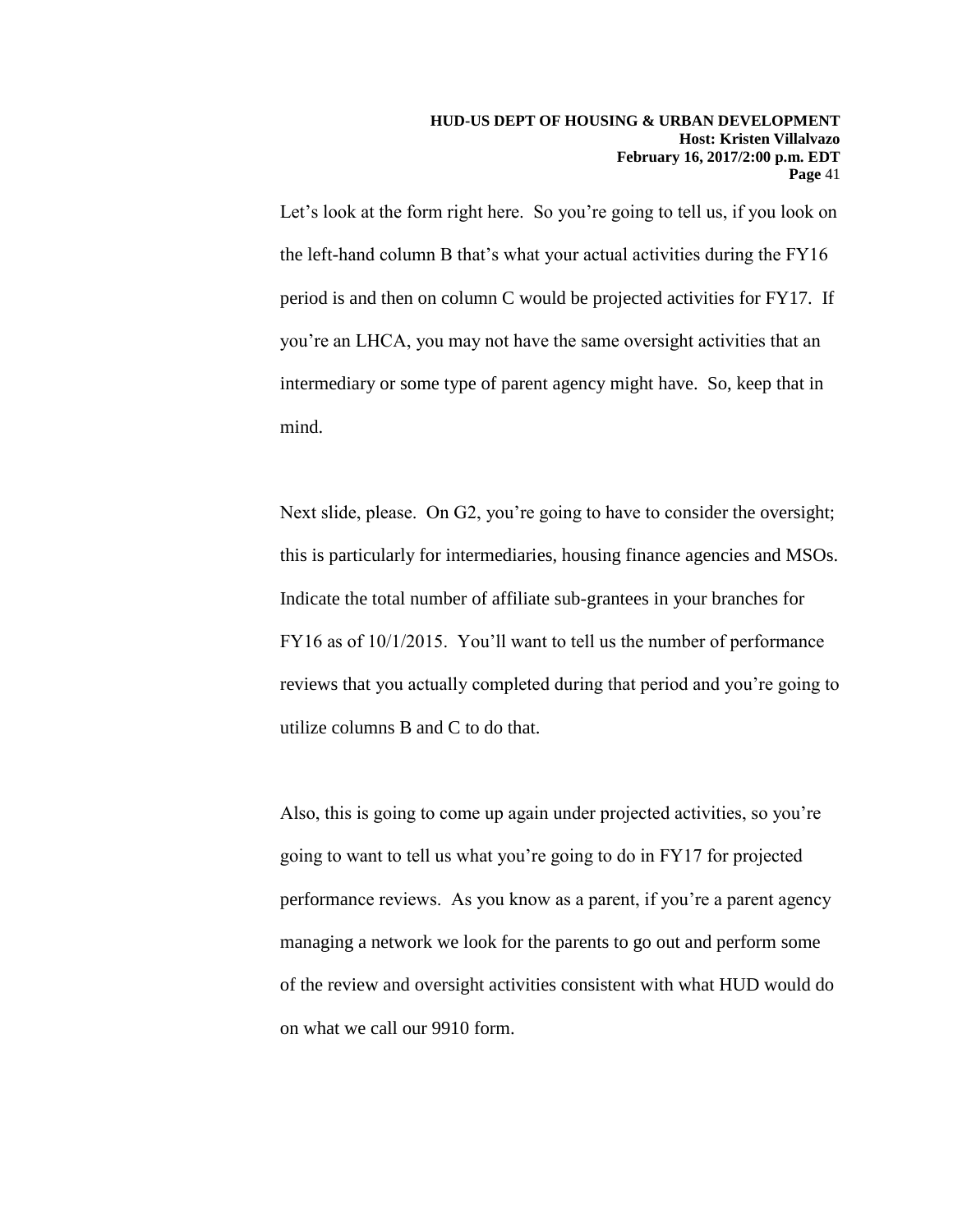Next slide, please. This is a projected work performance section here, folks. This is where you're telling us about what you're planning to do with this round of funding. Just be aware that the performance period here, recognizing that we're later in the year by the time the funds come out, can go back and start on October 1, 2016 and go to March 2018. The extra time is granted in there for anticipation of funding later in the year and figures like that. That doesn't mean you have to utilize the full March 31, 2018 date but it's an option available to you, meaning you do not have to ask us for no cost extensions and things of that nature.

You're going to have a higher score for a greater variety of services and delivery modes. The charts will talk to you about some of the delivery modes. And a comprehensive plan for oversight activities as well as Shay [ph] talked about Affirmatively Furthering Fair Housing. We'll pull that off of your answers on charts A and B. So, you want to make sure that they're complete.

Next slide, please. We're going to look at your counseling and education services, reach and complexity of proposed services. So, if you're an intermediary, housing finance agency, or MSO under chart A2, we'll be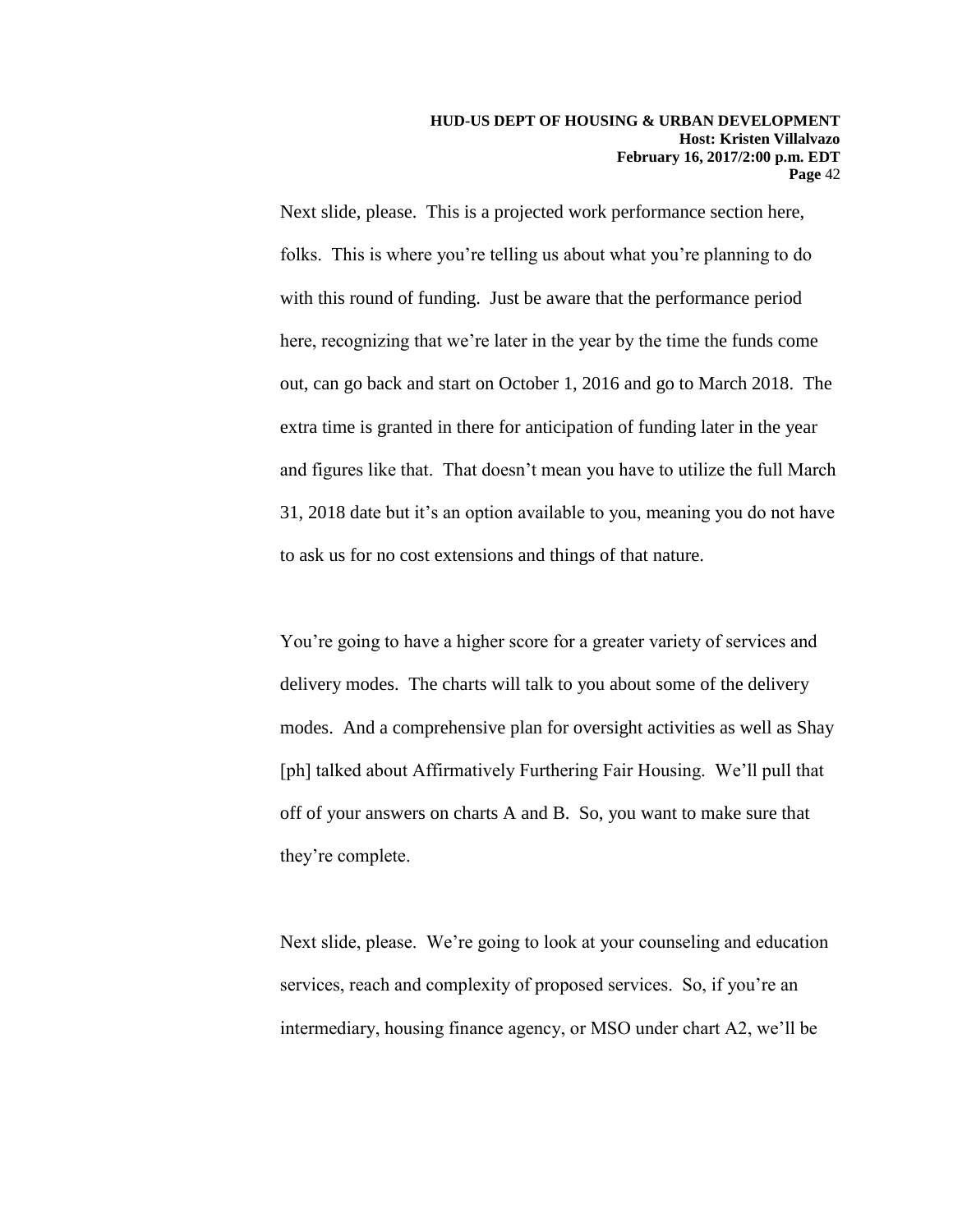looking for percentage of award to be sub-allocated. It's not applicable obviously to an LHCA who is applying for standalone funding.

All the applicants will use chart B service and mode. Let's go to that chart, David. I believe it's the next slide. This is an example of the types of services and the methodologies that we have. There's one-on-one counseling, there's group education, phone counseling, all those various things under the different categories of HUD-eligible counseling activities, which you see across the top. Give yourself credit for what you provide or plan to provide. So, don't miss out on a chance to gain those points. Obviously when we come out for performance reviews, we're going to take a look at whether those in fact, those activities, took place.

I talked about it under projected, but if you go back to chart G2, the 2017 column for the intermediaries, finance agencies, and MSOs, you need to let us know the types of performance reviews, the number of performance reviews you're going to do within your network. So, that's important. Maximum of five performance reviews may be entered in columns D and E. Think about whether you can go out and do the maximum and give yourself the greatest opportunities to score your points.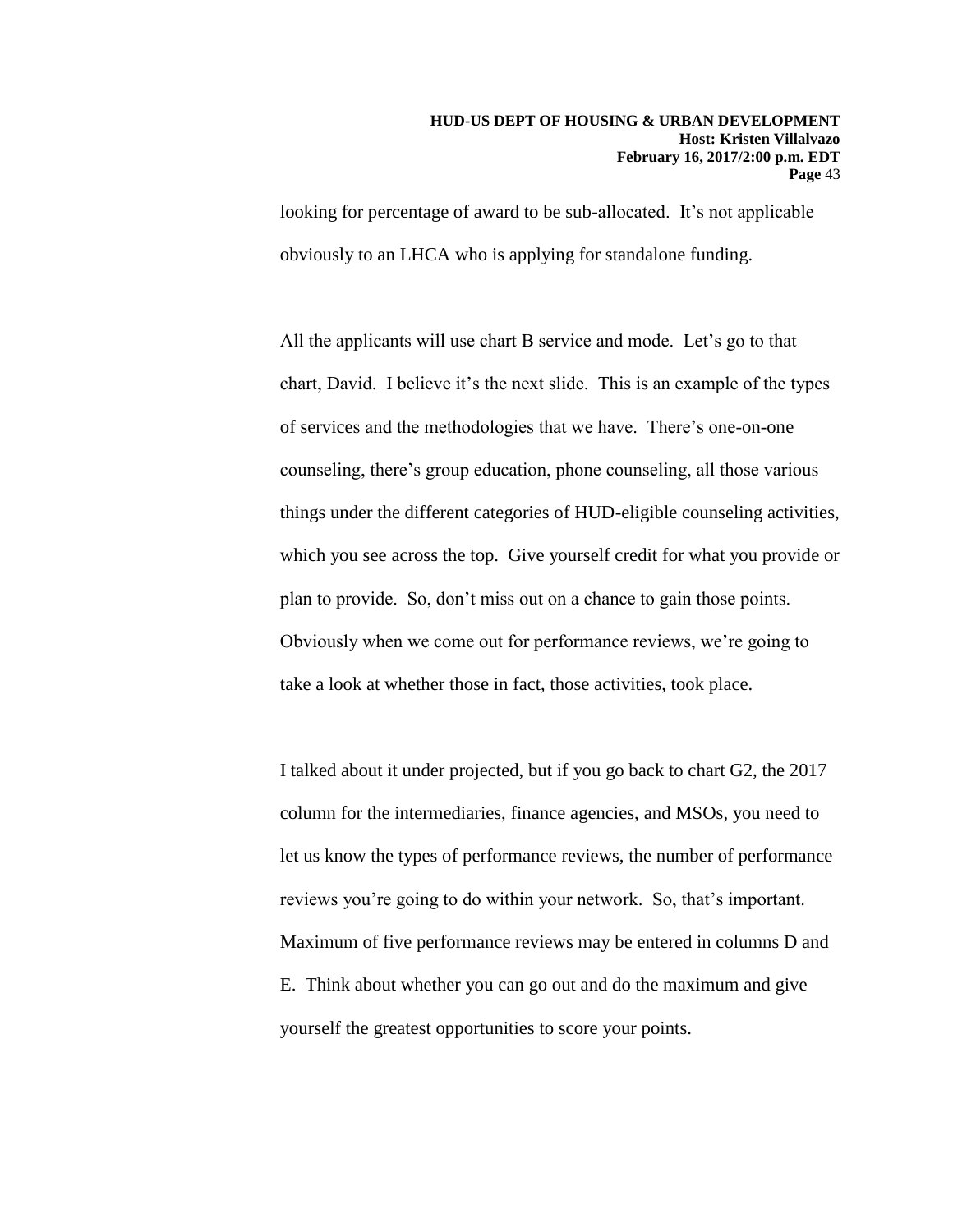LHCAs are going to complete just column C of that form. If we go to that next slide, David, you'll see the form here. This talks about conducting and documenting quality control of disbursement, conducting supervisory monitoring reviews of the client files as I discussed in the past performance. It's all in the same form, make sure LHCAs fill out both what they did in 2016 and what they are going to be doing for the FY 2017 funding.

Next slide, please. Projected performance work plans, a lot of this will get picked up in some the Affirmatively Fair Housing stuff in chart F, fields D and E. You want to show us at least one activity that addresses an impediment that Shay was talking about. If you're an intermediary, or a parent—I'm just going to group them all by saying parent at this point going forward—if you're a parent organization with sub-grantees and affiliates, you want to show us at least three of the sub-grantee areas meet that criteria and how the outcomes to the proposed activities will be measured.

We want to know how you're going to measure results here. Here's the chart, as you can see it has dropdown boxes where you can enter in information. We encourage you to be very specific in your narratives, cite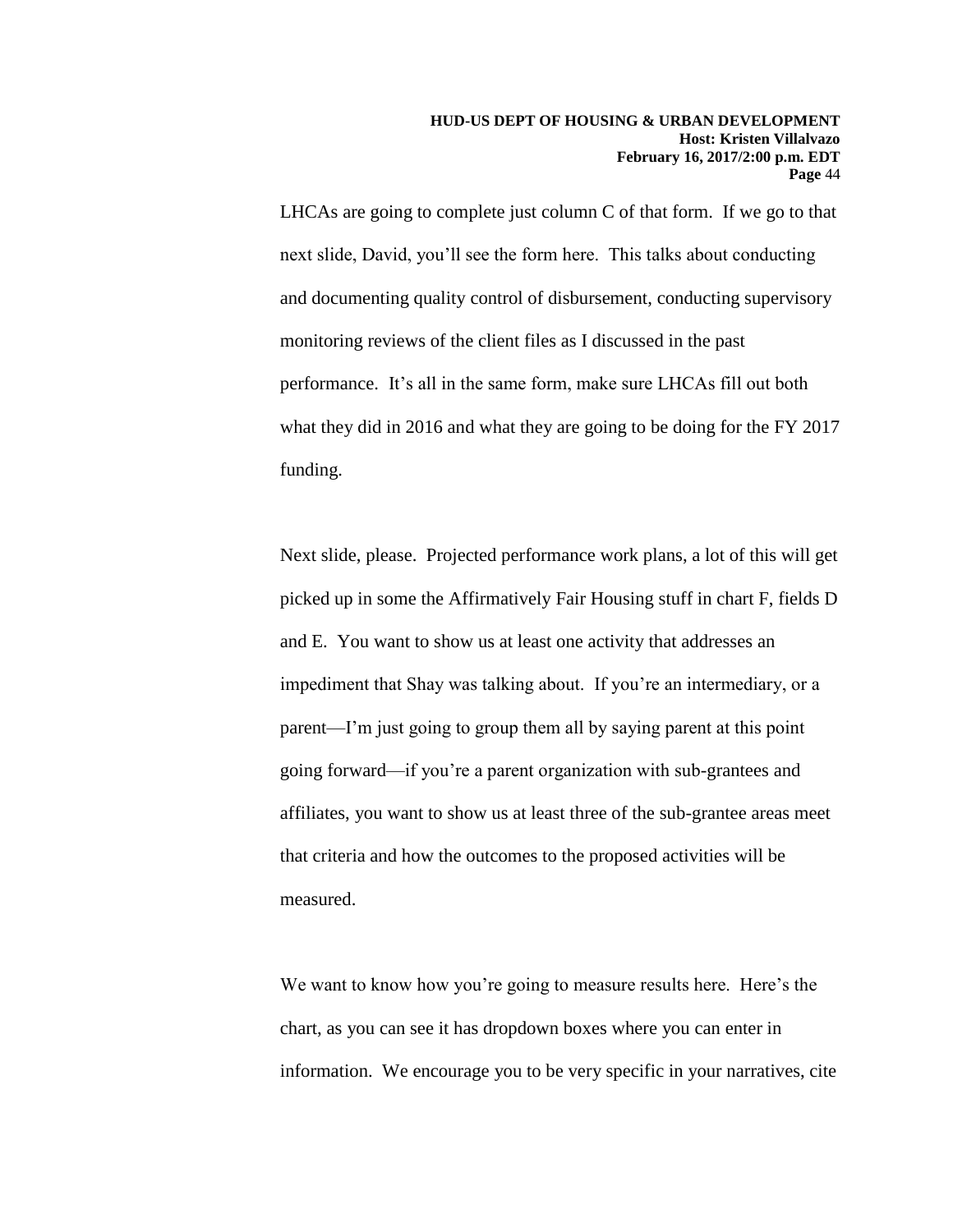examples, be thorough but brief if you can, but don't leave any stones unturned in that area.

Rating Factor 3, sub-factor 3 coordination, we're going to be taking a look at how you coordinate and partner with other organizations, both at the parent level and the LHCA level. One point I want to make that's specified in the NOFA, when you name programs under the—if we go to the next chart, David. If you'll notice there's an Other box down there that has a dropdown where you might list other programs. FHA, Forward Mortgage Insurance, and HECM Reverse Mortgage programs are not considered eligible as another program for entry in those boxes. As you can see the chart lists a number of things, Second Mortgage Assistance, for instance, Public Housing Resident Home Ownership programs, say you're partnering with a housing authority to help them get some of their tenants into home ownership or something of that nature. Give yourself an opportunity, if you offer those types of connections, make sure we know about it so you get full credit for it.

At this point, I'm going to turn the presentation over to my colleague Beth Eiler, who's going to talk to you about Rating Factor 4 from the great state of Pennsylvania.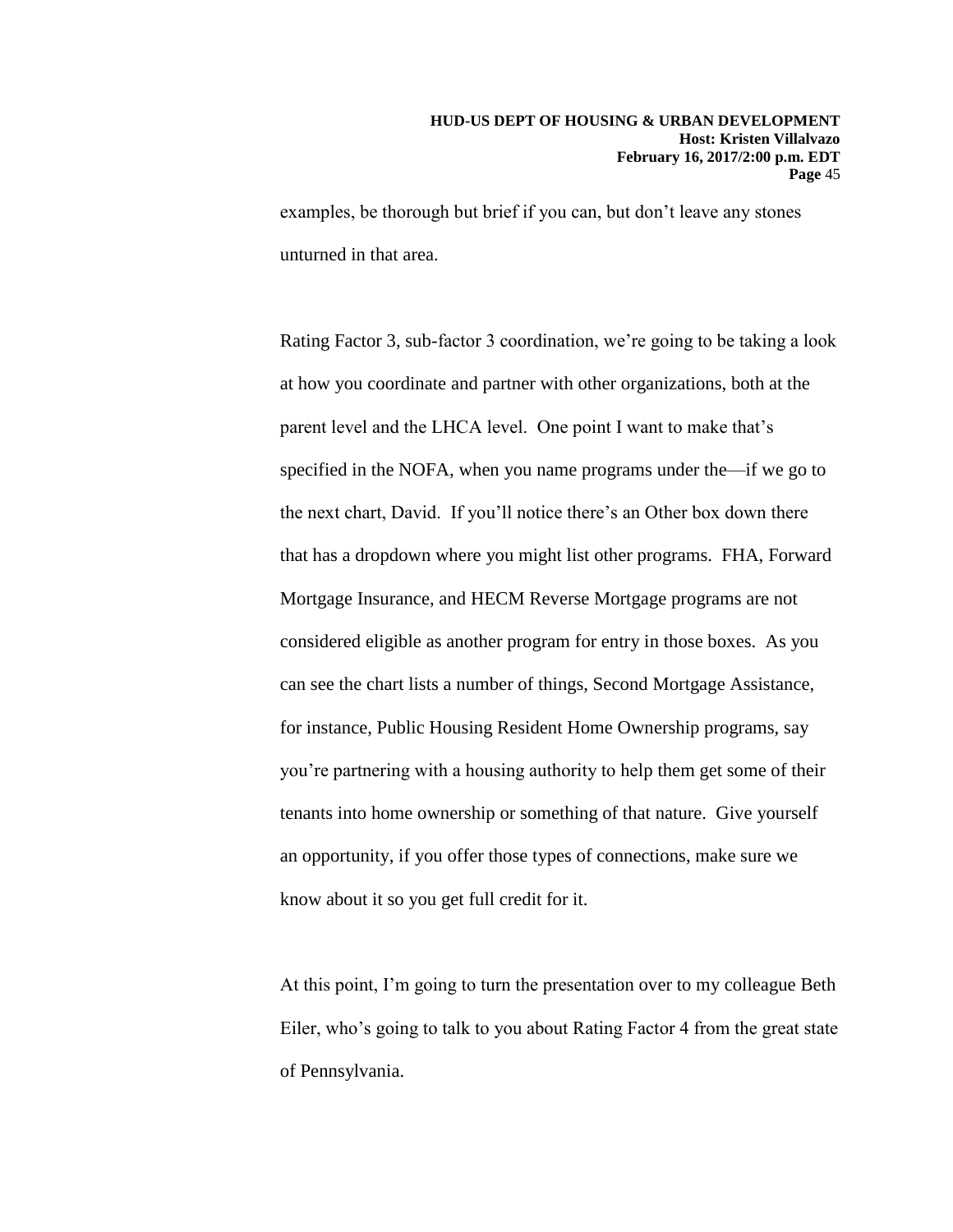Beth Thanks, John. That was a really good overview of Rating Factor 3. Now I'm going to speak to you in regards to Rating Factor 4.

> Rating Factor 4 is worth a total of six points. Six points might not seem like a lot of points but when it comes to the case where you might be on the edge, six points would really make a difference. You have to make sure you pay attention to all the sections, even the ones—put effort into all of them, even the ones that don't have a lot of points because they could count.

> For this first slide you'll see that the points will be awarded based on the amount of leveraged funds. So, you want to make sure that you list all of the funding that you receive that is acceptable. Non-federal funds you can list, grants, fees, in kind contributions, and settlement funds from the National Mortgage Settlement are not considered federal and therefore can count towards leveraging. There's a link there if you want to get some more information regarding that settlement. You can go to that provided link.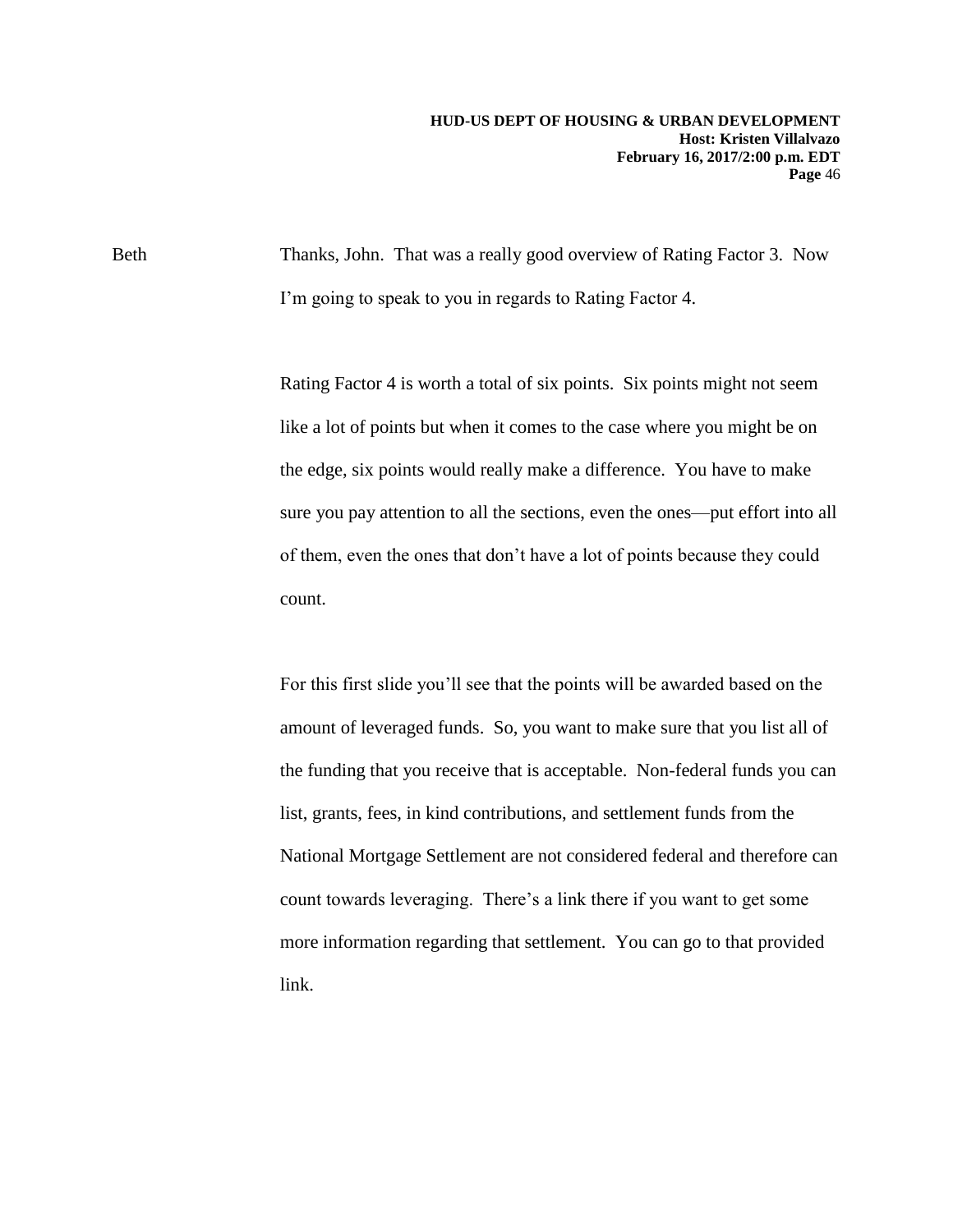Fee income could be included, but as we're saying you cannot include funds from federal sources. And they must be available—the funding that you have you must have proof that they're available from October 1, 2016 through March 31, 2018, which is the period of this grant. There must be evidence that is available for HUD review.

The acceptable funding sources, non-federal, is direct assistance and fees, just as we stated in the other slide, in kind contributions, and for this National Mortgage Settlement. Not acceptable funding leveraged resources are the following federal sources, we have listed here.

Next slide. I should say they can be in these—the federal sources that can't be included are either received directly or indirectly that are funds that would be passed through from state governments, city governments. If they're federal in nature, they can't be included in your application.

Now what you are looking at is chart D. This is a chart you would use to enter your information for this rating factor. So, if you would like to, what you should do is you should look—as I explained, refer back to the chart. The information on the slides, the next couple of slides, they'll correspond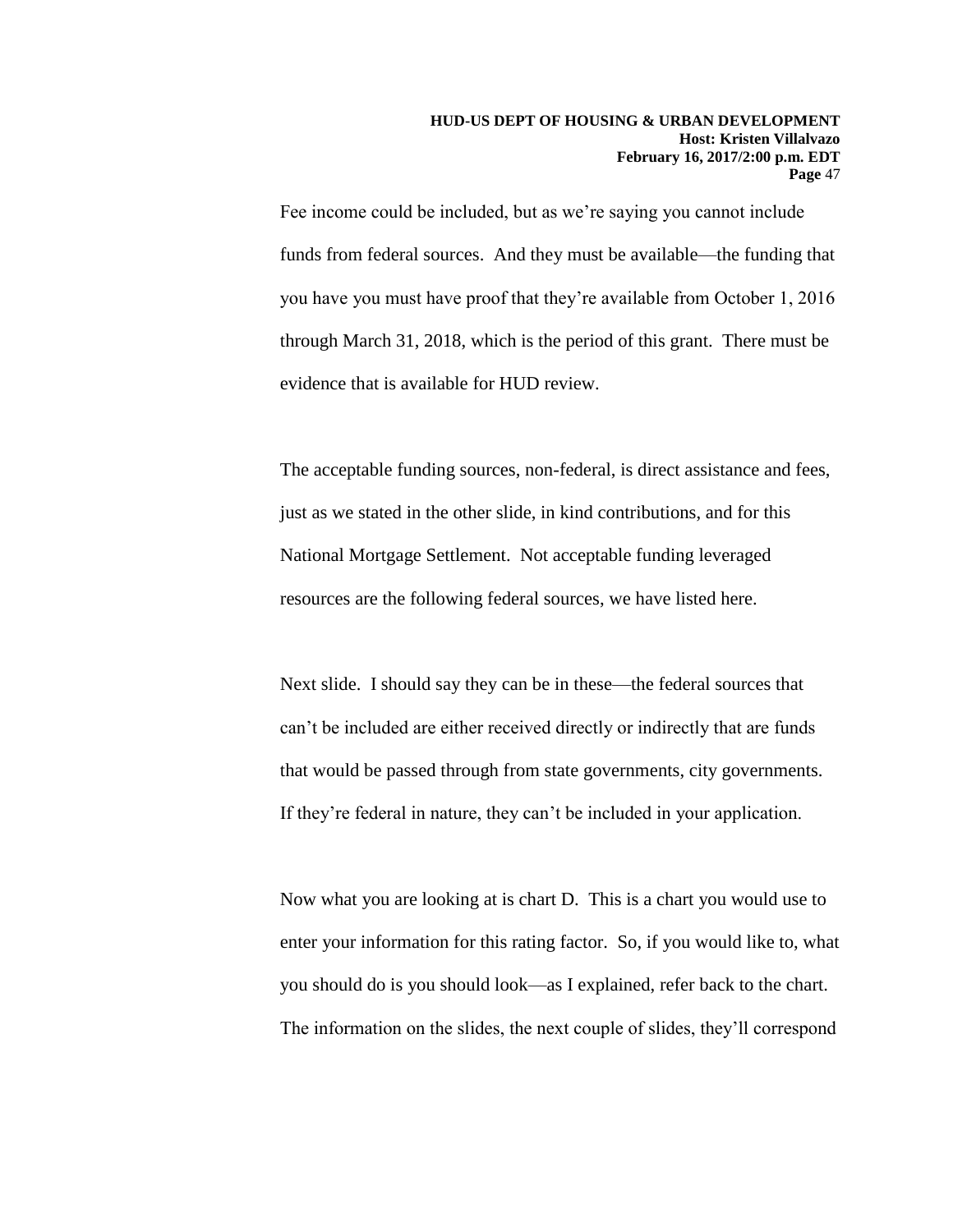with that chart, with the letter. This is the information that needs to be put in, in this order, into that form.

As we're saying it has to be during that grant period and all the fields must be completed and you have to make sure that you have to have a separate entry for each resource. You can't group them all together. If you have to hit the add another leverage resource button in order to add each unique source of funding.

Next. Here is an example for you in case you have funding that's available outside the fiscal year 2017 grant period. You need to pro rate them. For example, if the funds are available January 2016 through December 2016, you can only include three months, which would be October  $1<sup>st</sup>$  through December  $31<sup>st</sup>$ , the funding. That would be \$25,000 of \$100,000 of that grant should be entered on chart D.

Next. And that's all I have for you. Now, I'm going to pass the presentation back to David Valdez who will finish it up for us. Dave?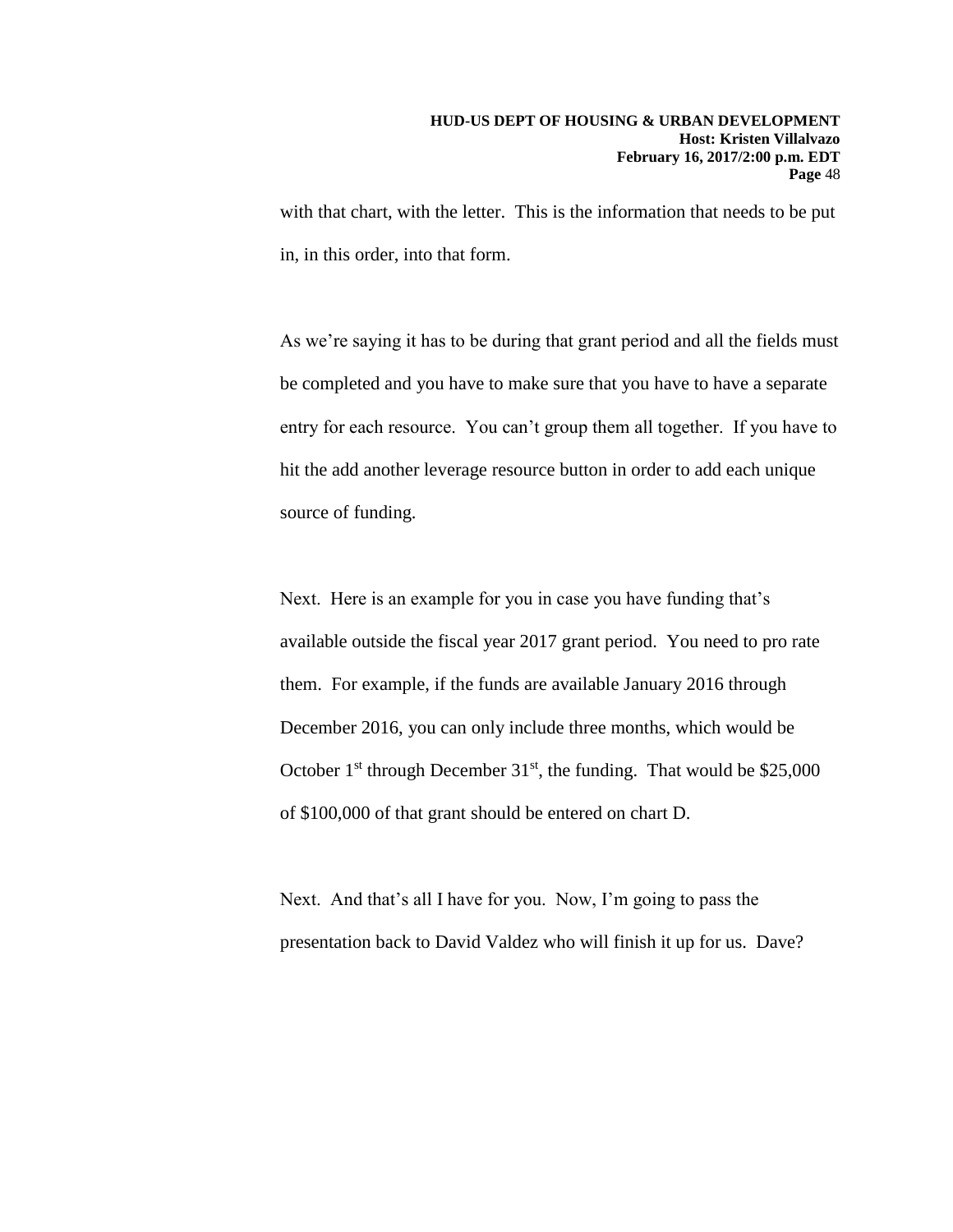David Thank you, Beth. And so we're almost done, folks. We're on the last rating factor. This one is also relatively small, but very important. It's worth a total of eight points.

> Here we're measuring—essentially we're looking at whether or not you actually met the commitments that you made in the application and taking a look at your program, evaluating your program. In this NOFA, you're going to indicate how you're going to evaluate program success. And we reward those applicants who used a variety of methods to evaluate performance.

> Here's a quick illustration of the chart. So you'll be responsible for filling out A1 if you're an LHCA, A2 if you're a parent org, fields Z through A1. As you can see, some of these components of evaluation we're looking at are whether or not you use a CMS, which you should be for programmatic requirements. But, are you using it to track your grants? Are you using it to generate action plans? Are you [indiscernible] that CMS data? Those are the types of things we're looking for and that you can earn points for.

Now, sub-factor 2 is grant expenditure history. So, if you've received a HUD grant before this is where we'll be looking at (A) whether you're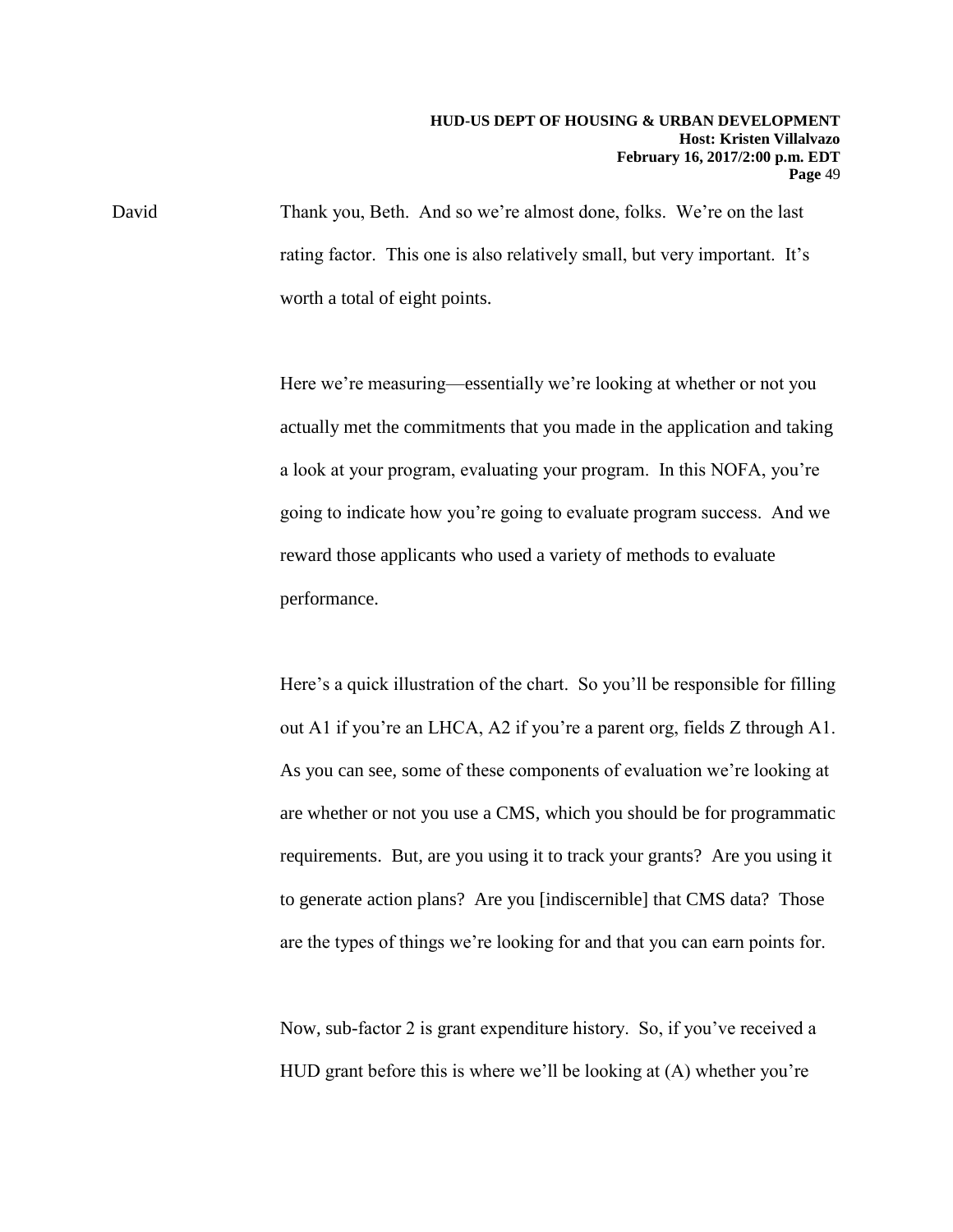still in compliance with programmatic requirements, and also the results of your last expenditure. So, if you received a HUD grant, we'll be looking at how you expended those funds and this is specific to if you ever received FY 2015 funds. We will be evaluating how those funds were spent, whether or not there was any leftover funds that needed to be recaptured, those types of things would count against an applicant.

The good news is that as an applicant you do not have to provide a response to the sub-factor. This is another area where HUD will make evaluations on their own using our own data set. And so you need not complete anything on this part.

With that, I want to conclude. I just want to thank everyone for joining us today. I hope we were able to clarify outstanding questions and just clarify the process in general. I know the NOFA can seem imposing, but if you look at it in the large sense of the different rating factors, and I think we've broken down exactly what we're looking for, you should be successful in your application.

I have a couple of just some tips and pointers, points of assistance here. If you have questions after this, we are going to open it up for a short Q&A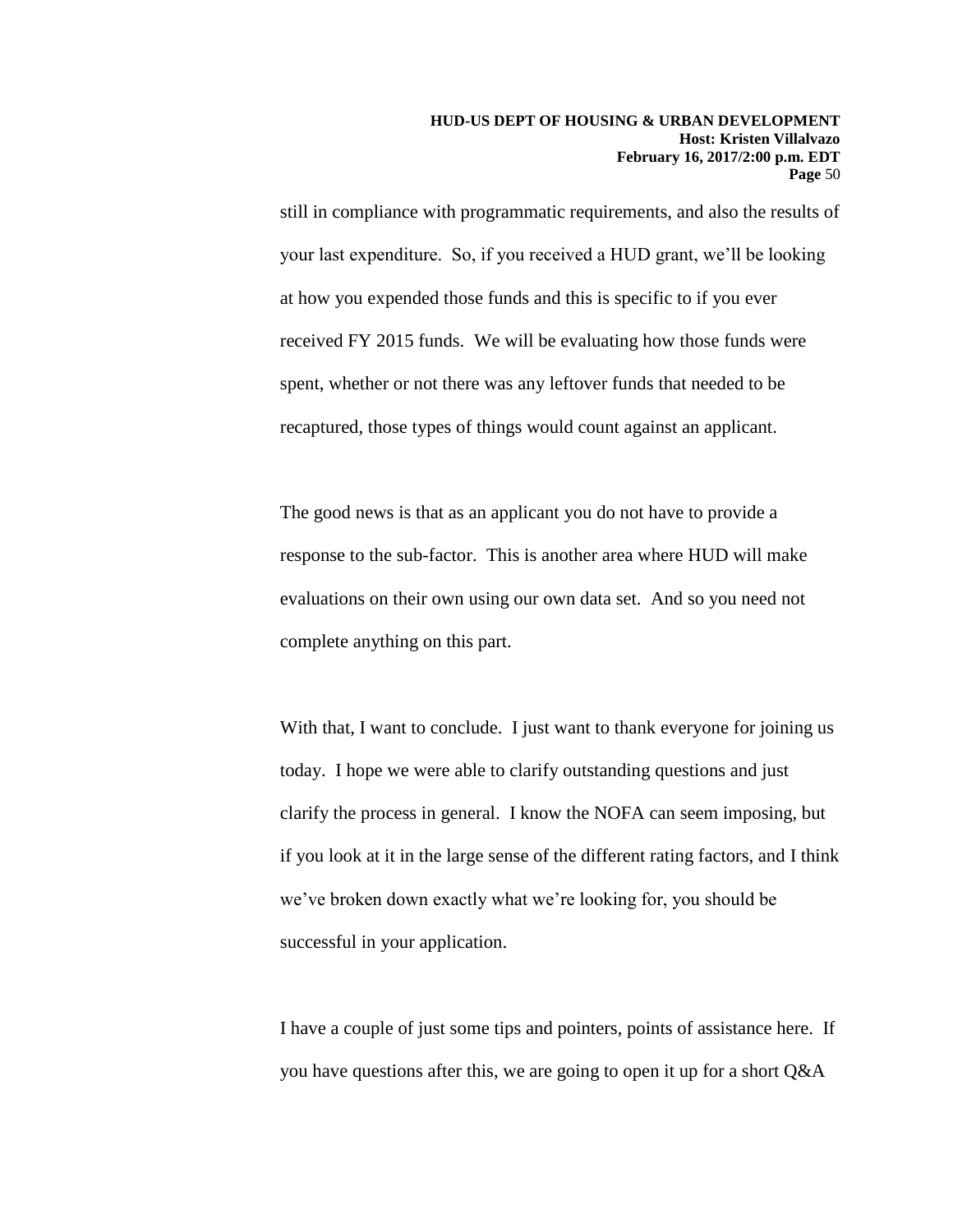at the conclusion of this presentation. But, if you don't want to identify yourself on the phone or a question comes up later, please feel free to contact as at housing.counseling@hud.gov. It's very important that in the title of your email that you include that this is related to the FY17 supplemental NOFA webinar.

You can also reach out to your POCs. Although they may have some answers to some of the general questions about the NOFA, they can answer some of those. Some of the more specific questions should be routed to those of us who are working on this exclusively. If you send it to housing.counseling, we'll definitely get it to that person and you'll get your question answered.

Again, as Ben mentioned and several others, grants.gov as well as sam.gov are unaffiliated with HUD, and so they have independent systems, help desks, etc. So, if you experience any problems along the way with grant submission or sam.gov registration or anything like that, please reach out individually to either grants.gov or sam.gov for some help.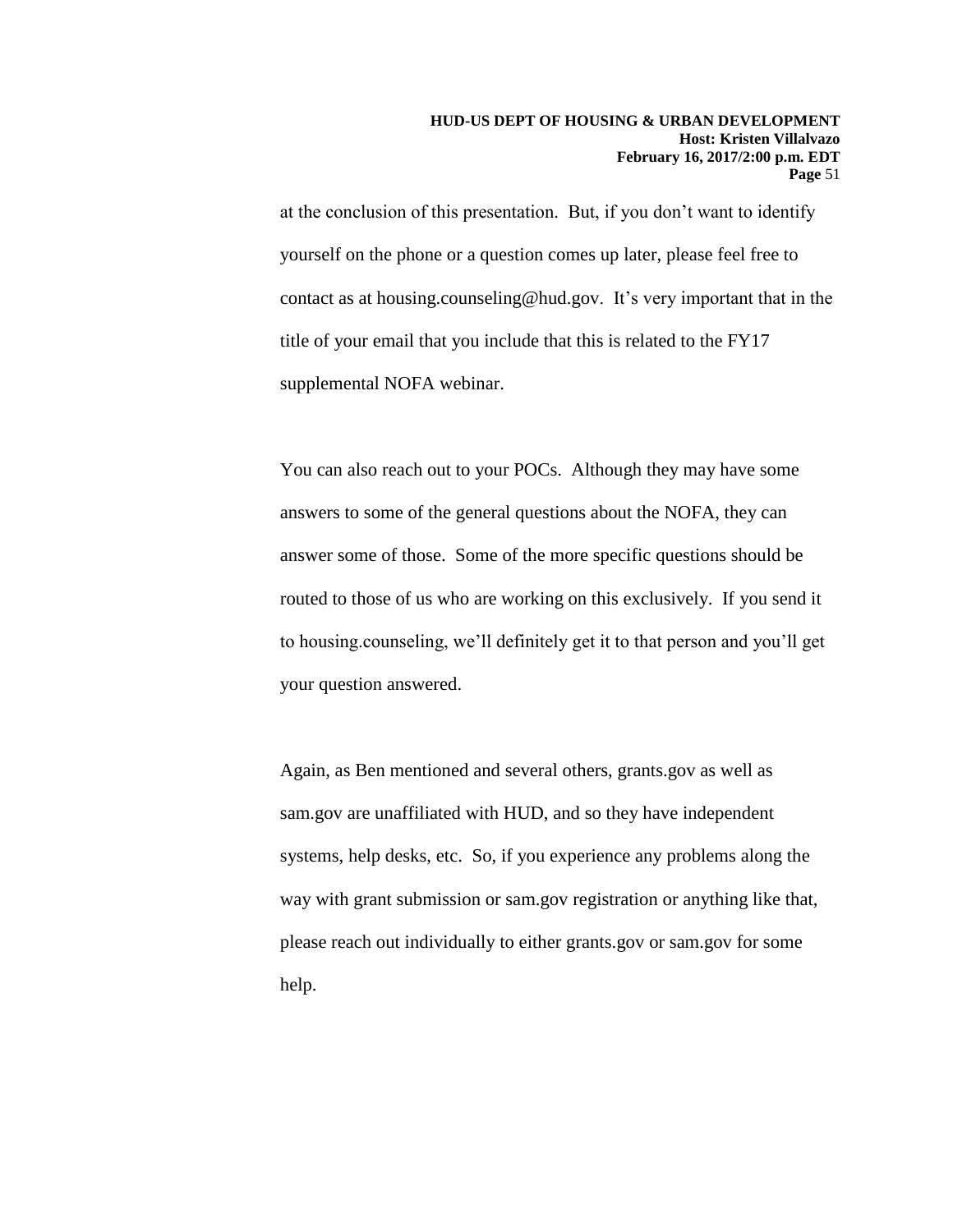Here's that information, here's the 1-800 number. The email is very easy to remember, it's supportedgrants.gov. And the good thing is these folks are available 24/7 to answer your questions.

Ben also mentioned this before but just keep a good track, a good paper trail of emails that you send to grants.gov, or maybe sam.gov, if you're having submission problems. This is going to help you in the event, the unlikely and let's hope that it doesn't happen to you, the event that one needs to appeal a late submission or something of the sort, at least you have this paper trail saying we contacted grants.gov, we took these steps, etc. Just keep a good tab on all of the communications you keep.

And again, we can't stress this enough, just read both sections of the NOFA. The general section is a general outline of how HUD handles its distribution of grants. But the program NOFA is very important as well because it's outlining everything we talked about today, including the rating factors and the sub-factors. So, if you really want to maximize your grant award, just take a look at those rating factors and make sure that you're getting credit for every one that you legitimately meet. Don't miss out on any points that you're entitled to.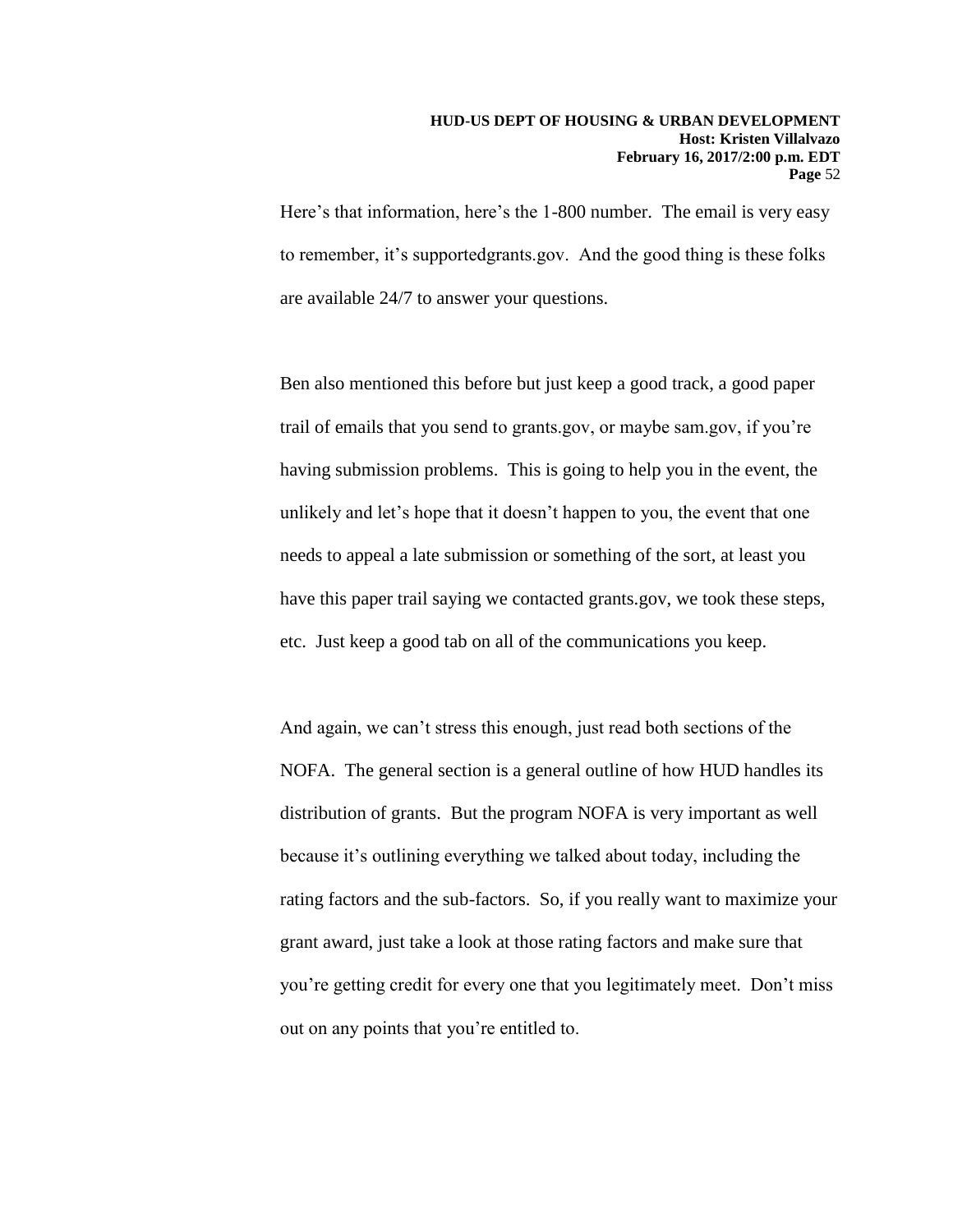Just understand the charts. Take a look at them before. Download the PDF, play around with it. As I mentioned before, you click LHCA and it'll only open up the pertinent LHCA instructions. Conversely, if you open up the parent ones, those only pop up. That'll reduce a lot of errors and people filling out the wrong parts. But just be aware, play around with it a little bit, get used to what the form looks like because it is different this year.

Make sure you're answering all the questions. Don't go on a diatribe; don't give us information about things that we're not requesting in the NOFA itself. Make sure to also submit it early, and this is just going to save you a lot of grief if something unexpected comes up and your grant is rejected for whatever reason, you'll have some time to remedy that situation and you won't be rushing at the eleventh hour to try to get it to us.

With that, I'd like to go ahead and take some questions. I'm sure we have some waiting in the written queue, and then after we've answered a couple of those I'd like to open up the line. I'll let our operator know when we're ready for that.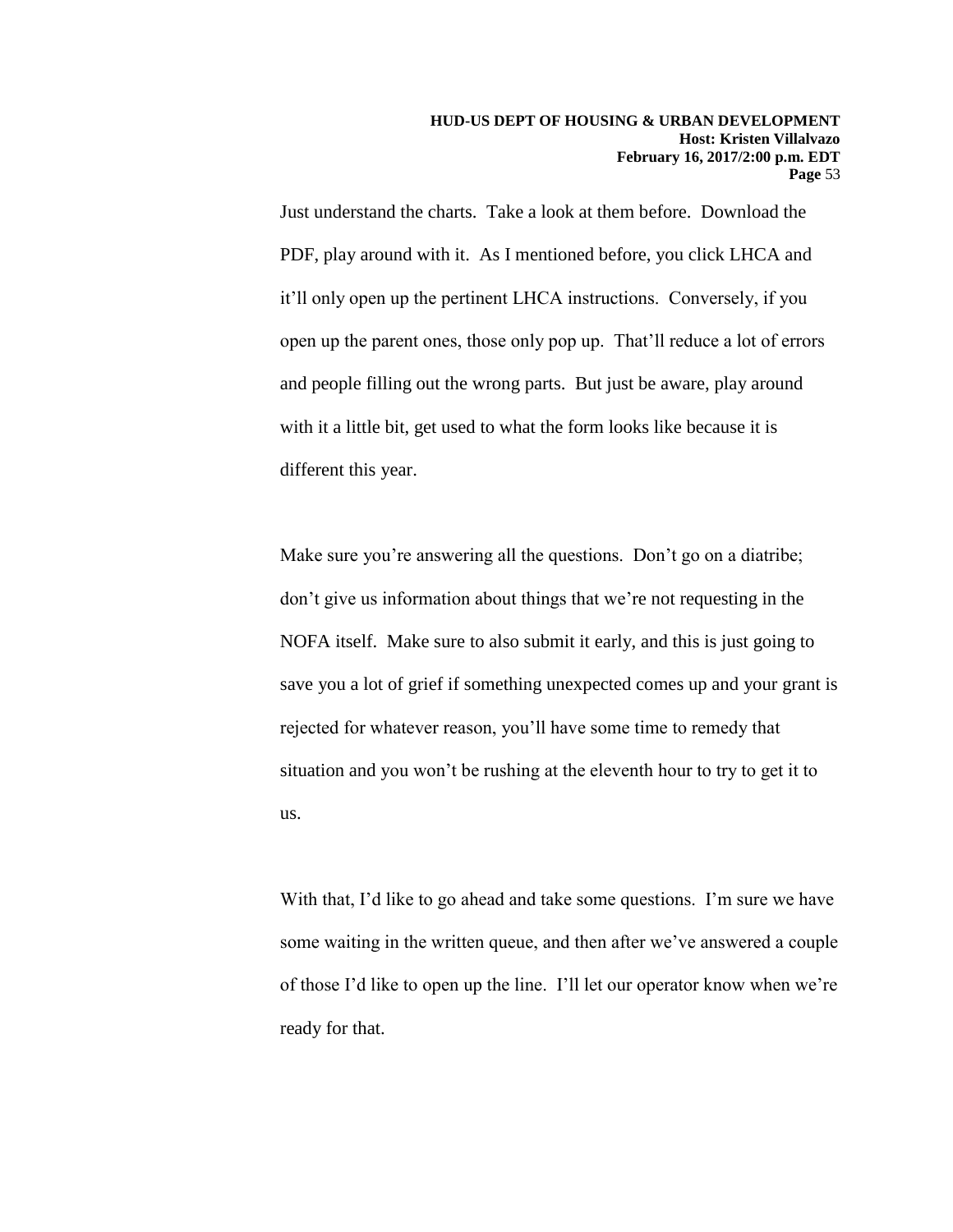- Brianna David, this is Brianna. I can start with some questions that were written in, but I think we might want to go ahead and open up or have the operator start taking questions so we can get some lined up, if that's okay.
- David Yes, that sounds great.
- Moderator [Operator instructions].
- Brianna I can just toss out a question that came in that others might also have. I thought it seemed applicable to a lot of agencies. Somebody asked, "Where do we upload the organization description?"

I can actually answer that one. Ben showed you how to download the various documents you're going to need from grants.gov. One of them was a fillable PDF called the Application Package. When you download that PDF package, there is a box on that package for attachments. You click that box and then an attachments form will open up. That is the way that you add attachments. Basically, open up the PDF package and you add your attachments from there.

David Thank you, Brianna. Do we have any folks queued up on the line?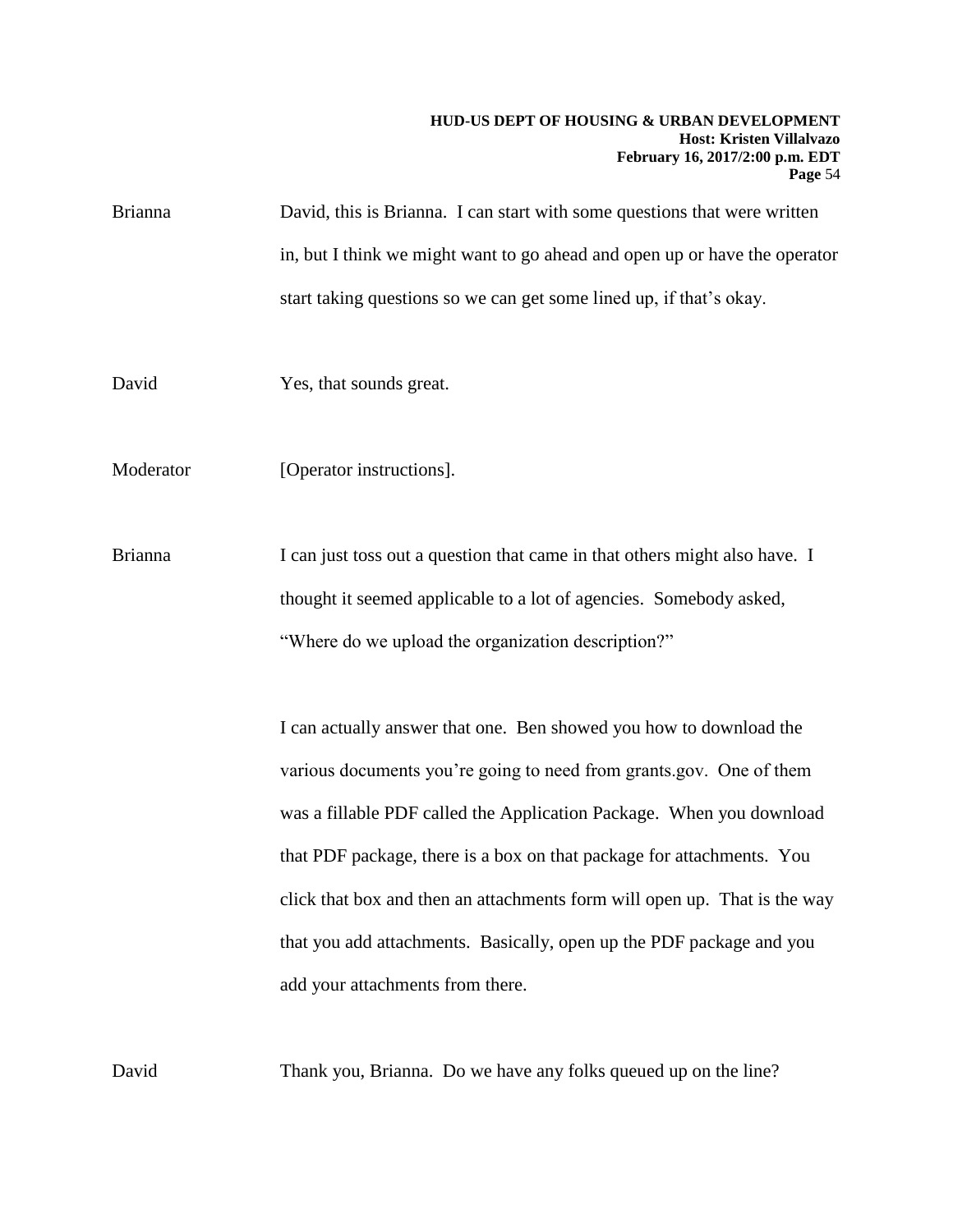Moderator No questions from the phone lines.

Brianna Somebody asked if the slides will be available for download. And I just wanted to point out that they are currently available on your control panel. In your right-hand side of the screen there's a handouts box, and you can click on the slides right there. They're available right now.

Virginia I also wanted to remind them that within a week we'll be posting to the archives on the HUD Exchange the presentation, the slides, an audio replay number, as well as the transcript. So, look forward to that.

Brianna Somebody asked regarding the complementing other HUD programs part of the rating factors. "Do partnerships with local bar associations, universities, or colleges qualify?" This was for the complementing other HUD program section of the NOFA.

I don't know if one of the other presenters wanted to answer that one.

David Sure. Since those are not HUD programs themselves, they would not be eligible entities to collaborate with. As you're going through the charts,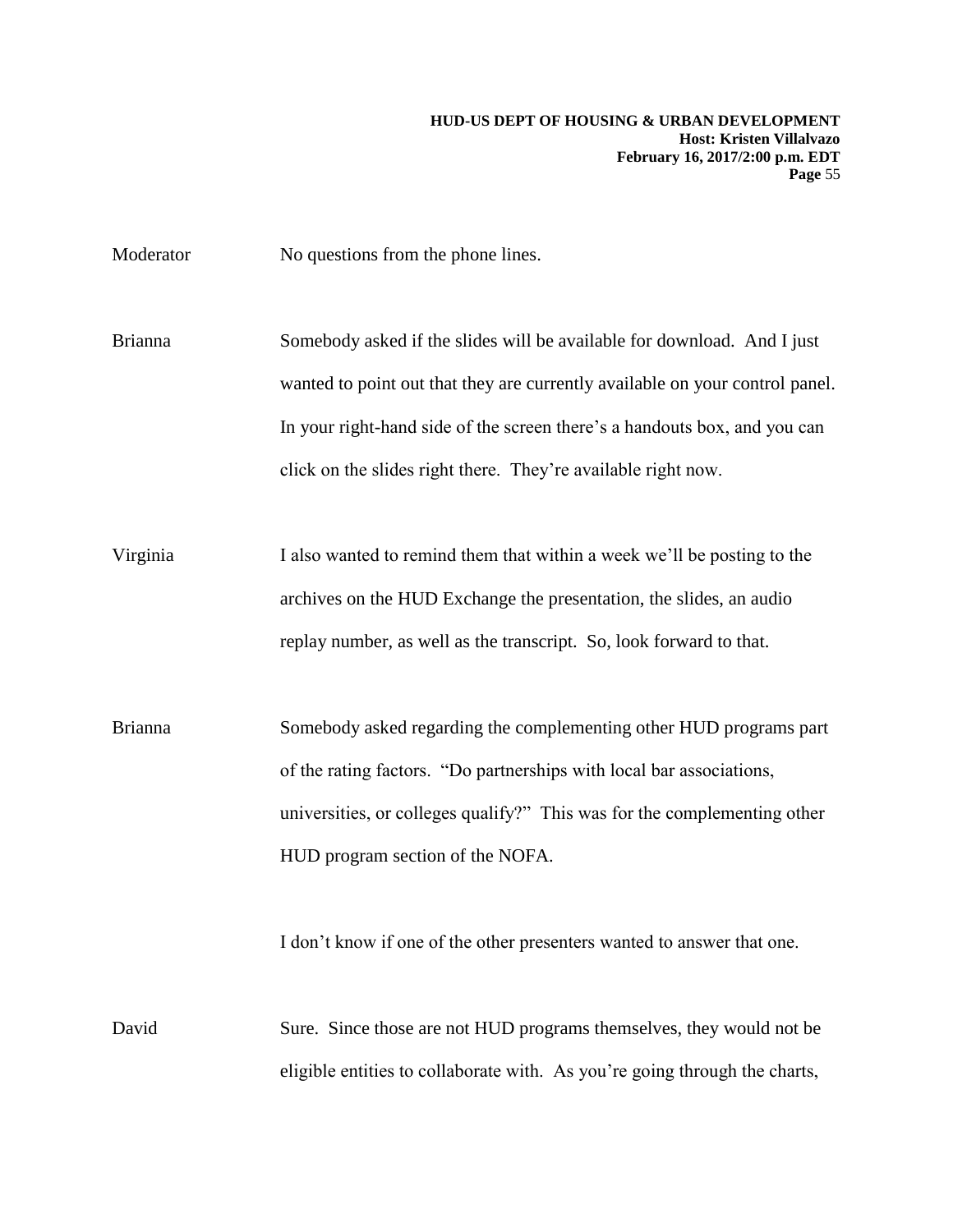there will be a pretty comprehensive list of the HUD programs that you are able to select. So, you'll be able to see, do we partner with them, do we collaborate with them on any of these particular programs. That's where you'll have an opportunity to see whether or not you in fact meet that criteria.

Brianna Are there any questions on the phone line right now?

Moderator No questions from the phone lines.

Brianna Somebody asked, "If we apply for this grant, can we join our intermediary in December for the FY 2018-19 grant?" So, they're asking if they apply as a direct grantee under this '17 supplemental, can they join their intermediary, I'm assuming as a sub-grantee, this December for the next year's grant.

> I'm going to take a stab at that one. We can't say how we're going to structure grants in the future. All we can say for certain is what the eligibility is for this year. So, if you are eligible this year and you apply, we cannot speak definitively how that will affect your eligibility going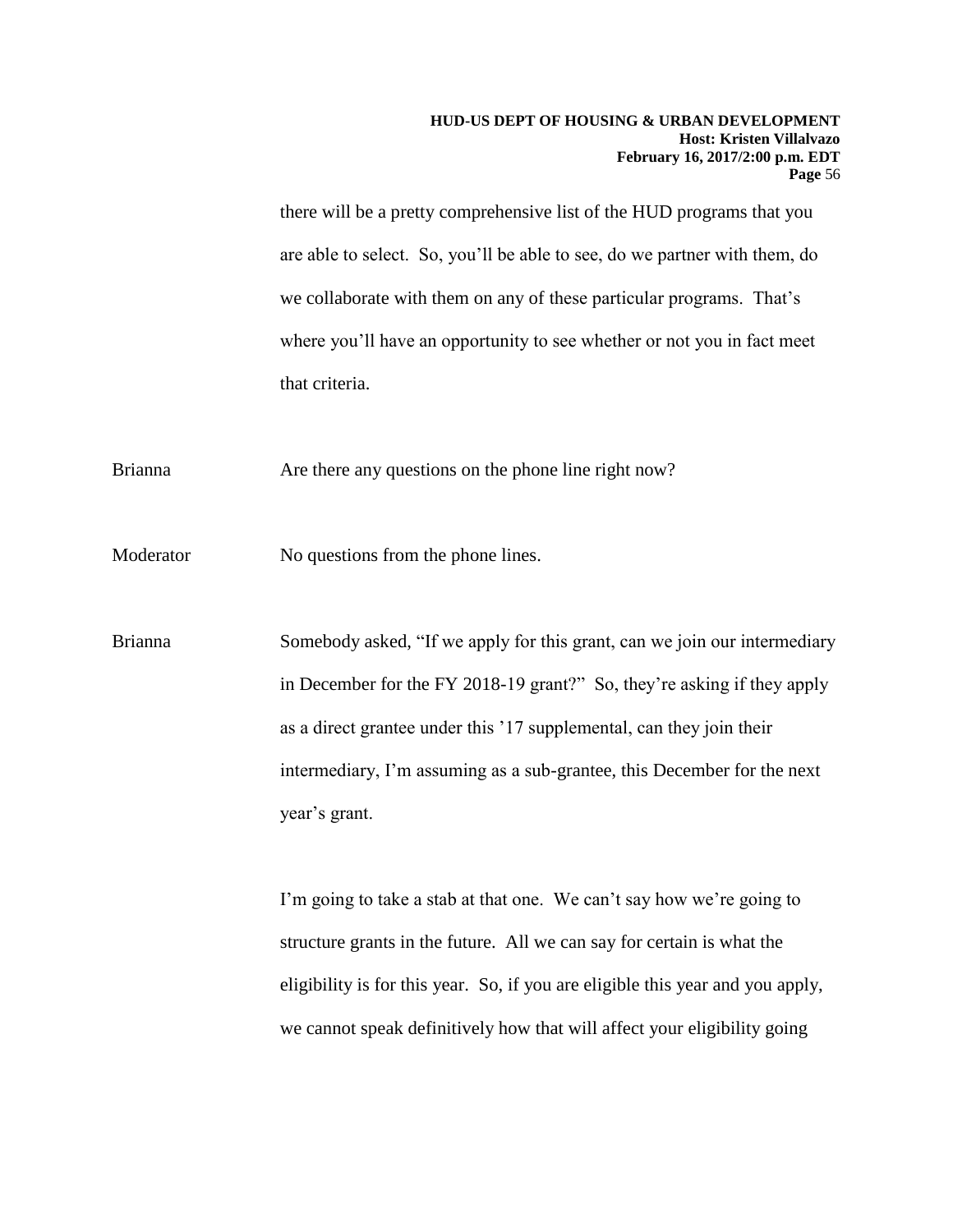forward but in prior years, this has not disqualified agencies from becoming a sub-grantee in years after they were a direct grantee.

David Thank you, Brianna. Do we have anybody else on the line?

Moderator No questions at this time.

Brianna Some questions that were written that are more applicable to specific agencies and maybe not the whole group as a whole, so I'm just scrolling through to see if I can find any that are applicable to everybody. Just give me a minute.

> Somebody asked if their SAM approval needs to be updated if their agency status has changed. If they changed from an LHCA, for example, to an intermediary do they need to change their SAM registration?

The answer to that is no. SAM registration is for your agency and SAM actually doesn't—sam.gov doesn't know what kind of housing counseling entity you are. It doesn't matter what kind of housing counseling entity you've changed from, as long as your organization with its DUNS number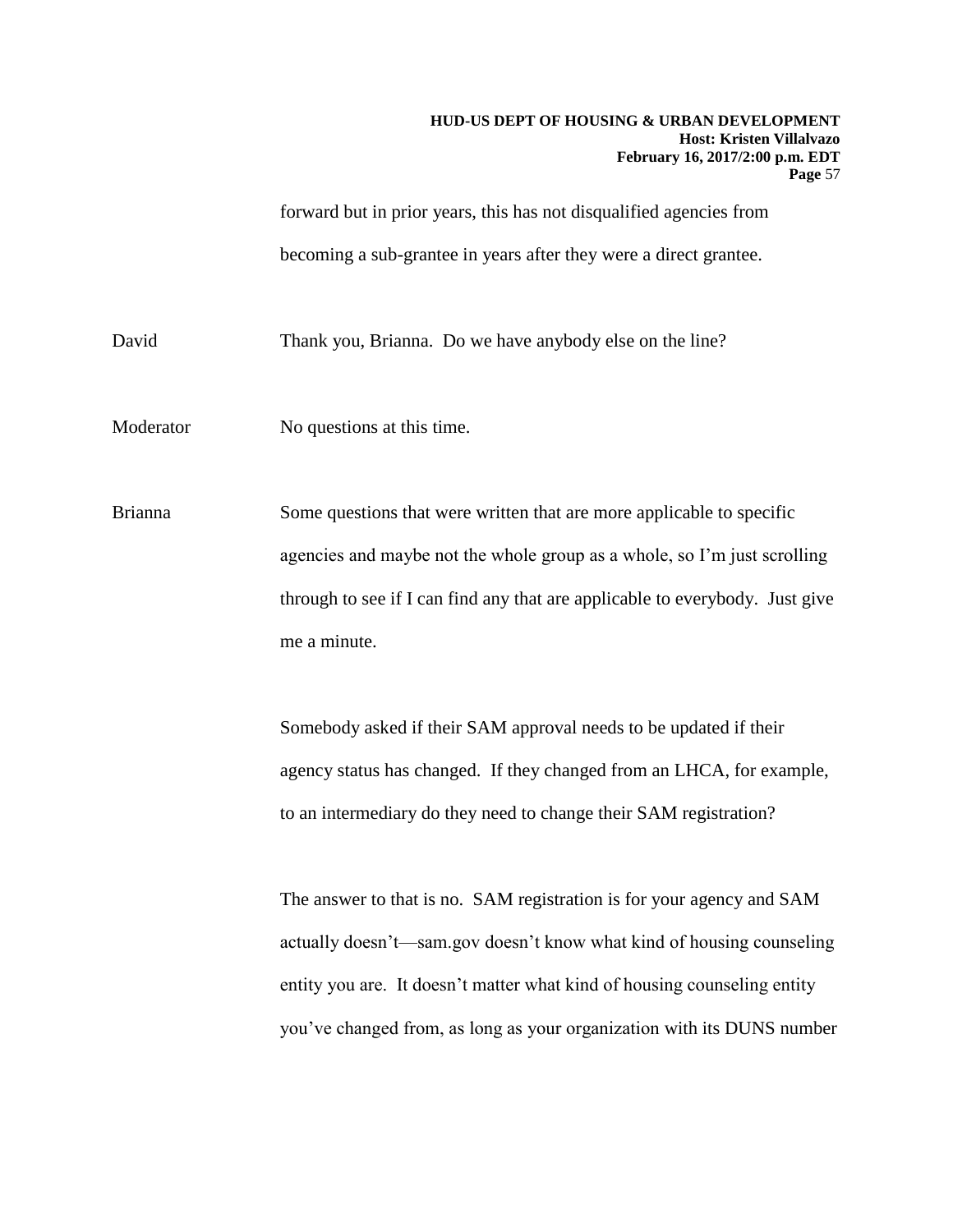has SAM approval you're okay. As Ben mentioned, you should go to sam.gov and check to make sure that your registration is current.

Most of the other questions that we have are specific to very particular types of agencies, and if we haven't responded yet, we will respond to your questions after the call is over. We'll take all the questions that haven't been answered yet about your agency and respond to you directly. So unless we don't have any other questions on the phone right now, we might be done with our questions.

Moderator No questions from the phone lines.

Brianna Actually, a couple have just come in. Somebody said they missed the first part of the session but are new organizations able to apply for this NOFA?

David, do you want to go over the eligibility one more time?

David Sure, in terms of eligibility, if you were a newly established agency after the publication of the last NOFA in between the publication of this new NOFA, you should be eligible if you're directly HUD approved, as long as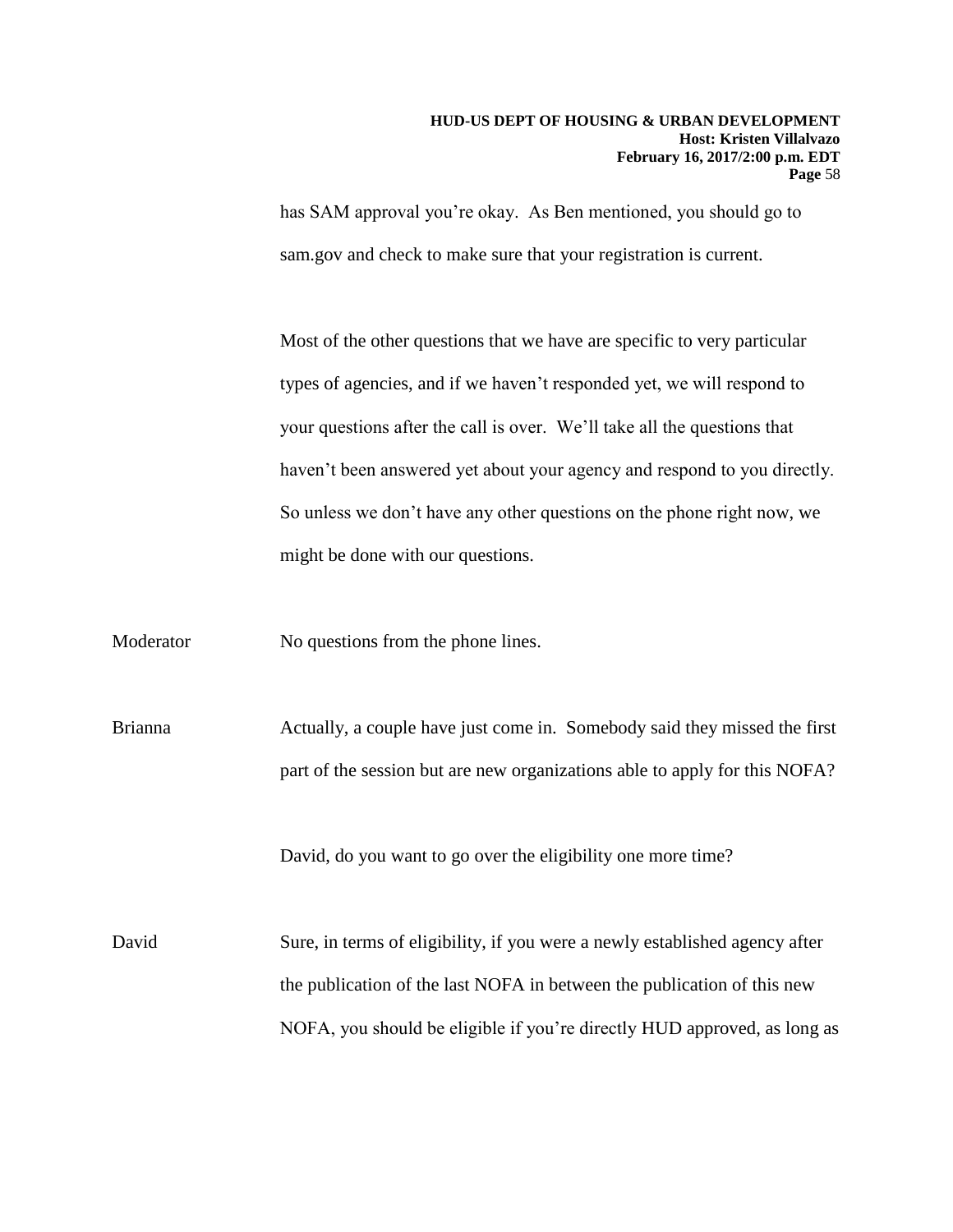you didn't receive a grant in FY16 either as a direct grantee or as a subgrantee. And I assume since you're new, you have not.

Brianna I think that takes care of the more general questions that would be of interest to everybody on the line. I think we might have just concluded the call.

David Alright, everyone. Well, thank you very much. Again, I just want to remind you to submit your questions to housing.counseling@hud.gov. And as Brianna mentioned, if you submitted some very specific questions, we'd love to answer them and we will. We'll be following up with you from the housing.counseling box to answer those types of questions and make sure that in the subject line you're typing in that this related to the FY 2017 supplemental NOFA training. This will be easy for us to track.

> Another plug is just to sign up for our Listserv to make sure that you're up-to-date with the latest training and grant information, different types of training events as well. This PowerPoint, the transcript, and this audio replay are going to be available on the HUD website, on our OHC website, on the HUD Exchange. So, these are the links where you'll find us. So, the first is a link to our housing counseling HUD exchange